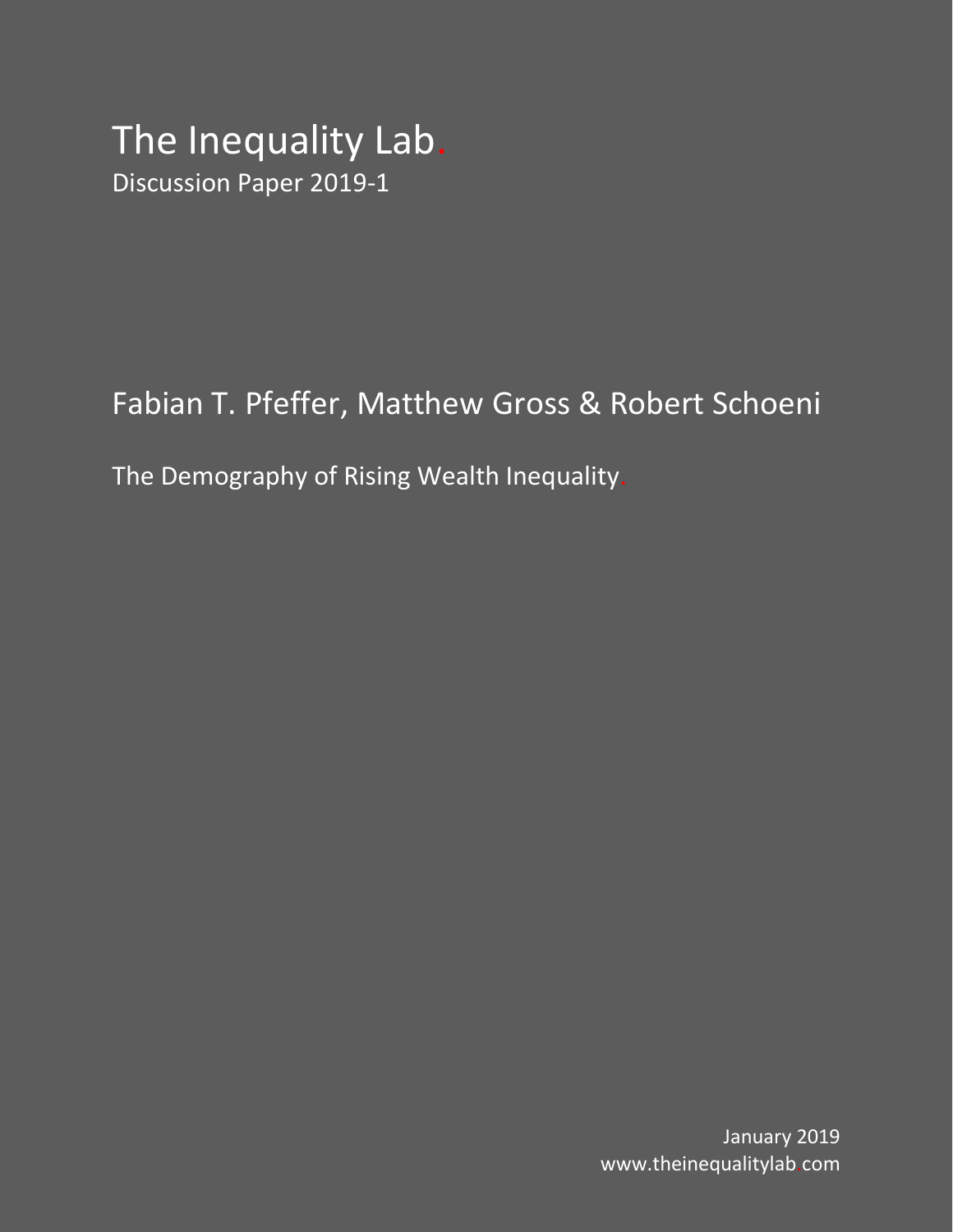#### THE DEMOGRAPHY OF RISING WEALTH INEQUALITY

Fabian T. Pfeffer<sup>1</sup> Matthew Gross Robert F. Schoeni

University of Michigan

January 2019

#### *Abstract*

*The growth of inequality in household wealth over recent decades is well documented. We determine the independent contribution of several demographic trends to rising U.S. wealth inequality over the last three decades. Using data from the Survey of Consumer Finances from 1989 through 2016 and novel decomposition techniques, we show that rapid growth in wealth inequality and increasing wealth concentration at the top coincided with important changes in the demographic composition of the country but that the two are not directly related. However, the shifts in the wealth distribution among demographic groups, in particular the move of households with less education and non-elderly households away from the middle of the distribution, explain much of the observed overall growth in inequality. Part, but not all, of these demographic contributions to rising wealth inequality operate through their contributions to rising income inequality.*

 

<sup>&</sup>lt;sup>1</sup> Please direct correspondence to Fabian Pfeffer, 500 S Sate Street, 4213 LSA, Ann Arbor, MI 48104, fpfeffer@umich.edu.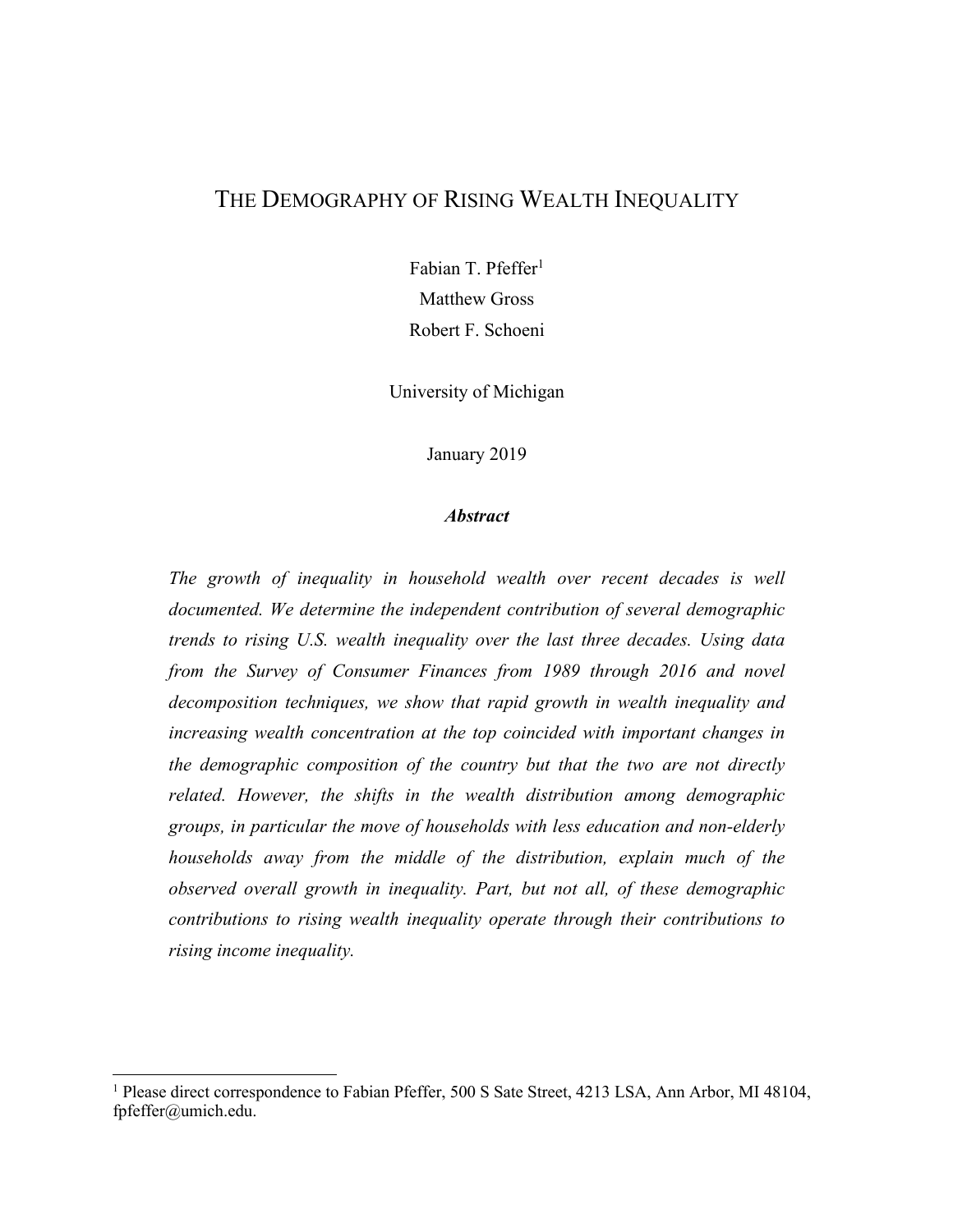#### **INTRODUCTION**

Economic inequality has been on the rise for several decades. In particular, inequality in family wealth – understood as the total sum of assets minus debts (net worth) – is higher today than it has been in nearly a century (Saez and Zucman 2016). In this contribution, we seek to uncover the demographic sources of the growing wealth inequality between U.S. households. A robust literature has reliably established that many demographic factors, including household structure, age, race, and education, are strongly associated with families' wealth (Keister 2000; Killewald, Pfeffer, and Schachner 2017). As the demographic makeup of the U.S. has changed substantially in recent decades, shifts in demography may also account for at least some of the rise in wealth inequality. Demographic research has begun to formally determine the role of demographic components to rising wealth disparities between select demographic groups (e.g. Gibson-Davis and Percheski 2018). We provide a comprehensive assessment of the independent contribution of a broad set of demographic forces to rising wealth inequality between all households.

Prior work has successfully uncovered the demographic forces behind growing *income* inequality (Western, Bloome, and Percheski 2008). However, despite its correlation with family income, family wealth represents a separate dimension of economic advantage (Keister and Moller 2000; Killewald et al. 2017), is marked by its own pattern of and trend in inequality (Pfeffer, Danziger, and Schoeni 2013; Wolff 2016), and its growing inequality may therefore also be ruled by different demographic forces. We first consider both the direct and incomemediated contribution of demographic change itself, that is, the contribution of educational expansion, changing age and fertility patterns as reflected in changing household structures, trends in partnership, and change in racial and ethnic composition to rising wealth inequality. We also consider the extent to which shifts in the wealth distribution among those demographic

- 1 -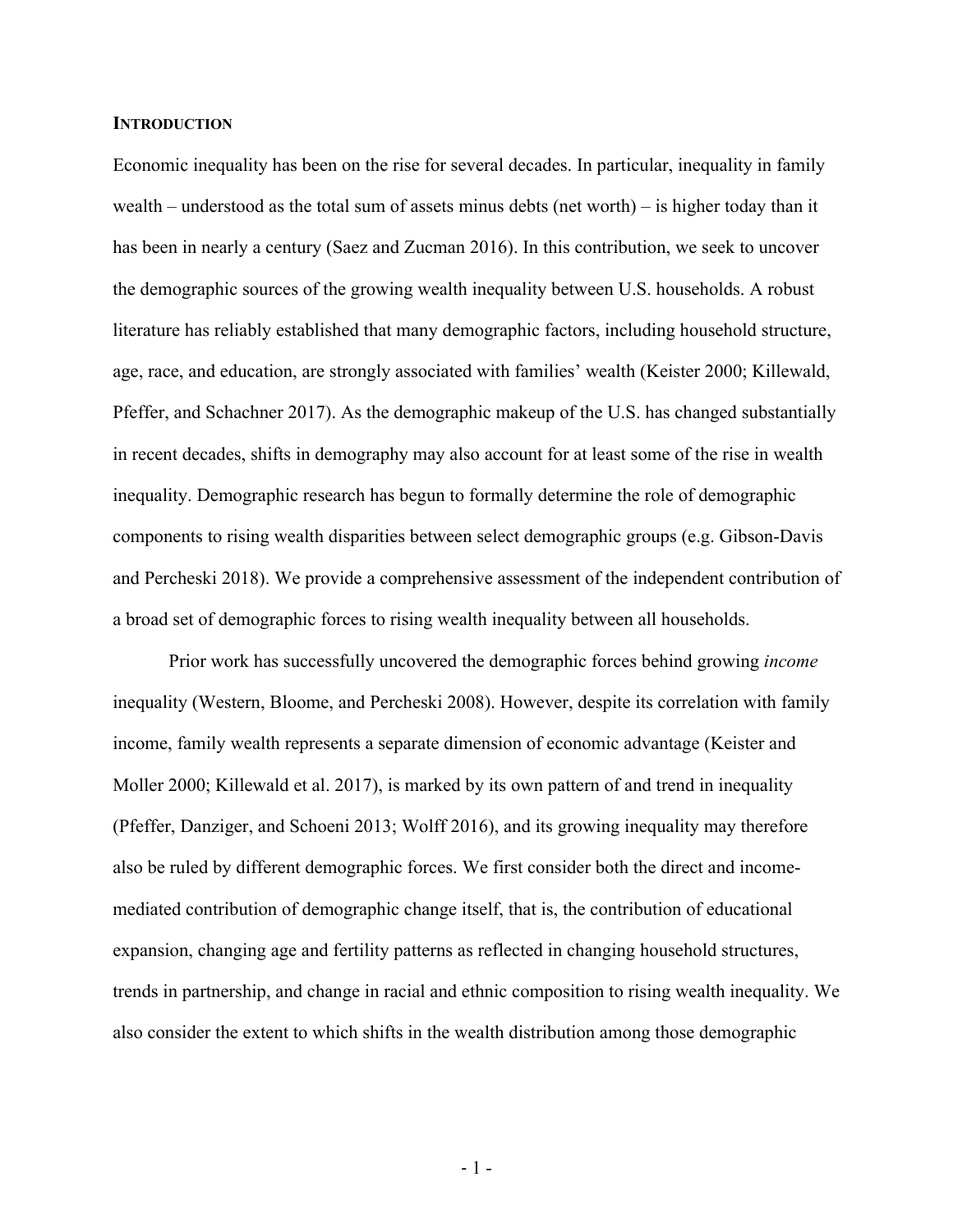groups directly contribute to rising wealth inequality and indirectly through their influence on income.

In the next section, we provide a brief overview of prior contributions that have sought to uncover the demographic factors driving trends in inequality. We then describe a recently developed methodological approach that enables the decomposition of measures that effectively capture wealth inequality, namely the gini coefficient and percentile shares, and apply it to data from the Survey of Consumer Finances (SCF). We next describe trends in both the wealth structure and the demographic structure of the U.S. over the last three decades, focusing on the earliest available survey year, 1989, the survey year immediately preceding the Great Recession, 2007, and the most current available survey year, 2016. Given the remarkable shift in the wealth structure that occurred during the Great Recession, we also begin our decomposition analyses restricted to pre-recession years, i.e. changes occurring between 1989 and 2007, before considering the full time period of change between 1989 and 2016.

#### **BACKGROUND**

Although, compared to the literature on income inequality, quantitative research on wealth has a relatively short history, consensus about some of the main demographic correlates of family wealth has emerged (see Killewald et al. 2017). For instance, we know that households' net worth is strongly associated with their members' age, education, household structure, partnership status, race, and, of course, income. In this contribution we seek to estimate the joint and independent contribution of all of these demographic characteristics to trends in wealth inequality. More precisely, our question is whether the changing distribution of demographic groups and changes in the wealth distribution within demographic groups can account for the observed growth in wealth inequality. We should acknowledge that our analysis does not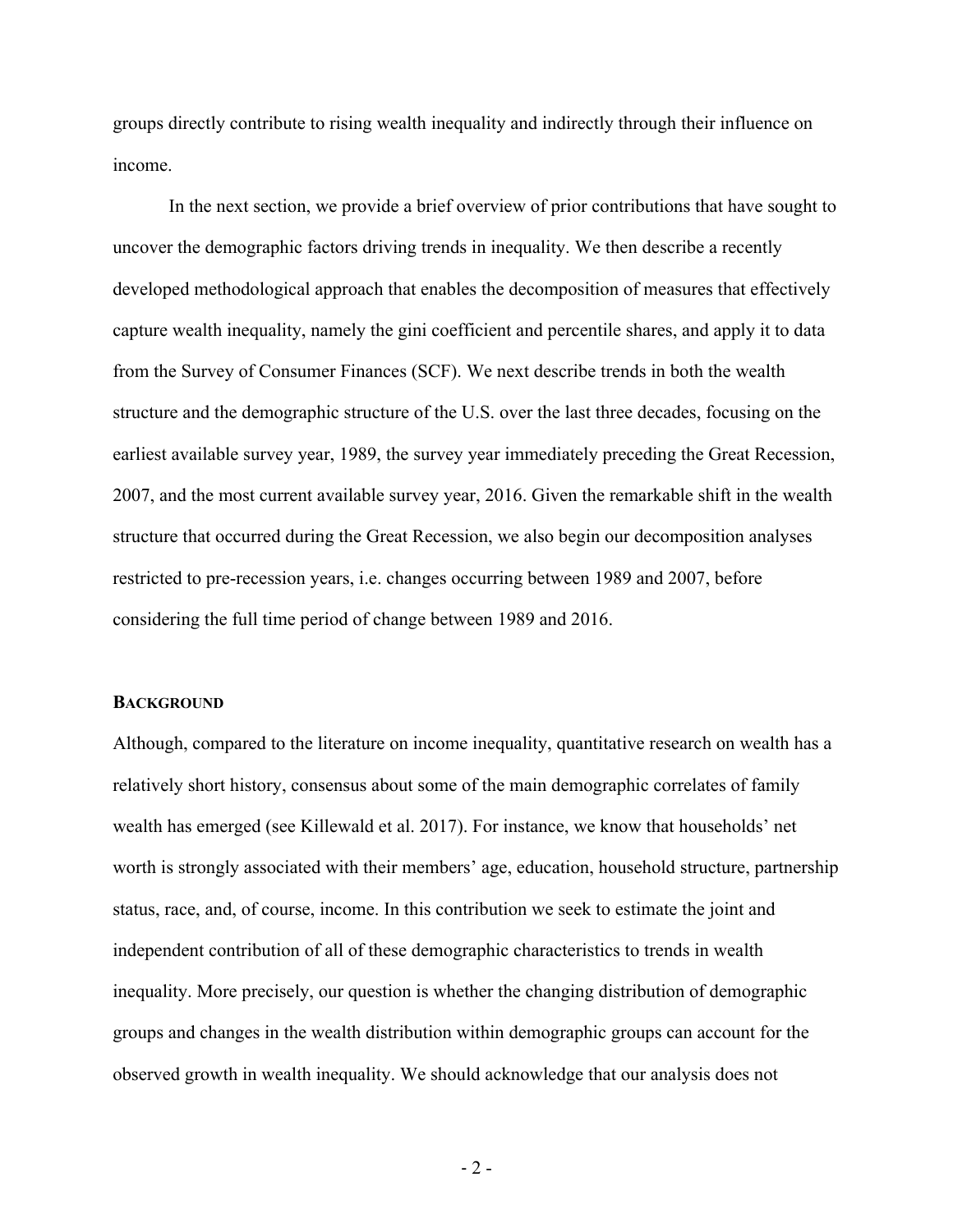assume, nor expect, that demographic trends are the only determinants of changes to the wealth structure nor, as we will discuss again in the conclusion, do they provide a final, sufficiently deep explanation of *why* wealth inequality has grown. In fact, a number of prior contributions convincingly demonstrate how other, mostly macro-economic, forces have promoted the growth of wealth inequality, such as fluctuations in stock and housing markets (Keister 2000), the rate of return on capital outpacing the growth rate (Piketty 2014), capital appreciation and leverage (Wolff 2017), as well as government policies such as the taxation of wealth and bequests (Keister 2000; Piketty 2014; Wolff 2017).

In focusing on the demographic contributions to rising wealth inequality, we consider both changes in the distribution and wealth position of demographic groups defined by education, household structure, partnering, and race. Ample prior research has documented the correlation of each of these demographic characteristics with household wealth (Emmons, Hernandez Kent, and Ricketts 2018; 2018a, 2018b; Keister 2000; Killewald et al. 2017; Wolff 2017). Recent contributions include Gibson-Davis and Percheski's (2018) finding of a pronounced increase in the wealth gap between elderly households and households with children as the former's wealth has grown and many of the latter suffered significant wealth losses. Maroto (forthcoming) also documents the particular wealth disadvantage of households with children. Single households have also been shown to be disadvantaged in their wealth accumulation compared to their married counterparts (Lersch 2017; Maroto and Aylsworth 2017).

In this paper, we provide a joint assessment of the relative contribution of a broad set of demographic characteristics to the growth in overall wealth inequality and concentration. A few prior contributions have also estimated the relative contribution of a comprehensive set of demographic characteristics to rising inequality. Western et al. (2008) have done so to trace the

- 3 -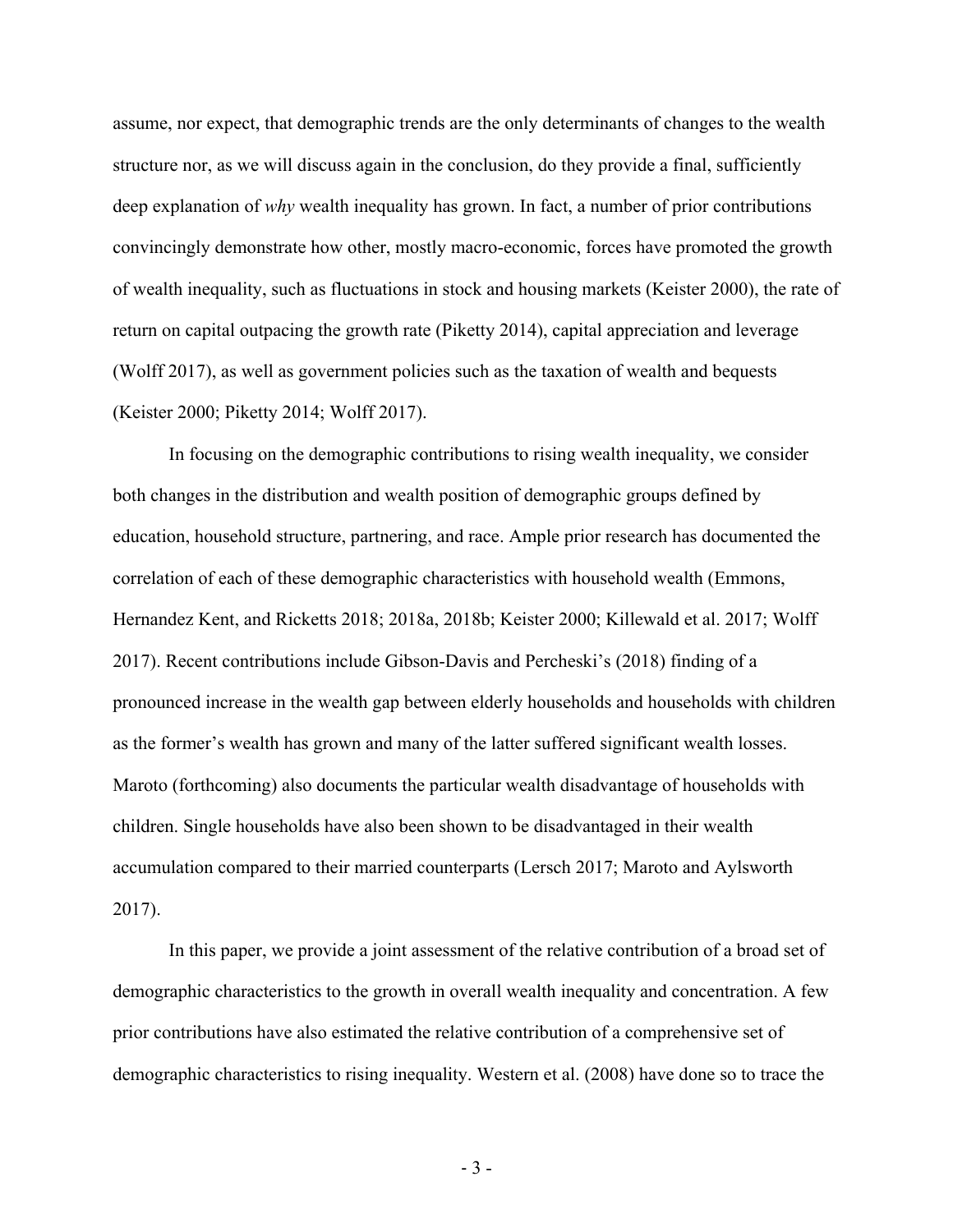demographic sources of growing *income* inequality. Focusing on households with children, whose income inequality has risen particularly strongly, they show that increasing income returns to education as well as an increasing income penalty to single motherhood have contributed to the rising income inequality but that other distributional shifts, such as increased educational participation, have cushioned these trends. For the purpose of our study, their evidence also suggests that the link between demographic trends and income is important to consider as it may mediate or explain the association between demographic change and wealth. A recent contribution engages in the same type of analysis for *net worth* inequality in Canada, finding a compensating role of family formation and educational expansion in preventing the growth of Canadian wealth inequality (Davies, Fortin, and Lemieux 2017). Importantly, Davies et al. (2017) also develop the methodological tools for a formal decomposition of wealth inequality trends, which we draw on here (see also Firpo, Fortin, and Lemieux 2018).

#### **DATA AND MEASURES**

We use the Survey of Consumer Finances (SCF), which has collected detailed data on household wealth, income, and demographics every three years between 1989 and 2016. We focus on changes that occurred through the run-up to the Great Recession, measured in 2007, as well as the most recent available, post-recession wave of 2016. Our main measure of wealth is households' total net worth, i.e., the sum of all financial assets (e.g. savings, stocks, etc.) and real assets (e.g., home, real estate, vehicles, etc.) minus all financial obligations (e.g., mortgages, credit card debt, student loans, etc.). All reported dollar values are inflation adjusted to 2016. The SCF is generally acknowledged as the current gold standard for the measurement of the wealth of U.S. households, partly thanks to its oversample of very wealthy individuals that provides better coverage of the top of the wealth distribution.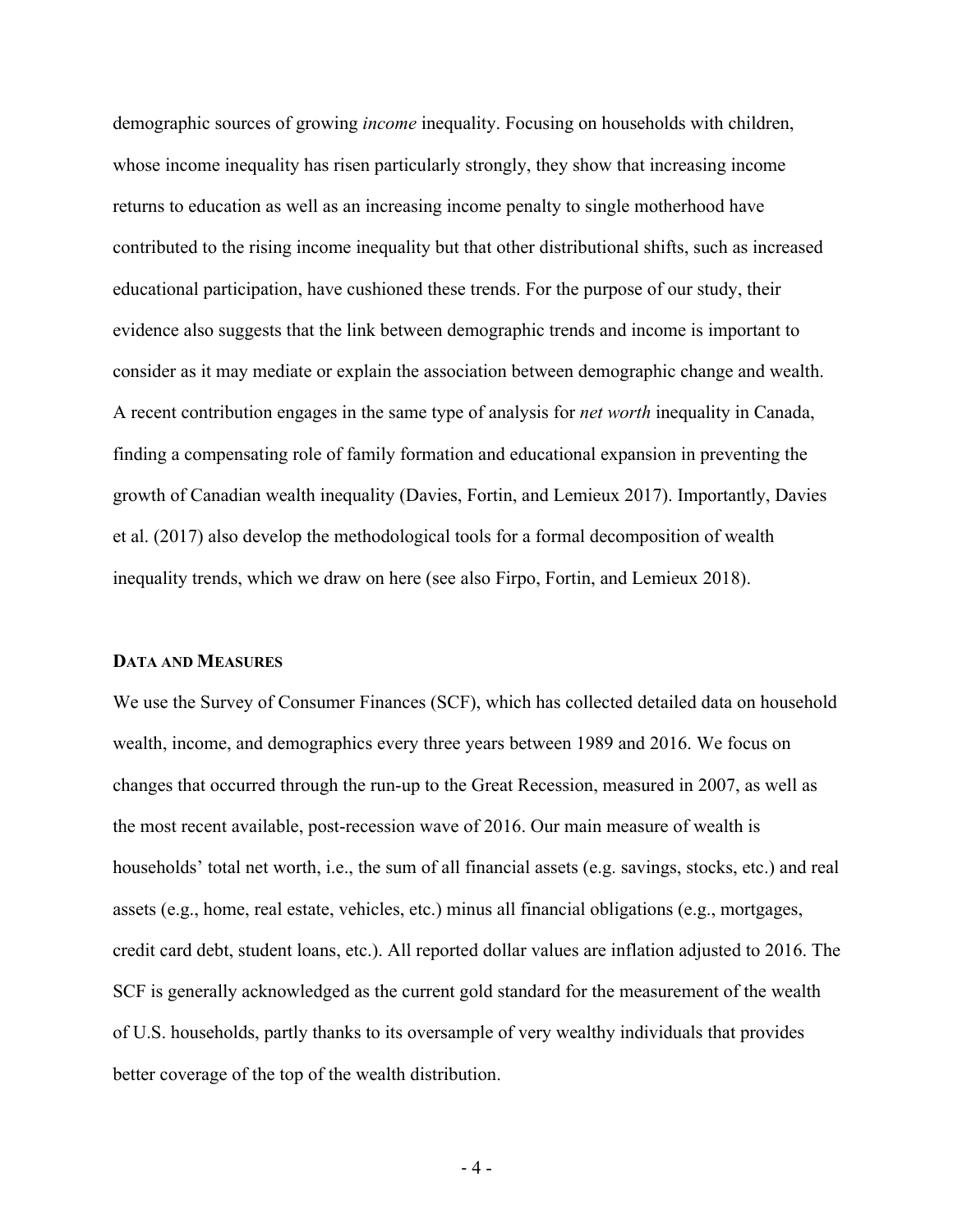We also draw on SCF information on the households' total family income as well as a range of demographic characteristics. We consider the *highest educational degree* attained by either the household head or spouse/partner, measured as less than high school, high school, some college, or BA degree of more. To capture difference in *household structure*, following Gibson-Davis and Percheski (2018), we distinguish households with children, middle-aged household without children (based on the highest age of either household head or spouse/partner below 65), and elderly households (household head or spouse/partner 65 or older). *Partnership type* describes whether the household head is single, cohabitating, or married. We measure *race* based on whether the household head is non-Hispanic white, non-Hispanic Black, Hispanic, or other. Finally, we capture household income in five categories (inflation adjusted to 2016), from less than \$25k, \$25-<\$50k, 50k-<\$100k, 100k-<\$200k, and \$200k or more, which – depending on the survey year – corresponds roughly to the bottom quarter of the income distribution, the next quarter, the next third, the next 15%, and the top 4-8%, respectively.

Our analyses draw on SCF's analytical weights to attain population-representativeness, in particular to account for the oversample of high wealth households (Kennickell and Woodburn 1999). We use the multiply imputed datasets provided by the SCF, analyzing all of the five provided imputation versions for our descriptive analyses.

#### **APPROACH AND METHOD**

To analyze trends in wealth inequality, we draw on two widely used measures of inequality, the *gini* coefficient and wealth shares (*p-shares*), specifically the share of total wealth held by the bottom half of the wealth distribution, those in the next 40 percent  $(51<sup>st</sup>-90<sup>th</sup>$  percentile), the next 5 percent ( $91<sup>st</sup>-95<sup>th</sup>$  percentile), and the top five percent (above the  $95<sup>th</sup>$  percentile). In conjunction, these measures allow for a description of both the overall level of wealth inequality

- 5 -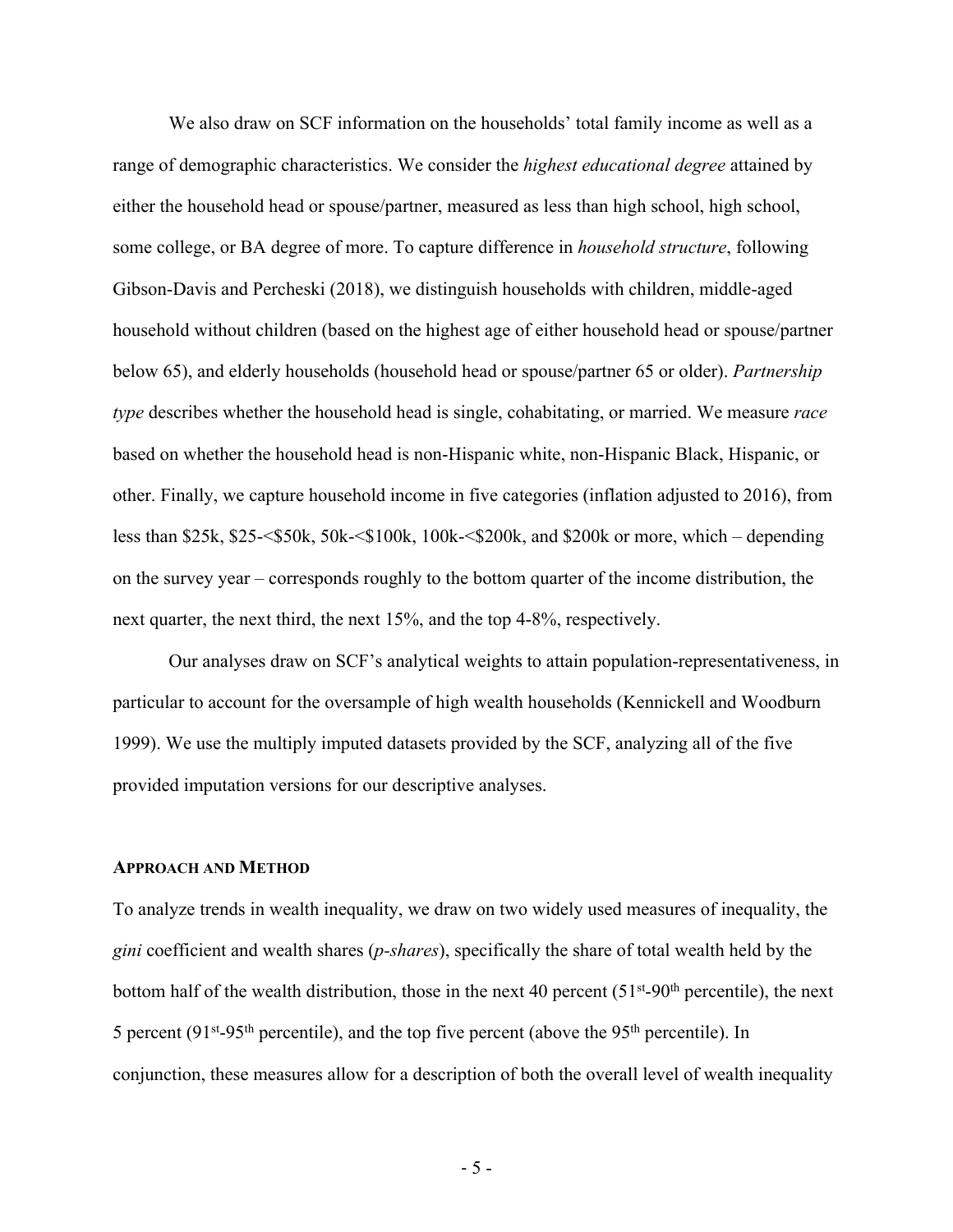(*gini*) and more detailed attention to shifts in different parts of the wealth distribution (*p-shares*). Other inequality measures – such as the variance or coefficient of variation – which provide an effective way to summarize trends in income inequality (Western et al. 2008) are less fitting for the purpose of this study due to the severe skew of the wealth distribution. It is also worth noting that both the gini coefficient and the p-shares cover the full distribution of net worth, including the substantial fraction of households with zero or negative net worth (12% in 2016).

After separately describing both changes in overall wealth inequality and changes in demographic characteristics across three decades (1989-2016), we formally estimate how changes in wealth inequality are related to two aspects of changes in the demography of wealth: First, we consider the relative contribution of *demographic change* itself to rising wealth inequality. That is, we estimate the extent to which changes in the demographic composition of the population – in terms of education (educational expansion), household types and age (population ageing), partnering, and race – have contributed to growing wealth inequality independent of changes in the wealth distribution within demographic groups. Second, we also consider the changing importance of membership in a given demographic group in terms of contributing to overall wealth inequality. That is, we investigate the extent to which shifts in the wealth distribution within a given group  $-e.g.,$  distributional shifts in wealth within groups of different educational status – relate to overall wealth inequality trends, independent of changes in the relative size of the groups. Based on recent methodological work that enables the application of classical decomposition techniques to measures such as the gini coefficient and wealth shares (Davies et al. 2017; Firpo, Fortin, and Lemieux 2009; Firpo et al. 2018; Monti 1991), we are able to engage in a formal decomposition exercise that estimates the independent contribution of these co-occurring demographic trends. We describe the technical details of our decomposition approach in detail below, but here we emphasize that its mechanics and limitations are the same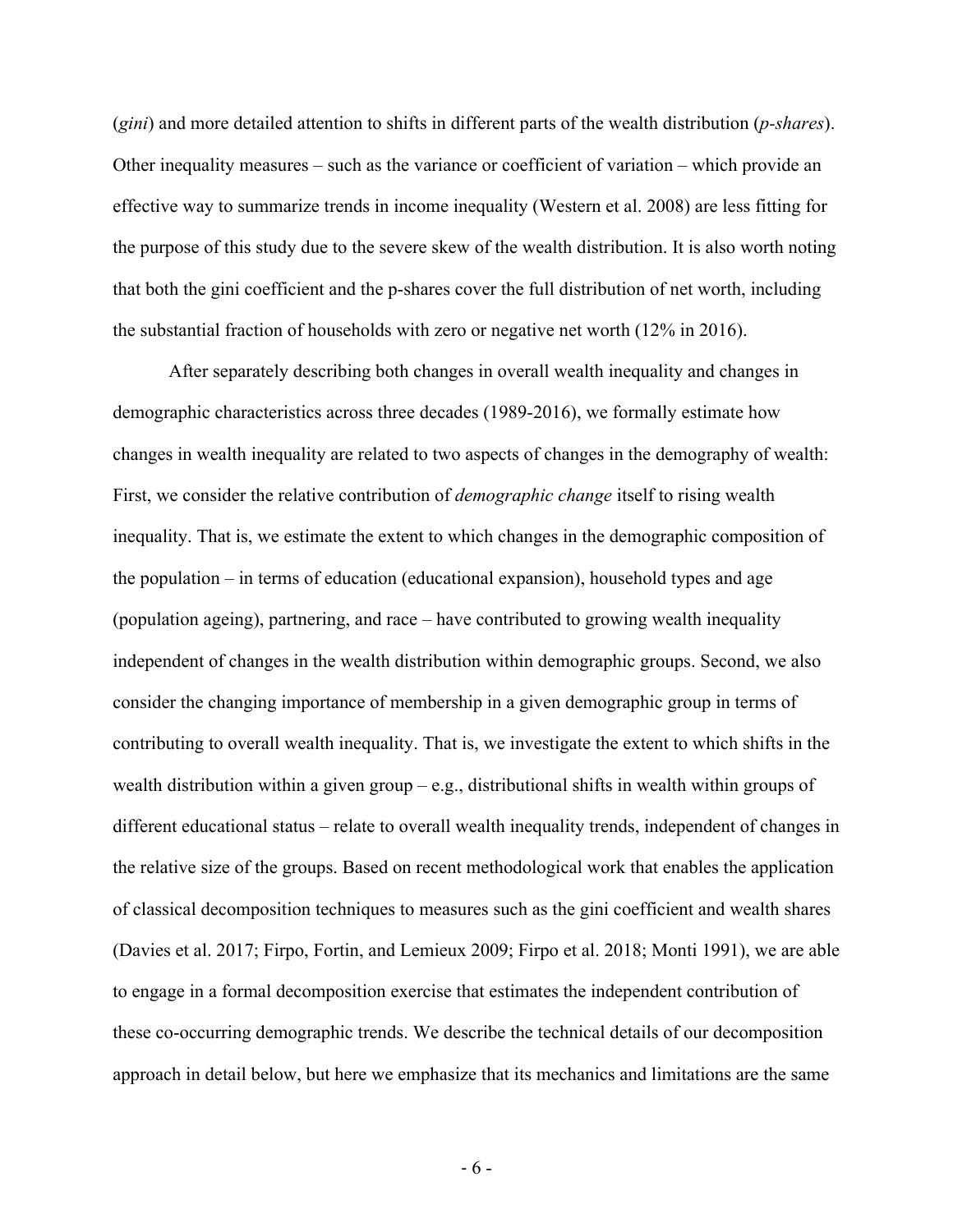as those of standard Oaxaca-Blinder decomposition techniques. The important distinction is that our outcomes of interest are measures of inequality, not central tendency. That is, we do not estimate whether changes in the demographic composition vs. changes in average wealth between demographic groups ("wealth returns") explain rising or falling wealth *levels*. Instead, we ask to what extent wealth inequality has changed due to (i) changes in the demographic distribution of the population per se versus (ii) changes in the wealth distribution within given demographic groups. We label (i) the effect of demographic change the *demographic composition effect* and (ii) the effect of within-category distributional shifts the *wealth structure effect* from here forward. We also note that within-category distributional change (the wealth structure effect) can take many forms, including changes in inequality and/or central tendency. Following and based on the results of the decomposition analyses, we therefore also return to another detailed assessment of distributional changes within those demographic categories identified as central contributors to the observed trends in wealth inequality.

Using the notation of Davies et. al. (2017), an influence function for a distributional statistic v, analyzed at Y = y, can be written as  $IF(y; v)$ . For any distribution  $F<sub>Y</sub>$  of a variable Y,  $IF(y; v)$  measures how the distributional statistic v changes when a small mass point at Y = y is added to the existing distribution. Any distribution statistic,  $v$ , can be analyzed in this way, including the mean, Gini index, and the share of total wealth for different percentile groupings (i.e., Lorenz curve coordinates).

The  $IF(y; v)$  is a first-order approximation of a directional derivative. For example, we expect the influence function for the Gini index of wealth to be positive when evaluated at values near the top or bottom of the wealth distribution. The closer to the minimum or maximum value of wealth, the higher the magnitude of the IF. That is, an increase in the number of people at the poles of the wealth distribution will increase inequality as measured by the Gini. In contrast, the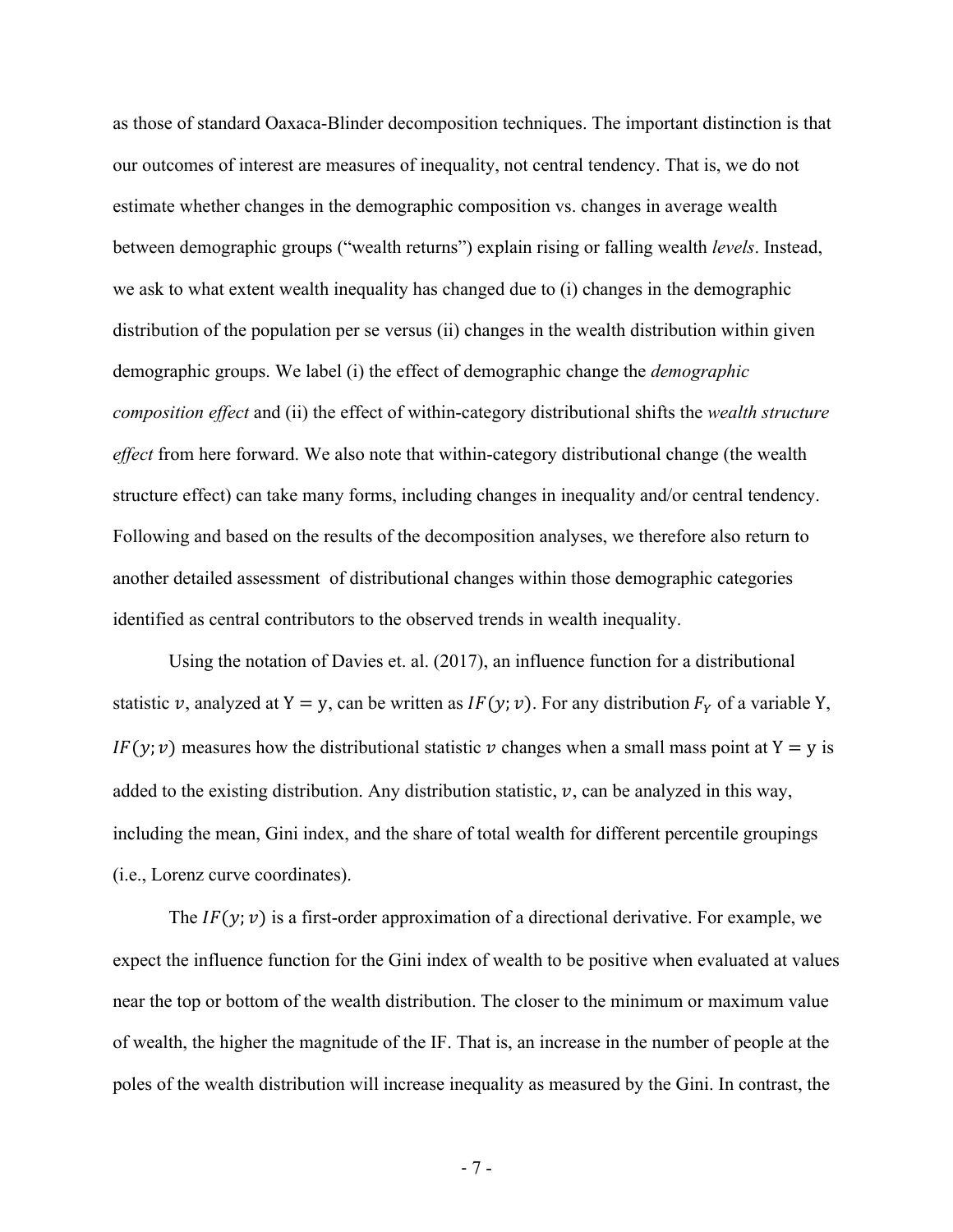IF evaluated at any point in the middle of the wealth distribution is likely to be negative, indicating that an increase in the proportion of observations in the middle will decrease the overall Gini Index.

Following previous research (Davies et al. 2017), we estimate a normalization of the IF, called a re-centered influence function (RIF), which is defined as  $IF(y; v) + v$ . Similar to the IF, the RIF(y; v) is defined for a distributional statistic v at point Y = y of the distribution  $F_y$ ; however, the RIF represents the counterfactual value of statistic  $\nu$  when a mass point is added to  $F<sub>y</sub>$  at Y = y. Davies et. al. (2017) derive the formula for the RIF of the Gini index and p-shares. These are easily estimated using standard statistical software and we do so using Stata 14.

A useful property of the RIF is that  $\mathbb{E}[RIF(y; v)] = v$ . One can regress the RIF on demographic covariates to generate fitted values where the average over all the fitted values is equal to  $\mathbb{E}[RIF(y; v)] = v$ . More formally, we estimate  $\mathbb{E}{RIF(y; v)|X}$  where X is a matrix of demographic dummy variables. For instance, suppose we are interested in studying how an inequality statistic changes between two time periods,  $t=0,1$ . We can estimate

$$
\mathbb{E}\{RIF_1(y; v)|X_1\} - \mathbb{E}\{RIF_0(y; v)|X_0\} = \Delta v
$$
\n(1)

Using the standard Oaxaca Blinder decomposition approach, the change in the inequality statistic can be decomposed into the changes due to shifts in the composition of the independent variables ("explained changes") and shifts in the wealth distribution within categories of the independent variable ("unexplained changes").2 With j control variables, we can rewrite the equation 1 as:

 

<sup>&</sup>lt;sup>2</sup> We remind the reader that our analysis is descriptive. A number of unobserved factors may underlie shifts in the wealth distribution within categories; though, we also point out that for these unobserved factors to bias our interpretation, their association with observed demographic characteristics and wealth outcomes also needs to *change* over time.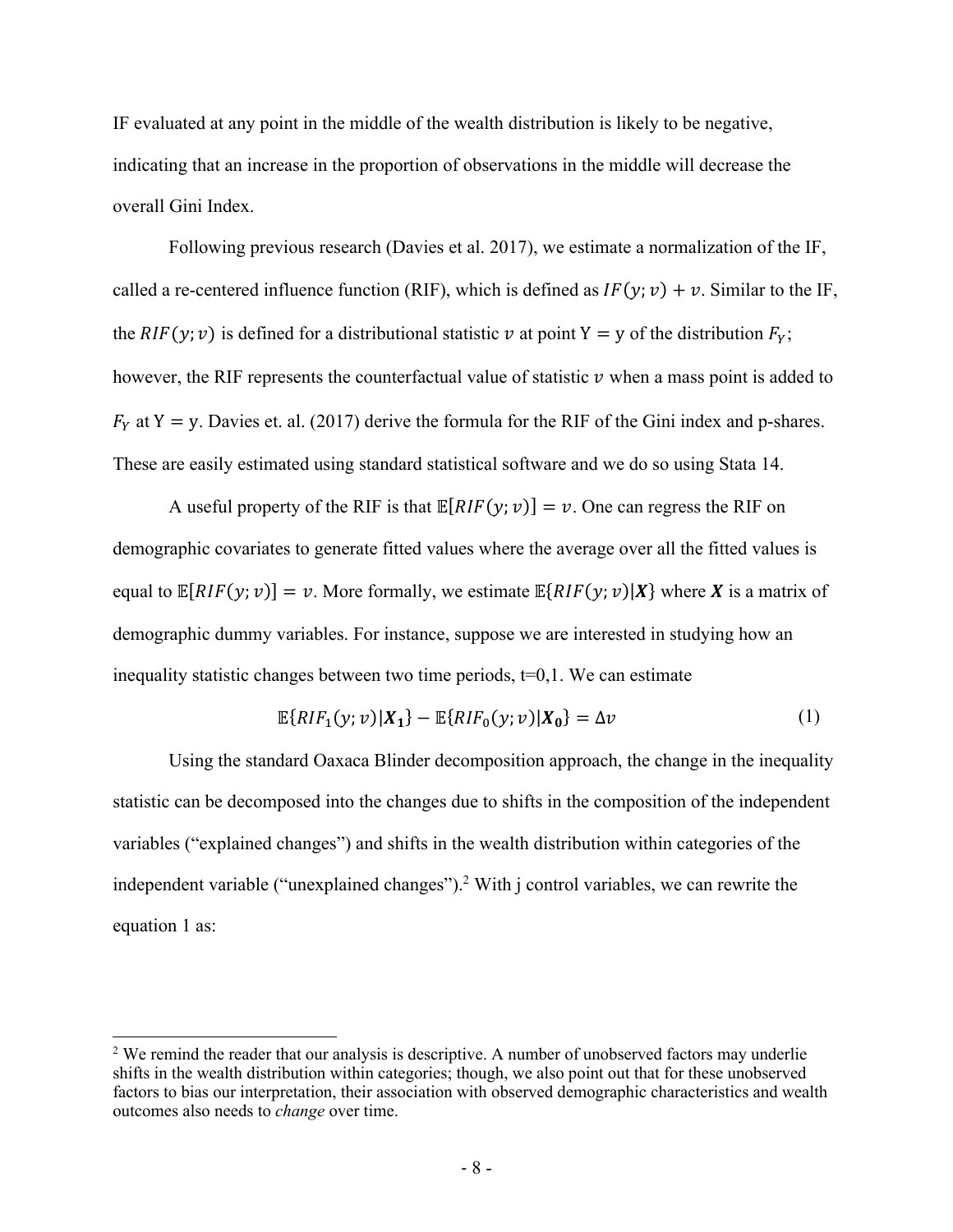$$
\Delta v = \sum_{j=1}^{J} \beta_{j,1} * (\bar{X}_{j,1} - \bar{X}_{j,0}) + \underbrace{(\beta_{0,1} - \beta_{0,0})}_{b} + \sum_{j=1}^{J} (\beta_{j,1} - \beta_{j,0}) * \bar{X}_{j,0}
$$
(2)

where  $\beta_{j,t}$  is the estimated coefficient on control variable j at time t from the RIF regression, and  $\bar{X}_{j,t}$  is the sample mean of control variable j at time t. The first term of the decomposition (a) is the demographic composition effect as it estimates how the change in population proportions impacts  $\Delta v$ . The second and third term of the decomposition (b and c) are the wealth structure effects since they estimate how the changing wealth distribution within demographic groups impacts  $\Delta v$ .

One important point to note about Oaxaca-Blinder decompositions when using dummy variable covariates is that the choice of omitted category can impact the estimated breakdown between demographic composition effects and the wealth structure effects (see e.g., Fortin, Lemieux, and Firpo 2011). In the context of our analyses, the contribution of within-category distributional shifts to rising wealth inequality, i.e. the wealth structure effects, is thus estimated as the influence of distributional shifts within a given category relative to distributional shifts in the reference category. As reference categories, we choose the most advantaged categories in terms of wealth – households with a college degree, married, ages 64 or older, white, and at least \$200,000 of total income.

We begin by estimating RIF statistics for changes in the wealth gini coefficient and pshares between 1989 and 2007. Generally, one may expect changes in the composition of the population (demographic composition effect) and the distribution of wealth within certain demographic groups (wealth structure effect) to occur gradually and thereby also contribute to rising wealth inequality over an extended timeframe. When macro-economic events, such as the Great Recession, trigger a drastic and sudden shock to household wealth portfolios, one may at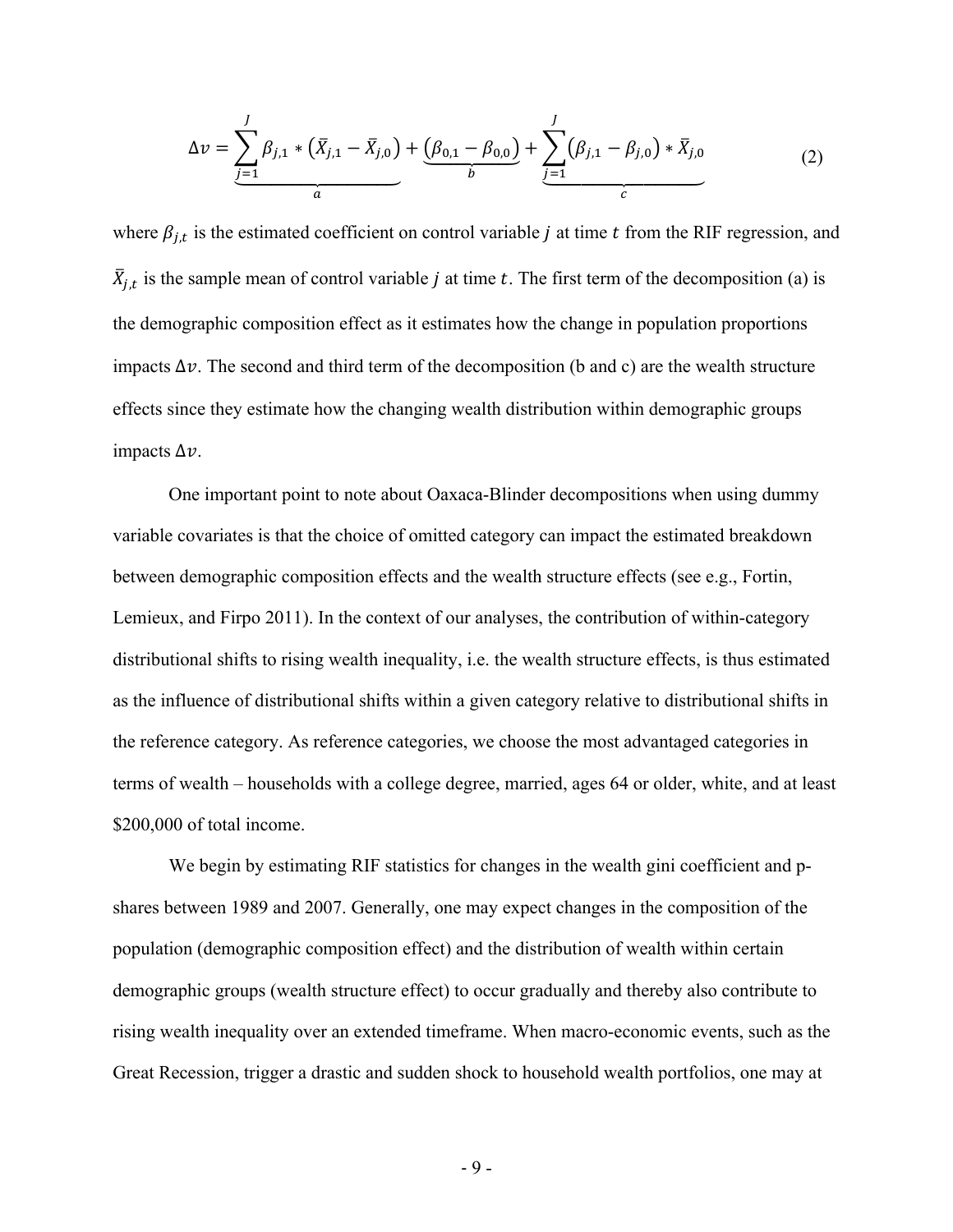first sight expect that such events may overwhelm the more gradual influence of changes related to demographics. This is one of the reasons why we first restrict our view to the time period between 1989 and 2007.

However, the expectation that large macro-economic shocks would overpower the influence of demographics may also be premature: Recessions may well alter the basic demographic makeup of the population, for instance, by triggering increased divorce rates, by changing families' fertility intentions, by increasing post-secondary enrollment in avoidance of weak labor markets, or by increasing return-migration and decreasing immigration. Even more importantly, economic recessions are not exogeneous shocks in the sense that their impact would be randomly distributed across the population. In fact, prior research has shown, for instance, that the Great Recession has impacted the wealth holdings of Black and Hispanic households much more sharply than those of Non-Hispanic white households (Pfeffer et al. 2013; Taylor et al. 2011). Demographic groups are differentially vulnerable to recessions and, as was the case during the Great Recession, shifts in the wealth distribution may be more pronounced among certain demographic groups during times of economic crisis. Therefore, in a second step, we extend our period of investigation to cover the full timespan in the SCF data, from 1989 to the most current post-recession wave of 2016.

#### **RESULTS**

#### **Trends in Wealth Inequality**

Following prior research, we begin by documenting the growth of net worth inequality across the last three decades, highlighting trends leading up to the Great Recession (1989-2007) and following the recession (2007-2016). Table 1 presents the main inequality measures used here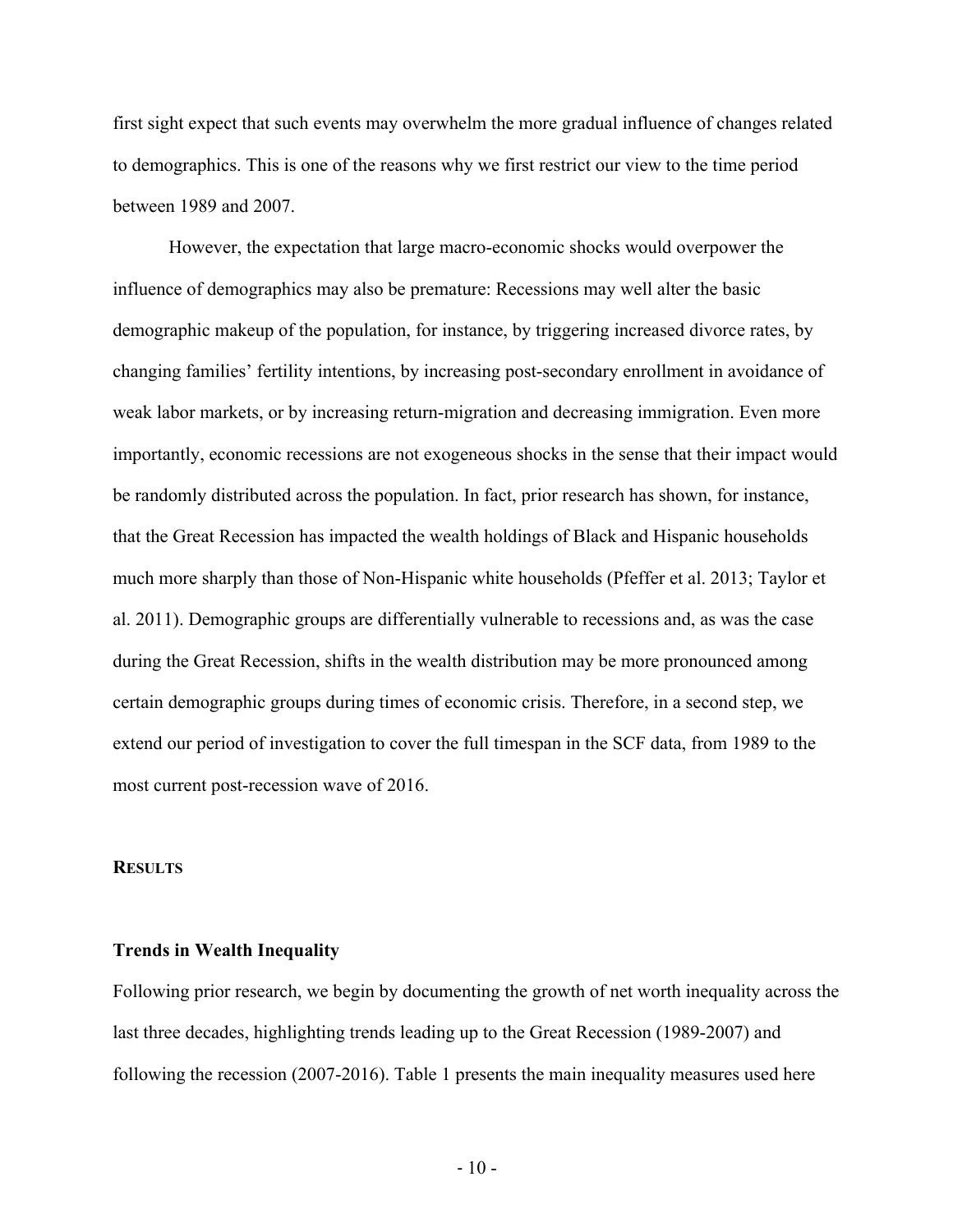for these three time points. It shows that wealth inequality had already increased substantially leading up to the Great Recession, from 1989 to 2007. The net worth gini rose by 3.8 percent, from 0.79 to 0.82. An additional 6.1 percent of all wealth shifted to the wealthiest five percent of the population, whose wealth share rose from 54.2 to 60.3 percent. Most of that wealth was drawn from wealth between the median and 90th percentile – what some may consider the wealth of the upper middle class – whose wealth share decreased by 4.0 percentage points from 30.1 to 26.1 percent.

|                     |         |       |         | Change           |                  |
|---------------------|---------|-------|---------|------------------|------------------|
|                     | 1989    | 2007  | 2016    | $\Delta_{07-89}$ | $\Delta_{16-07}$ |
| Gini coefficient    | 0.790   | 0.816 | 0.860   | 0.026            | 0.043            |
| <b>Shares</b>       |         |       |         |                  |                  |
| P96-P100 (Top 5%)   | 54.2%   | 60.3% | 65.1%   | 6.1              | 4.7              |
| P91-P95             | 12.7%   | 11.1% | 12.0%   | $-1.6$           | 0.9              |
| P51-P90             | 30.1%   | 26.1% | 21.8%   | $-4.0$           | $-4.3$           |
| P0-P50 (Bottom 50%) | $3.0\%$ | 2.5%  | $1.2\%$ | $-0.5$           | $-1.3$           |
| No. of Observation  | 3,143   | 4,417 | 6,248   |                  |                  |

#### **Tables 1. Wealth Inequality Trends, 1989-2016**

Total Household Net Worth; all dollar values in thousands of 2016 dollars

A similar pattern of change emerged during and following the Great Recession, between 2007 and 2016. The net worth gini rose by another 5.3 percent to 0.86. An additional 4.7 percent of the nation's wealth flowed to the top five percent of the distribution, again largely taken out of middle class wealth (51<sup>st</sup> to 95<sup>th</sup> percentile), which decreased by 4.3 percentage points to 21.8 percent. By 2016, the bottom half of the wealth distribution has been effectively excluded from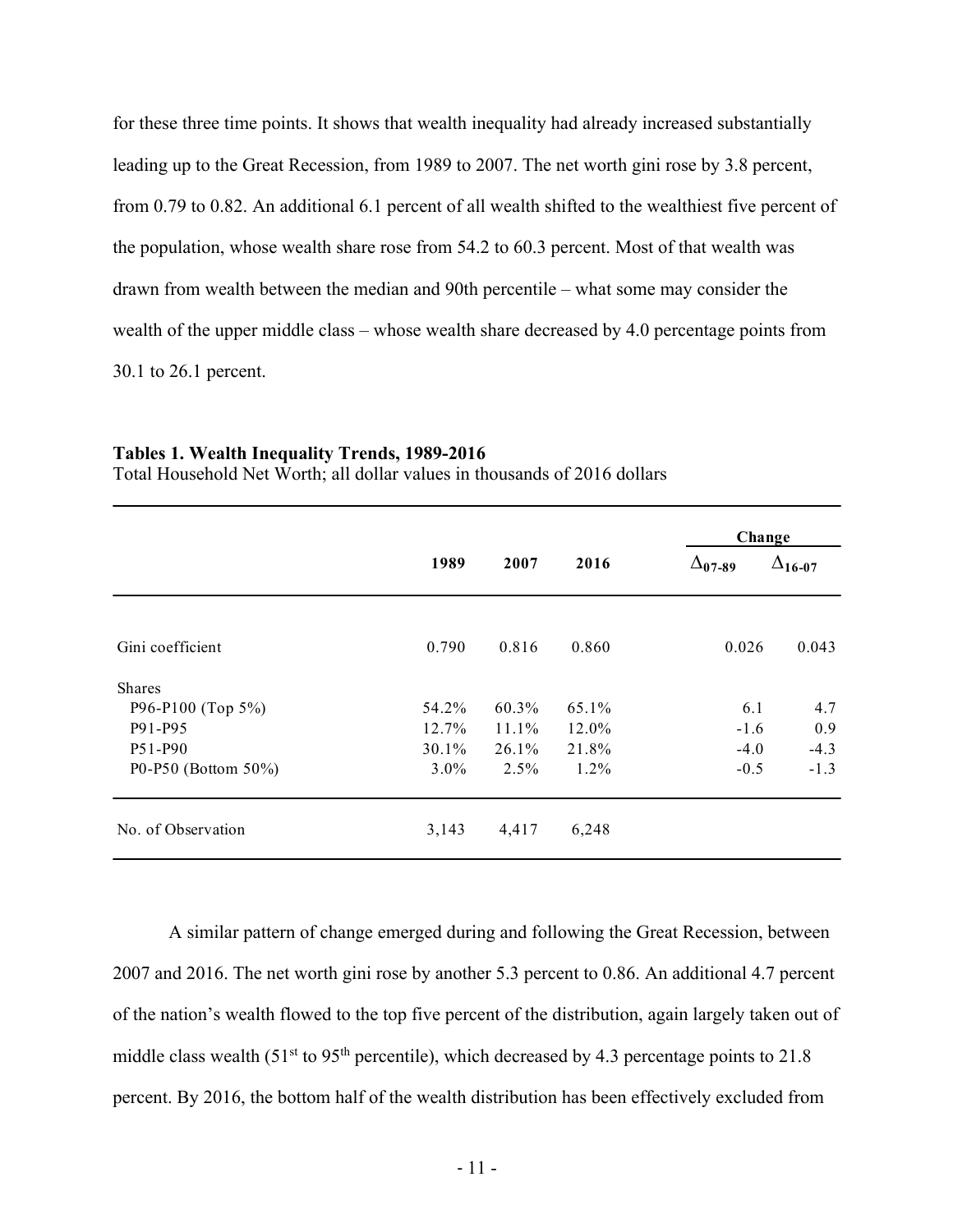wealth ownership, holding just 1.2 percent of national wealth, down from an already meager 3.0 percent in 1989. For additional illustration, Appendix Figure A.1 contains the Lorenz curves of net worth, which underlie both the gini coefficients and wealth shares, for 1989, 2007, and 2016.



**Figure 1. Wealth Inequality Trends, 1989-2016**



Overall, then, the Great Recession drastically increased wealth inequality but it did so by accelerating, or at least accentuating, trends towards higher wealth inequality that preceded the recession. To further illustrate this conclusion, Figure 1 displays the relative change in some of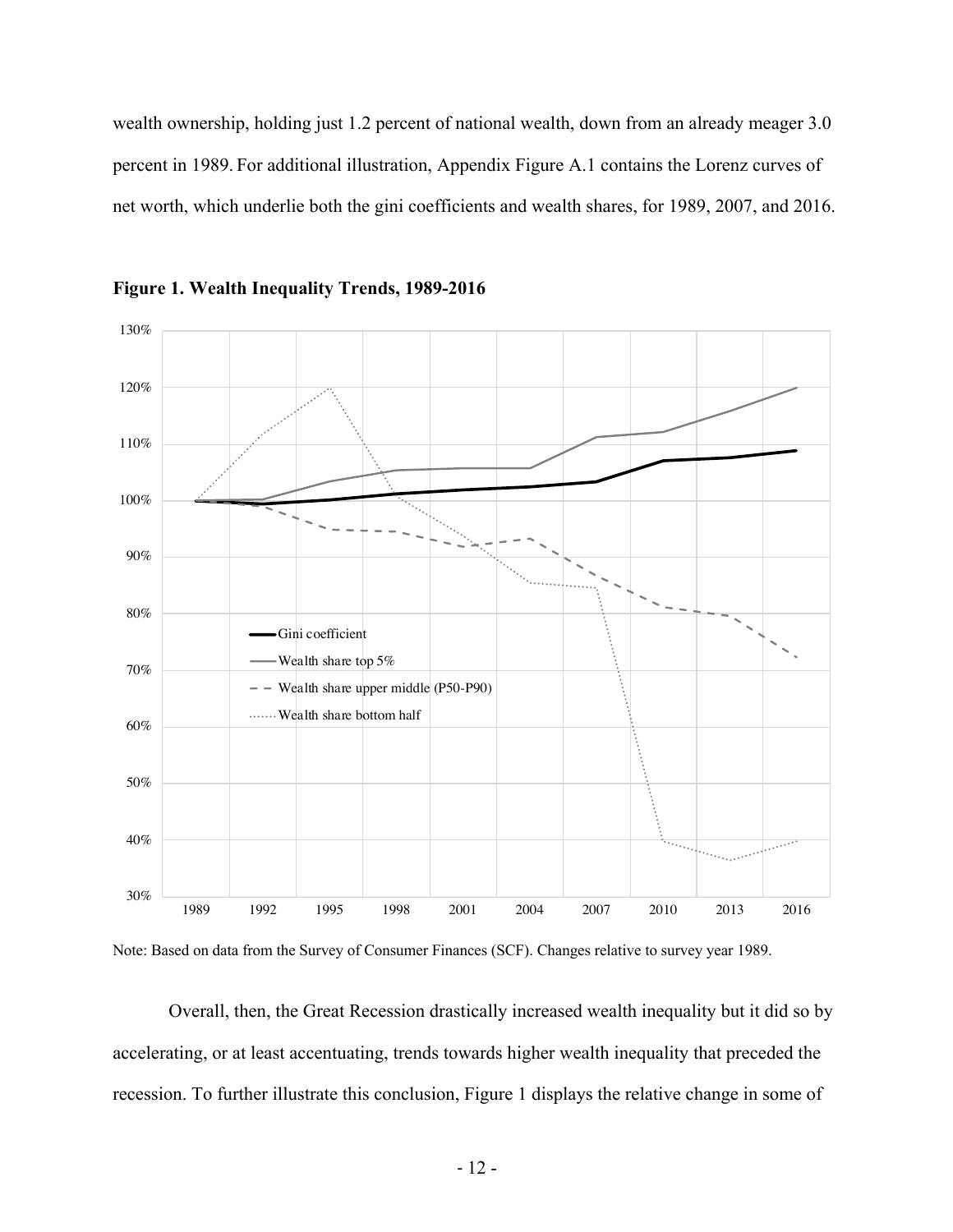these inequality measures across the full time period (see Appendix A.1 for the distributional measures in each SCF survey year). The gini coefficient rose more steeply during the recession compared to the two decades preceding it (1989-2007), the wealth share of the bottom half has been on a steep decline since 1995 but then plummeted during the recession, the reduction of middle class wealth (P50-P90) has continually decreased since 1989, and wealth has been increasingly concentrated among the wealthiest five percent of the population, with particularly pronounced increases since 2004. When judged based on its effects on the wealth distribution, the Great Recession is still very much with us.

|                                              |              | 1989      |       |              | 2007      |       |              | 2016      |       |
|----------------------------------------------|--------------|-----------|-------|--------------|-----------|-------|--------------|-----------|-------|
|                                              |              | Net worth |       |              | Net worth |       |              | Net worth |       |
|                                              | Distribution | Median    | Gini  | Distribution | Median    | Gini  | Distribution | Median    | Gini  |
| Education                                    |              |           |       |              |           |       |              |           |       |
| Less than high school degree                 | 17.6%        | 36,007    | 0.744 | 9.7%         | 23,803    | 0.843 | 8.7%         | 13,700    | 0.818 |
| High school degree                           | 32.6%        | 55,022    | 0.763 | 28.7%        | 67,031    | 0.783 | 21.0%        | 49,800    | 0.783 |
| Some college                                 | 17.6%        | 81,377    | 0.758 | 19.2%        | 83,199    | 0.828 | 22.6%        | 54,950    | 0.829 |
| Bachelor's degree or more                    | 32.2%        | 206,877   | 0.753 | 42.4%        | 293,274   | 0.813 | 47.6%        | 221,600   | 0.826 |
| Household Structure                          |              |           |       |              |           |       |              |           |       |
| Household with children                      | 35.7%        | 67,748    | 0.788 | 34.0%        | 87,084    | 0.887 | 30.1%        | 62,640    | 0.883 |
| Middle-aged household (<65) without children | 42.3%        | 73,568    | 0.793 | 44.5%        | 116,659   | 0.853 | 44.1%        | 65,100    | 0.881 |
| Elderly household (head or partner >65)      | 22.0%        | 138,008   | 0.771 | 21.5%        | 248,475   | 0.773 | 25.8%        | 243,000   | 0.797 |
| Partnering                                   |              |           |       |              |           |       |              |           |       |
| Single                                       | 41.8%        | 27,258    | 0.749 | 41.2%        | 58,745    | 0.809 | 43.3%        | 40,000    | 0.820 |
| Cohabitating                                 | 2.9%         | 19,323    | 0.845 | 7.9%         | 19,200    | 0.933 | 9.5%         | 26,100    | 0.922 |
| Married                                      | 55.2%        | 157,801   | 0.820 | 51.0%        | 241,289   | 0.854 | 47.2%        | 212,330   | 0.872 |
| Race                                         |              |           |       |              |           |       |              |           |       |
| <b>Black</b>                                 | 12.7%        | 7,773     | 0.761 | 12.6%        | 19,200    | 0.823 | 15.9%        | 16,300    | 0.837 |
| Hispanic                                     | 7.9%         | 9,038     | 0.824 | 9.4%         | 23,590    | 0.871 | 11.3%        | 21,360    | 0.905 |
| Other                                        | 4.5%         | 65,434    | 0.859 | 4.1%         | 175,156   | 0.871 | 4.8%         | 102,000   | 0.882 |
| White                                        | 74.8%        | 130,471   | 0.826 | 73.9%        | 183,263   | 0.837 | 68.0%        | 162,770   | 0.817 |
| Family Income                                |              |           |       |              |           |       |              |           |       |
| Less than 25k                                | 29.3%        | 5,712     | 0.814 | 22.2%        | 11,677    | 0.938 | 22.0%        | 7,011     | 0.945 |
| 25 $k$ to $\leq$ 50 $k$                      | 24.0%        | 63,138    | 0.691 | 25.8%        | 59,295    | 0.778 | 25.7%        | 41,041    | 0.792 |
| 50 $k$ to $\leq 100k$                        | 29.1%        | 127,072   | 0.636 | 28.3%        | 164,602   | 0.709 | 27.8%        | 130,770   | 0.674 |
| 100 $k$ to $\leq$ 200 $k$                    | 13.1%        | 331,237   | 0.545 | 17.2%        | 428,459   | 0.636 | 16.4%        | 337,880   | 0.630 |
| More than 200k                               | 4.5%         | 1,349,352 | 0.637 | 6.5%         | 2,143,417 | 0.637 | 8.1%         | 2,058,600 | 0.676 |
| N                                            | 3,143        |           |       | 4,417        |           |       | 6,248        |           |       |

#### **Table 2: Demographic Change and Compositional Changes**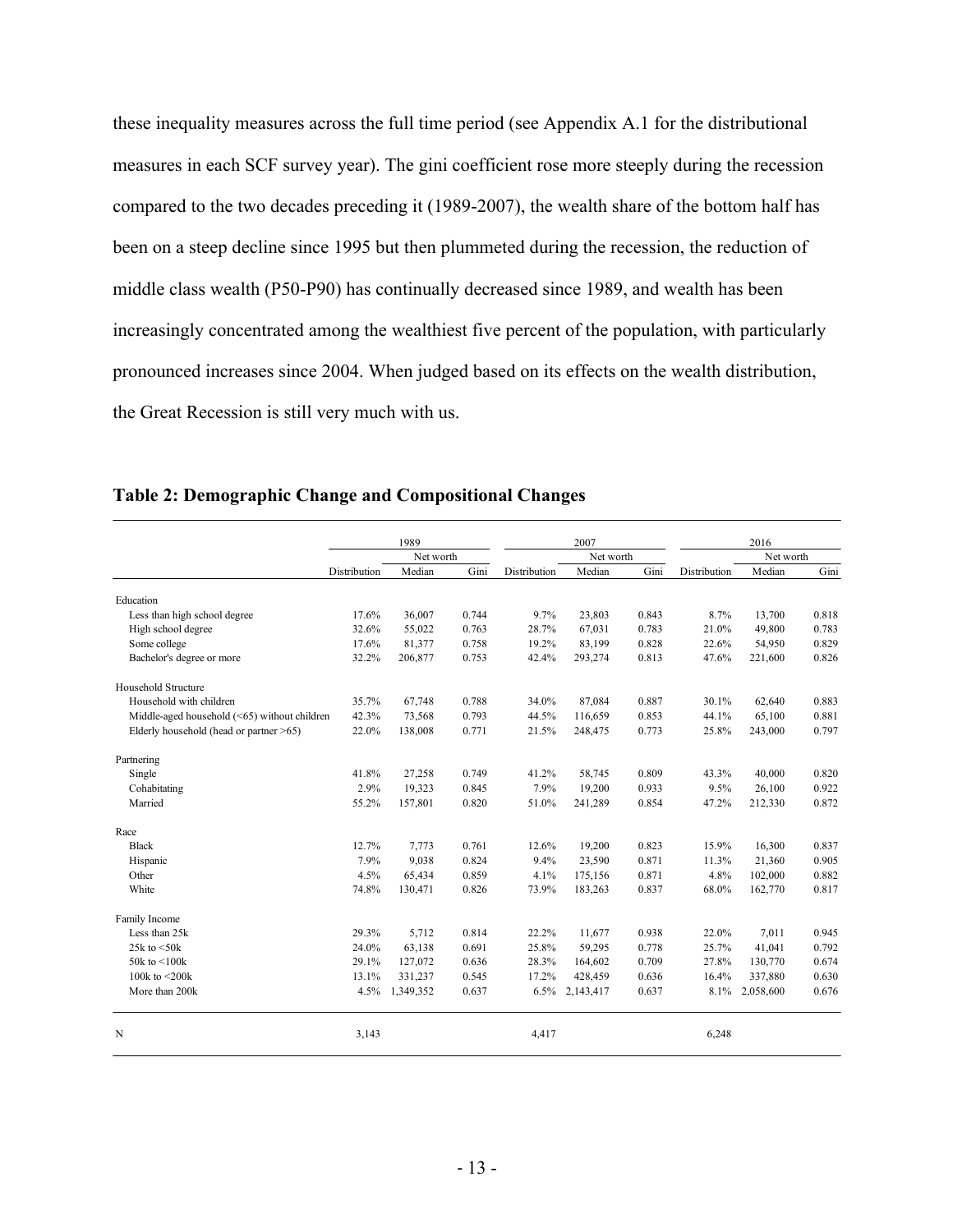#### **Demographic and Compositional Change**

Table 2 reports the distribution of our main demographic descriptors for 1989, 2007, and 2016 (Appendix Table A.2 reports the same information for all intervening survey years) alongside estimates of median net worth and net worth gini coefficients for each group. Together, these estimates describe demographic change and within-group wealth shifts across the investigated period of rising wealth inequality. For educational attainment, we observe continued educational expansion between 1989 and 2016 as the share of households where the highest educated household head and/or partner is a high school drop-out or only a high school graduate decreases sharply. Conversely, the share of those with some college experience and, in particular, those completing college rises throughout this period. Within these educational groups, we observe pronounced changes in wealth: Wealth inequality increased to a similar degree within most groups (less so among high school graduates) and for high school drop-outs the increase occurred exclusively before the recession. While rising wealth inequality impacted all educational groups, the gap between the lowest and highest educated households rose substantially, with the latter holding close to 6 times the median net worth in 1989 but more than 16 times by 2016.

Second, both population aging and decreasing fertility are reflected in the decline of households with children, from 35.7 percent in 1989 to 30.1 percent in 2016, and an increase in elderly households from 22.0 to 25.8 percent. That is, the prevalence of these two household types has become much more similar over this time period, with just 4.3 percentage points more child households than elderly households in 2016 – down from 13.7 percentage points in 1989. In terms of their wealth holdings, households with children faced the steepest rise in wealth inequality (12 percent growth across the full period), but this rise already occurred before the Great Recession. These households also fell further behind elderly households, whose net worth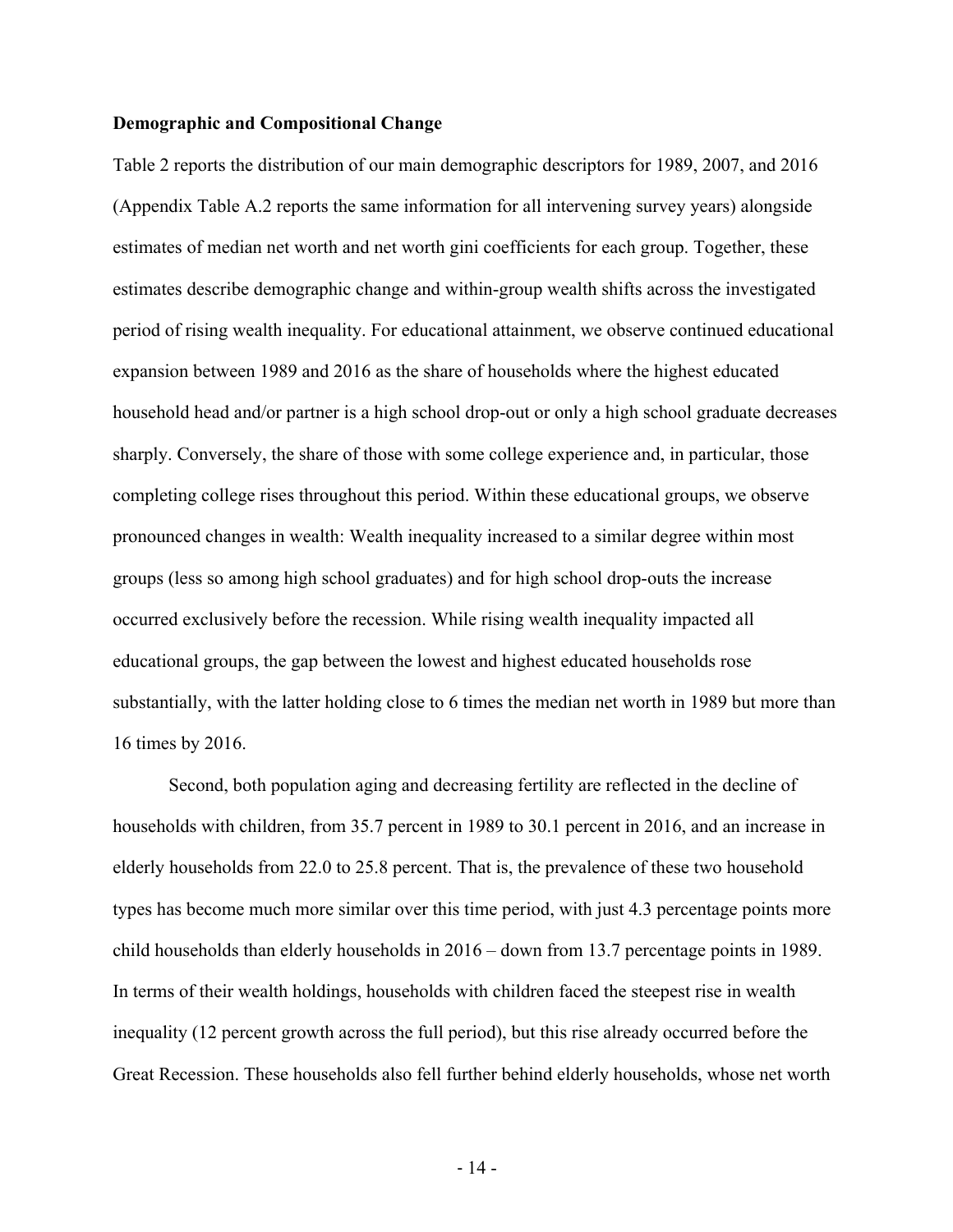rose from slightly more than twice that of households with children to nearly four times (see also Gibson-Davis and Percheski 2018).

Third, households led by married couples continue to constitute the modal living arrangement in the U.S., although they no longer form the majority of U.S. households (down from 55.2 in 1989 to 47.2 percent in 2016) as the prevalence of single households has increased somewhat (43.4 percent in 2016) and cohabitation has spread further (from just below 3 percent of households in 1989 to close to 10 percent of all households in 2016). Single households saw a more pronounced increase in wealth inequality than married households and although their median net worth is substantially lower than that of married households, the gap did not increase. The low wealth and high wealth inequality among cohabitating households is likely a reflection of their younger age (calling for the type of multivariate analyses reported later) and given the small number of cohabitating households in our sample, we cannot rule out that the fluctuations in net worth and inequality across measurement years largely reflects noise.

Fourth, changes in the racial composition of the country is reflected in the decrease of households whose head identifies as non-Hispanic white (from 74.8 percent in 1989 to 68.0 percent in 2016) and, conversely, an increase in non-Hispanic black and Hispanic household heads (by 3.2 and 3.4 percentage points, respectively, between 1989 and 2016). Racial gaps in net worth holdings are very large and growing – as documented in much prior research (Maroto 2016; Oliver and Shapiro 1995; Shapiro, Meschede, and Osoro 2013; Taylor et al. 2011) – with black and Hispanic households holding just 10 and 13 percent of white wealth, respectively, in 2016. The catch-up of other racial groups towards white households that occurred between 1989 and 2007 was largely lost again during the Great Recession, leaving the median net worth of other racial groups at less than two thirds that of non-Hispanic whites. The more striking changes occurred in terms of wealth inequality within each racial group, with the net worth gini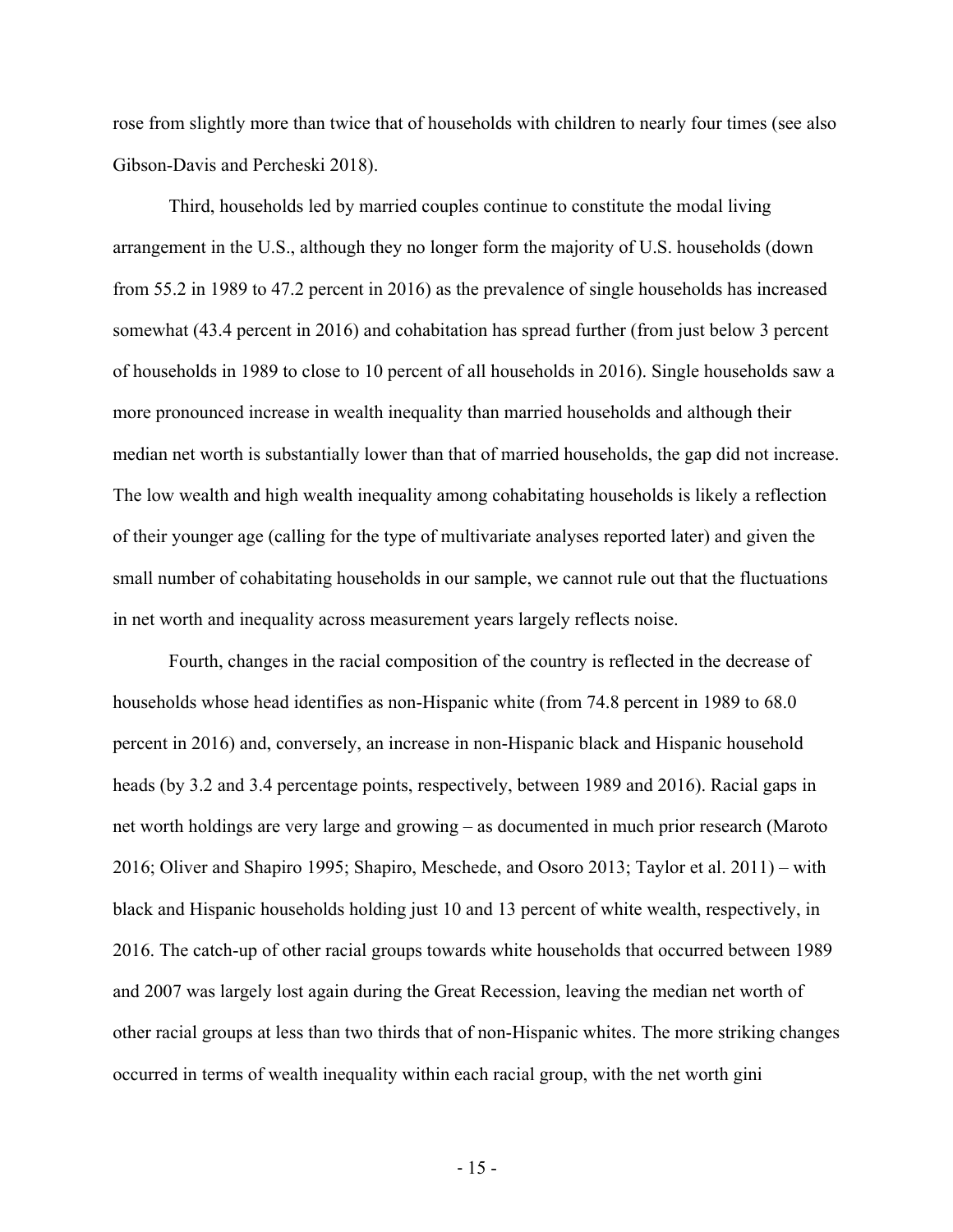coefficient of black and Hispanic households increasing by 10% while remaining largely unchanged among white households.

Finally, the changing distribution of income as defined by absolute thresholds shows that the share of households below \$25,000 has been decreasing between 1989 and 2007, though no further improvements can be observed post-recession. Conversely, the number of households with very high annual incomes (\$200,000 and more) has risen throughout this period. Wealth inequality has grown both at the bottom and the top of the income distribution (with the net worth gini rising by about 16 percent for all groups except those making between \$50,000 and \$100,000, whose wealth gini rose by only about 6 percent). The median net worth ratio between the top and bottom income group surged from 21 (in 1989) to 36 (in 2007) to 50 (in 2016).

Overall, then, rising wealth inequality coincided with a number of important demographic trends and significantly altered the wealth distribution among demographic groups: The U.S. demographic structure changed through continued educational upgrading, a rise in the share of elderly households relative to child households, a decline of marriage, and a decreasing share of households headed by non-Hispanic whites. At the same time, wealth gaps between many groups – in particular between white and non-white households, between elderly households and households with children, and between highly and low educated groups – have grown substantially before and during the Great Recession. Furthermore, most demographic groups have encountered higher levels of wealth inequality, with the notable exception of white households. In general, the most disadvantaged households – including households with children and single households – have faced the most pronounced increases in wealth inequality. The next section will *jointly* consider all of these demographic trends and shifts within demographic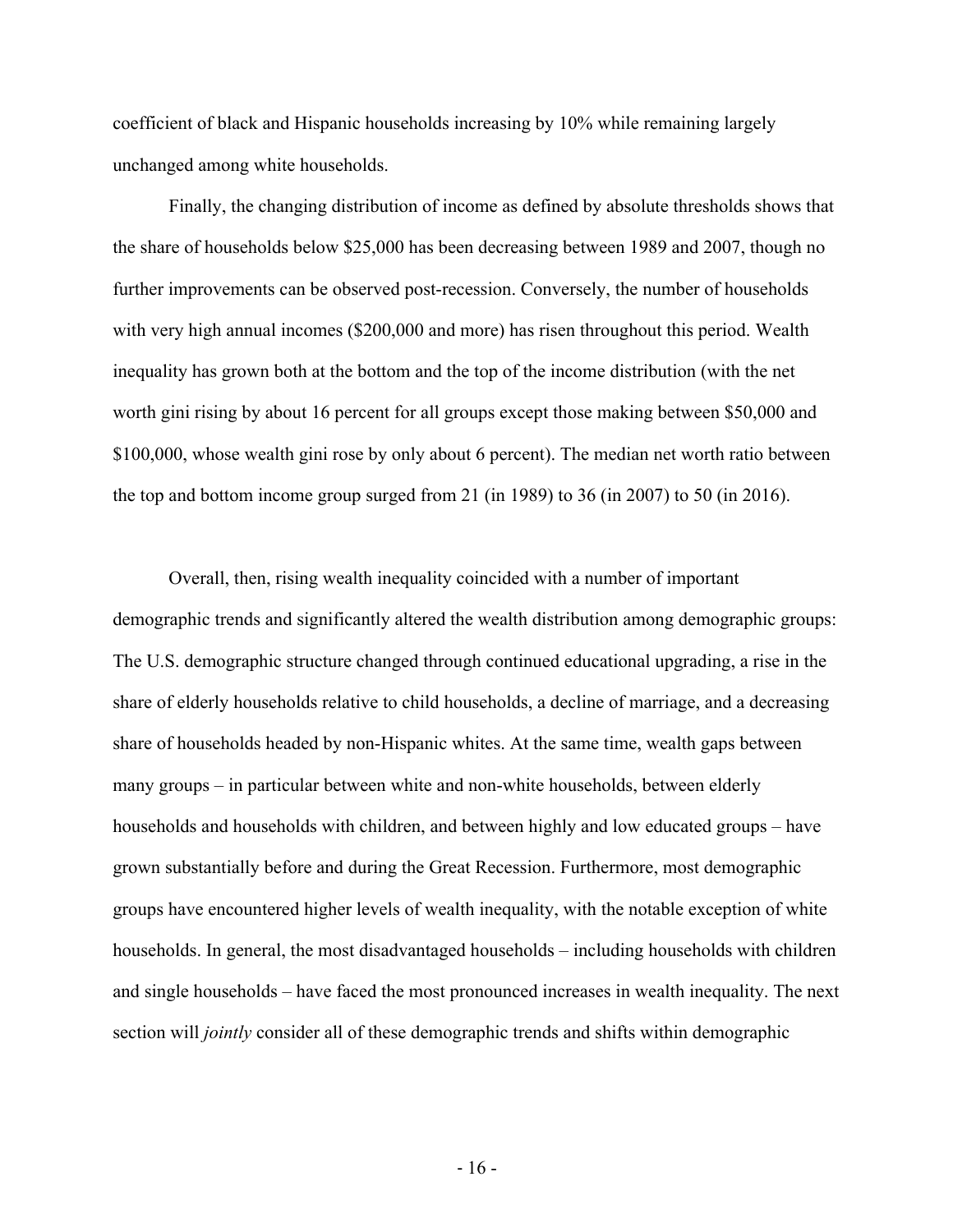groups and directly estimates their *independent* contribution to the observed growth of wealth inequality.

#### **Demographic Contributions to Growing Wealth Inequality: Pre-Recession**

To determine the contribution of demographic trends to rising wealth inequality, we first focus on the time period leading up to the Great Recession, 1989 through 2007. Our initial analysis jointly investigates the influence of education, household structure, partnering, and race. We consider the contribution of changes to and within income groups only in a second step, as we expect income to be a central driver of the link between demographics and wealth. Prior research has shown that demographic trends play a central role in explaining growing income inequality (Western et al. 2008) and that income is closely, though far from perfectly, correlated with wealth (Killewald et al. 2017). In other words, we first study the overall contribution of demographic trends to rising wealth inequality (Table 3a) and then assess to what extent these contributions flow through income (Table 3b).

The first row of Table 3a again reports the change in wealth inequality between 1989 and 2007, based on the gini coefficient (increase of 0.03 points or 3.8 percent) and wealth shares (e.g. a reallocation of 6.4 percent of total wealth towards the top five percent of the distribution).3 To estimate the contribution of *demographic change*, i.e. shifts in the demographic makeup of the country, we first generate a counterfactual change in the gini coefficient under the scenario that the relative size of demographic groups but not the within-category distribution of wealth have changed (i.e. allowing a demographic composition effects while holding wealth structure effects constant). That counterfactual change in the gini coefficient is close to zero (0.2 percent

 

<sup>&</sup>lt;sup>3</sup> Non-substantive deviation of these trends from those reported in Table 1 stem from the fact that the decomposition analyses are (reported in Tables 3 and 4) rely on just one imputed dataset while the simpler descriptive analyses average across five imputed datasets.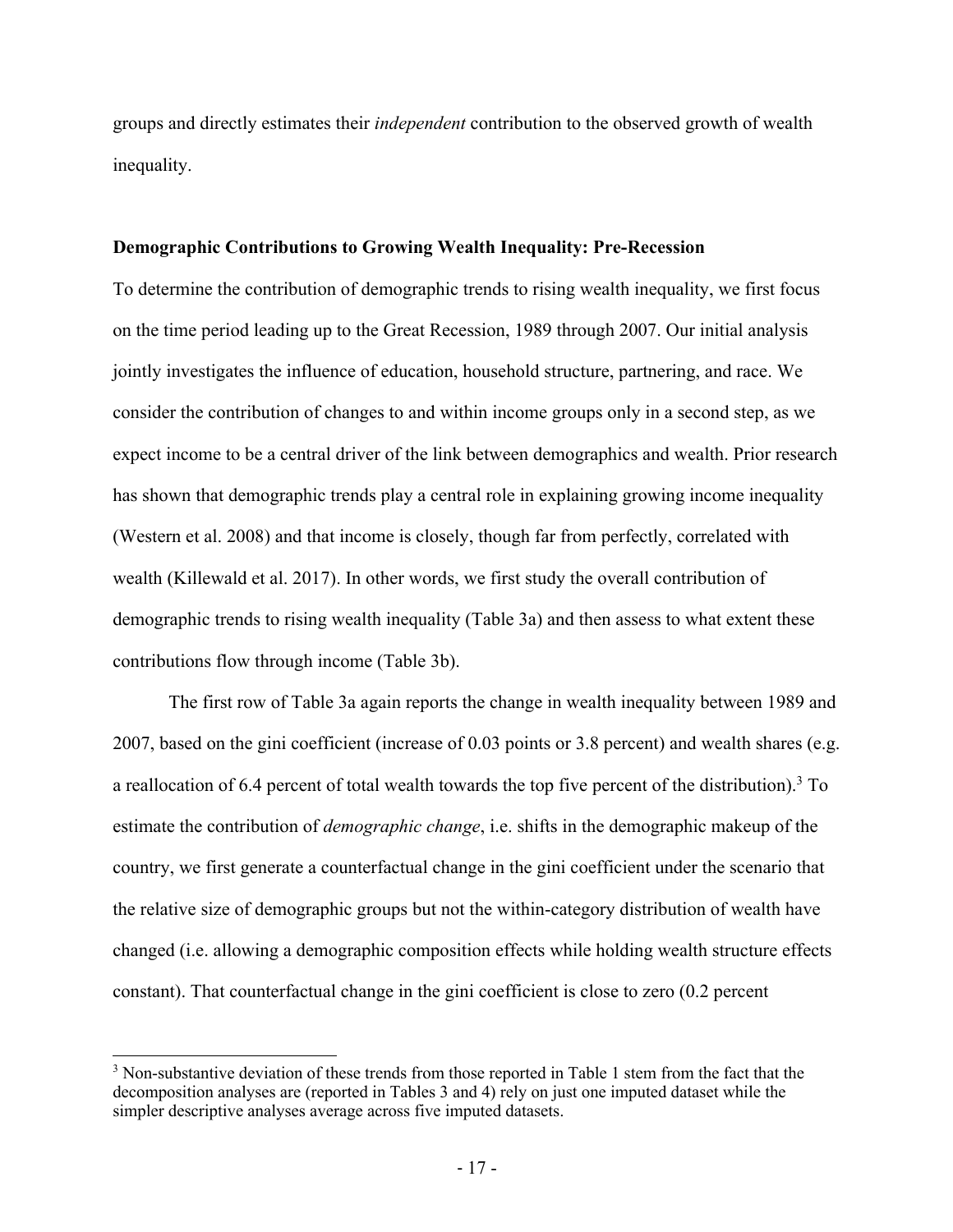|                                                                                   | Change in Gini |                            |          |         | Change in Shares (percentage points) |         |
|-----------------------------------------------------------------------------------|----------------|----------------------------|----------|---------|--------------------------------------|---------|
|                                                                                   | absolute       | $\frac{0}{0}$              | P0-P50   | P50-90  | P90-P95                              | P95-100 |
| Observed                                                                          | 0.0302         | $(3.8\%)$                  | $-0.59$  | $-4.53$ | $-1.37$                              | 6.48    |
|                                                                                   |                | (a) Demographics Only      |          |         |                                      |         |
| Contribution of Demographic Change<br>Overall (sum of components)<br>By Component | $-0.0018$      | $-(0.2\%)$                 | 0.10     | $-0.12$ | 0.33                                 | $-0.31$ |
| Education                                                                         | $-0.0057$      | $-(0.7\%)$                 | 0.30     | 0.07    | 0.35                                 | $-0.72$ |
| Household Structure                                                               | 0.0000         | $(0.0\%)$                  | 0.00     | $-0.02$ | 0.00                                 | 0.02    |
| Partnering                                                                        | 0.0035         | $(0.4\%)$                  | $-0.18$  | $-0.18$ | $-0.02$                              | 0.37    |
| Race                                                                              | 0.0004         | $(0.0\%)$                  | $-0.03$  | 0.01    | 0.00                                 | 0.02    |
| Contribution of Within-Category Change                                            |                |                            |          |         |                                      |         |
| Overall (sum of components)                                                       | 0.0320         | $(4.1\%)$                  | $-0.69$  | $-4.41$ | $-1.70$                              | 6.80    |
| By Component                                                                      |                |                            |          |         |                                      |         |
| Education                                                                         | 0.0348         | $(4.4\%)$                  | $-1.35$  | $-1.52$ | $-3.45$                              | 6.32    |
| Household Structure                                                               | 0.0237         | $(3.0\%)$                  | $-0.43$  | $-3.28$ | $-1.47$                              | 5.18    |
| Partnering                                                                        | $-0.0228$      | $-(2.9\%)$                 | 0.90     | 2.03    | $-0.83$                              | $-2.09$ |
| Race                                                                              | $-0.0192$      | $-(2.4\%)$                 | 0.61     | 2.18    | $-0.62$                              | $-2.16$ |
|                                                                                   |                | (b) Controlling for Income |          |         |                                      |         |
| Contribution of Demographic Change                                                |                |                            |          |         |                                      |         |
| Overall (sum of components)<br>By Component                                       | 0.0026         | $(0.3\%)$                  | 0.08     | $-1.25$ | 0.69                                 | 0.49    |
| Education                                                                         | $-0.0027$      | $-(0.3\%)$                 | 0.07     | 0.38    | 0.04                                 | $-0.48$ |
| Household Structure                                                               | 0.0001         | $(0.0\%)$                  | 0.00     | $-0.02$ | $-0.01$                              | 0.03    |
| Partnering                                                                        | 0.0040         | $(0.5\%)$                  | $-0.18$  | $-0.31$ | 0.03                                 | 0.46    |
| Race                                                                              | 0.0006         | $(0.1\%)$                  | $-0.03$  | $-0.04$ | 0.01                                 | 0.05    |
| Contribution of Within-Category Change                                            |                |                            |          |         |                                      |         |
| Overall (sum of components)                                                       | 0.0276         | $(3.5\%)$                  | $-0.67$  | $-3.28$ | $-2.06$                              | 6.00    |
| By Component                                                                      |                |                            |          |         |                                      |         |
| Education                                                                         | 0.0215         | $(2.7\%)$                  | $-1.04$  | $-0.69$ | $-0.76$                              | 2.49    |
| Household Structure                                                               | 0.0051         | $(0.7\%)$                  | 0.13     | $-0.94$ | $-1.52$                              | 2.33    |
| Partnering                                                                        | $-0.0270$      | $-(3.4\%)$                 | $0.80\,$ | 2.74    | 0.64                                 | $-4.18$ |
| Race                                                                              | $-0.0120$      | $-(1.5\%)$                 | 0.19     | 0.92    | $-0.24$                              | $-0.87$ |

## **Table 3: Decomposing Trends in Wealth Inequality, 1989-2007**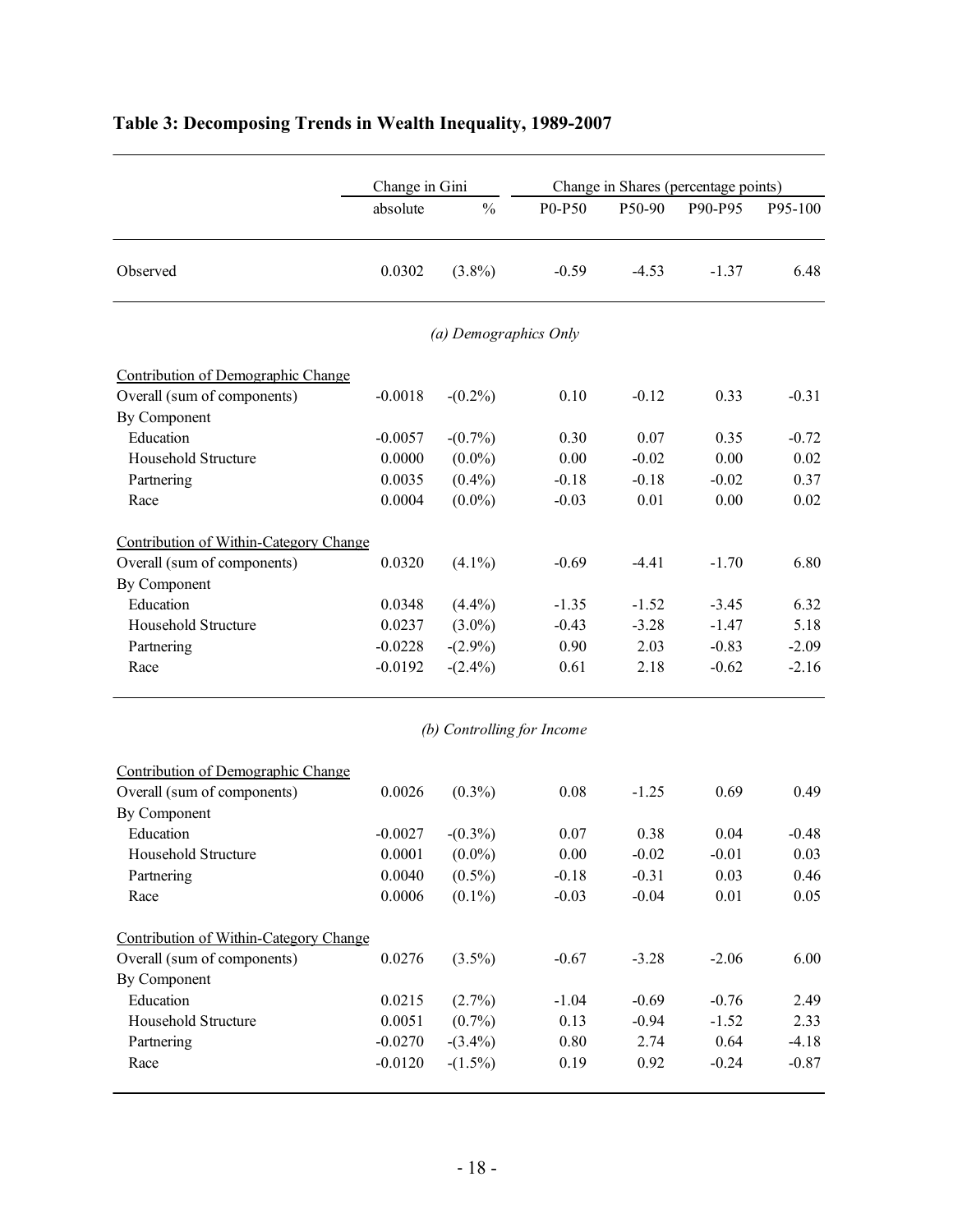decrease). Hence, all demographic changes observed between 1989 and 2007 do not explain the rise of wealth inequality as measured by the gini during the same time period. Also, no single component of demographic change stands out as having contributed in a major way to rising wealth inequality. For instance, educational expansion alone – without considering distributional changes within educational categories – would have decreased the wealth gini by 0.7 percent when, in reality, it rose by 3.8 percent.

Instead, the growth of wealth inequality in this period stems from distributional shifts in wealth within these demographic categories (or changes in their unobserved correlates), that is, changes are driven by *wealth structure effects*. Holding the distribution of all demographic groups constant at their 1989 level but letting the association between demographic groups and overall wealth inequality vary, produces a counterfactual increase of 4.1 percent in the gini, close to the observed 3.8 percent. In other words, membership in these different demographic groups is highly informative about the rise of overall wealth inequality. This insight becomes more tangible when we turn our attention to the independent contribution of single demographic components: Increases in overall wealth inequality are mostly related to distributional shifts tied to educational groups and household structures. Shifts in the wealth distribution within educational groups – holding constant the relative size of educational groups as well as any changes in other demographic components – increased the gini coefficient by 4.4 percent. In other words, the "inequality returns" to education have increased in a way that accounts for all (and more) of the overall increase in wealth inequality. Appendix Table A.3 serves to further elucidate this conclusion by reporting the contribution of each separate educational category to rising wealth inequality. Recalling that the reference category in the RIF regressions is the highest educated category (BA or more), we observe that all lower educational categories, but in particular the lowest category of high-school dropouts, contributed to rising wealth inequality. In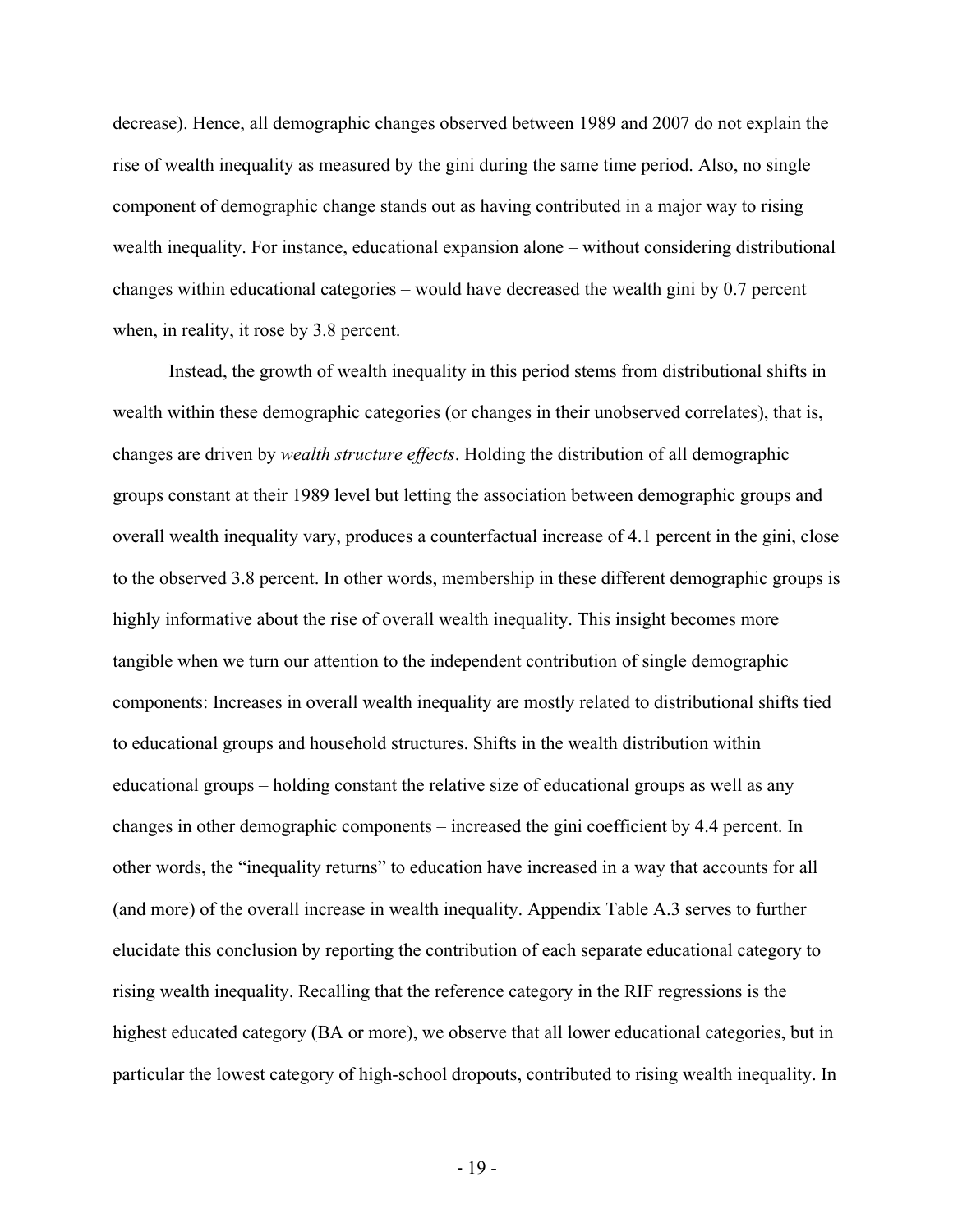essence, lower educated households – more so than college educated households – have drifted away from the center of the overall wealth distribution in such a way that these distributional shifts alone account for the total pre-recession increase in wealth inequality. The distributional analyses reported in Table 2 and discussed above for the group of high-school drop-outs already provide us with an initial sense that this shift away from the middle consisted both of broad loss (leftward shift) and increasing wealth stratification among the lower educated, but we will return to a more detailed assessment of these movement below.

A similar inequality-increasing role can be noted for the contribution of the wealth distribution among different categories of family structure, which independently increased the overall wealth gini coefficient by 3.0 percent. Again considering the reference category, we deduce that the drift of the wealth of non-elderly households away from the middle of the wealth distribution plays an important role in explaining overall wealth inequality (see also Appendix Table A.3) and we will again revisit this particular shifts further below.

The independent contributions of wealth structure effects tied to education and household structure towards increasing wealth inequality are partly counterbalanced by the contribution of those tied to two other demographic characteristics, partnership status and race. Distributional changes among different partnership categories – with married couples as the reference group and holding constant all other demographic changes – would have decreased the gini coefficient by 2.9 percent. The equalizing pressure of non-marital partnership status arises from the fact that the wealth distribution of single households has shifted more towards the middle of the distribution (see Table A.3). Changes in the wealth distribution among racial groups played a similar but likely surprising inequality-decreasing role: The shift of the wealth distribution within minority households (to a similar degree for Black and Hispanic households; see Table A.3)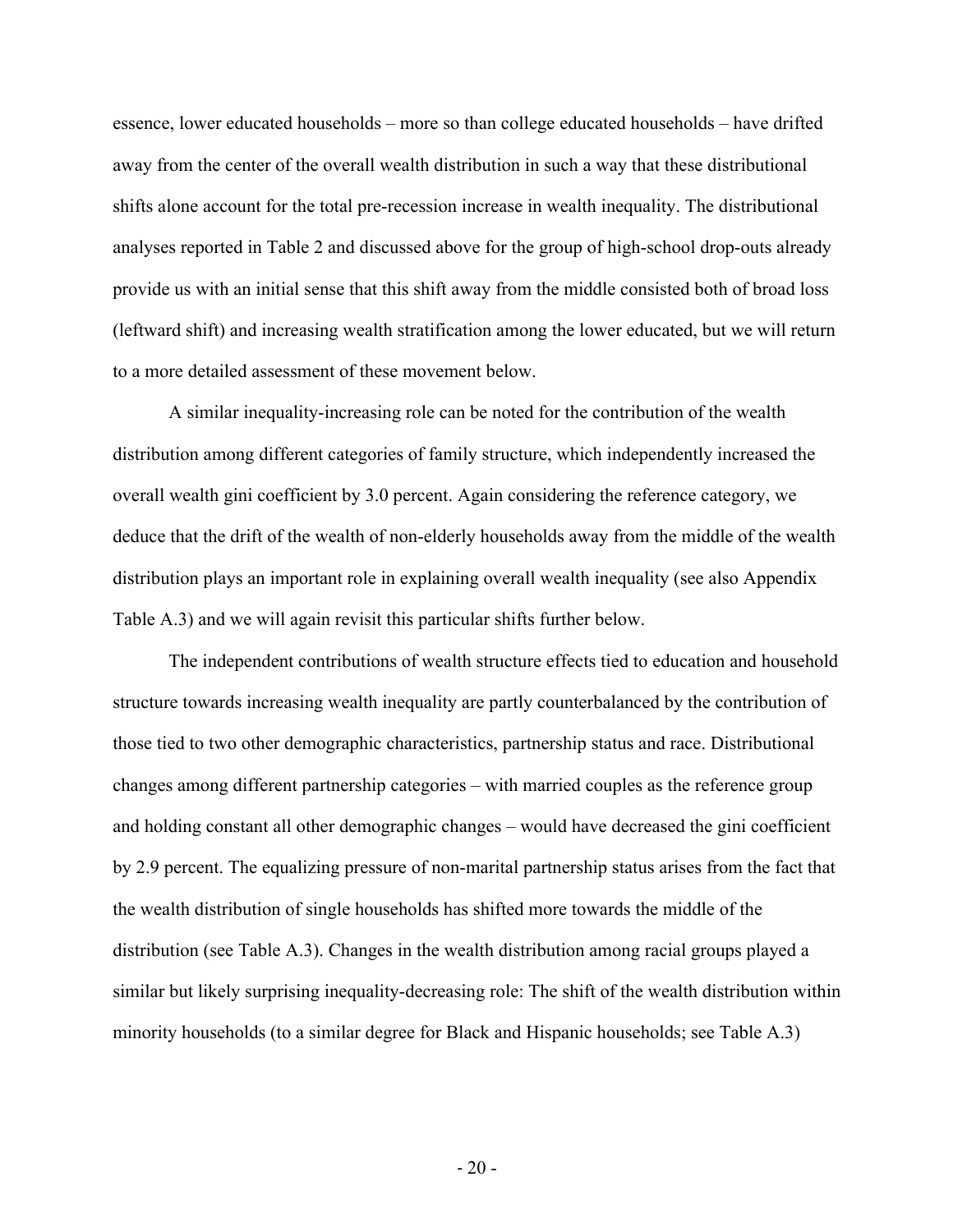towards the middle exerted equalizing effects on overall wealth inequality leading up to the recession despite within-race increases in wealth inequality.

The right-hand side of Table 3a allows us to trace in more detail how demographic trends relate to changes in different parts of the wealth distribution. The earlier, broad conclusion drawn based on the gini coefficient extends to percentile shares: wealth structure effects not demographic composition effects account for increasing wealth inequality even when we focus on different parts of the wealth distribution. Allowing for changes in the relationship between the four considered characteristics while holding demographic structure constant at 1989 levels leads to estimates of changes in wealth concentration that closely mirror those observed, namely a reallocation of wealth from the middle class (P50-90, -4.4 compared to observed -4.5 percentage points) to the top five percent (+6.8 compared to +6.5 percentage points). Again, wealth structure effects tied to education groups and household types independently account for much of this shift in the distribution of wealth; in particular, each accounts well for the increasing wealth concentration at the very top. In addition, household structure accounts somewhat better than education for the reallocation of wealth away from the middle class: shifts in the wealth distribution among non-elderly households compared to elderly households – ceteris paribus – predict a loss of 3.3 percentage points in the wealth share of the middle class (closer to the observed 4.5 percentage points), while shifts in the wealth distribution among less educated households compared to highly educated households predict a more pronounced loss of the P90- P95 share (3.5 percentage points compared to the observed 1.4 percentage points). In contrast, shifts in wealth among non-married vs. married and non-white vs. white households exerted some downward pressure on wealth concentration at the top to the advantage of the middle class (each accounting for a shift of approximately two percent of wealth from the top to the middle class).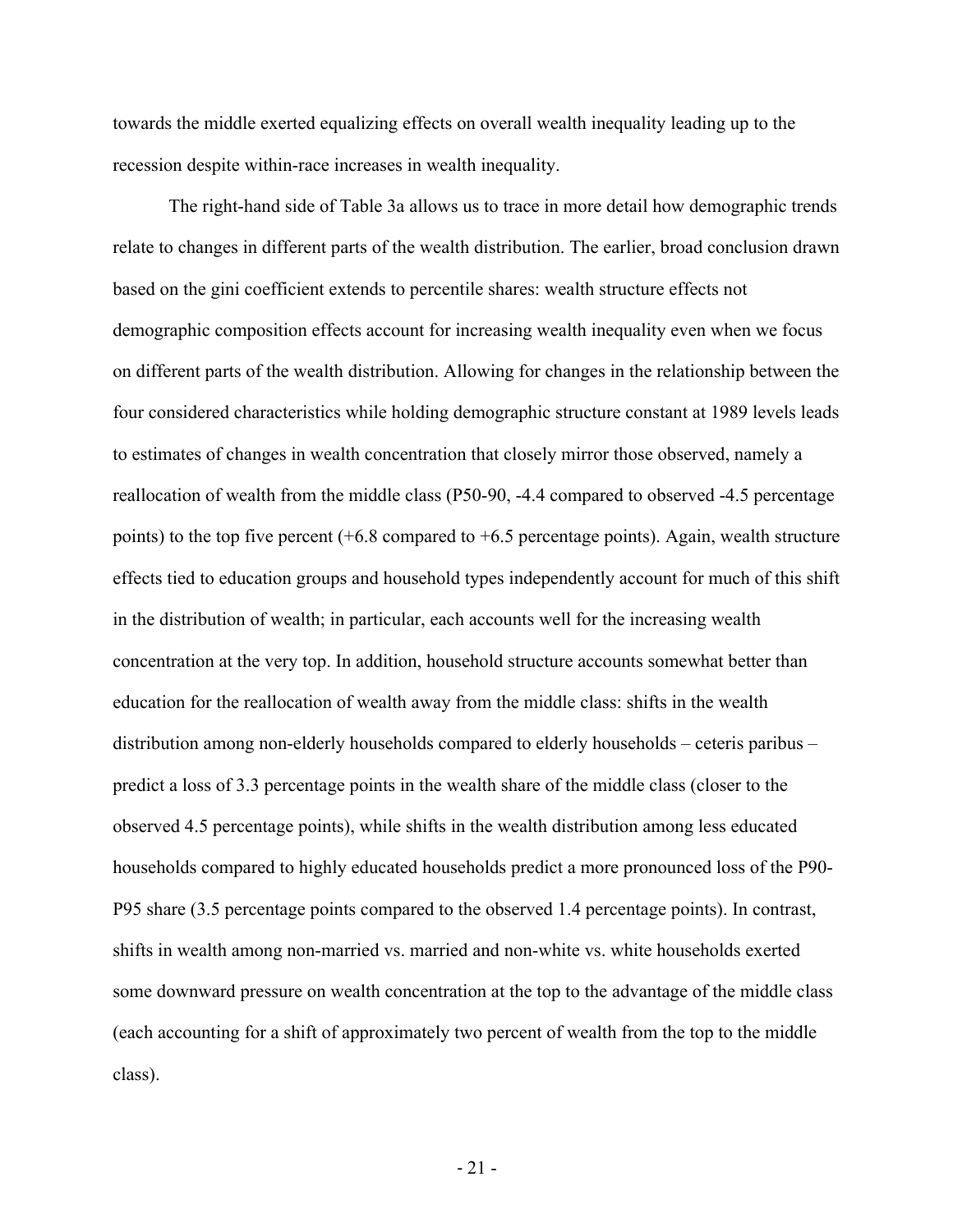Finally, as mentioned earlier, we expect that some of the link between demographic and wealth trends operates through income. That is, the contribution of demographics to rising wealth inequality should partly arise from their contribution to rising income inequality (Western et al. 2008). Conditioning on income should therefore tend to reduce the estimates discussed earlier. Conversely, the extent to which demographic trends retain explanatory power conditional on income reveals the direct relationship between changing demographics and rising wealth inequality (or, alternatively, changes in the role of other, unanalyzed correlates of demographic characteristics and wealth). Table 3b reports the results when conditioning on income. The contribution of demographic change to rising wealth inequality remains negligible across all demographic characteristics and across all parts of the wealth distribution (p-shares). When we allow the distribution of education, household structure, partnering, race, and income to change but hold constant the wealth distribution among these groups at their 1989 level, overall wealth inequality again barely moves.

Earlier, we observed that distributional changes in the wealth held by different educational groups and household types both fully accounted for observed wealth trends; now we see that part of the rising importance of these two characteristics operates through their association with income, in particular for household structure. Nearly all of the inequality increase related to the shift of non-elderly households away from the middle stems from shifts in income as the counterfactual rise in the gini drops from 3.0% to 0.7% when controlling for income (compare Table 3a and 3b). This strong mediation through income is, in many ways, not surprising, as the income position of elderly households is closely intertwined with their wealth position since many of these households rely on asset (and pension) income rather than labor earnings. In some sense, the distinction between wealth and income is most blurred for these elderly households, explaining the pattern observed in Table 3b.

- 22 -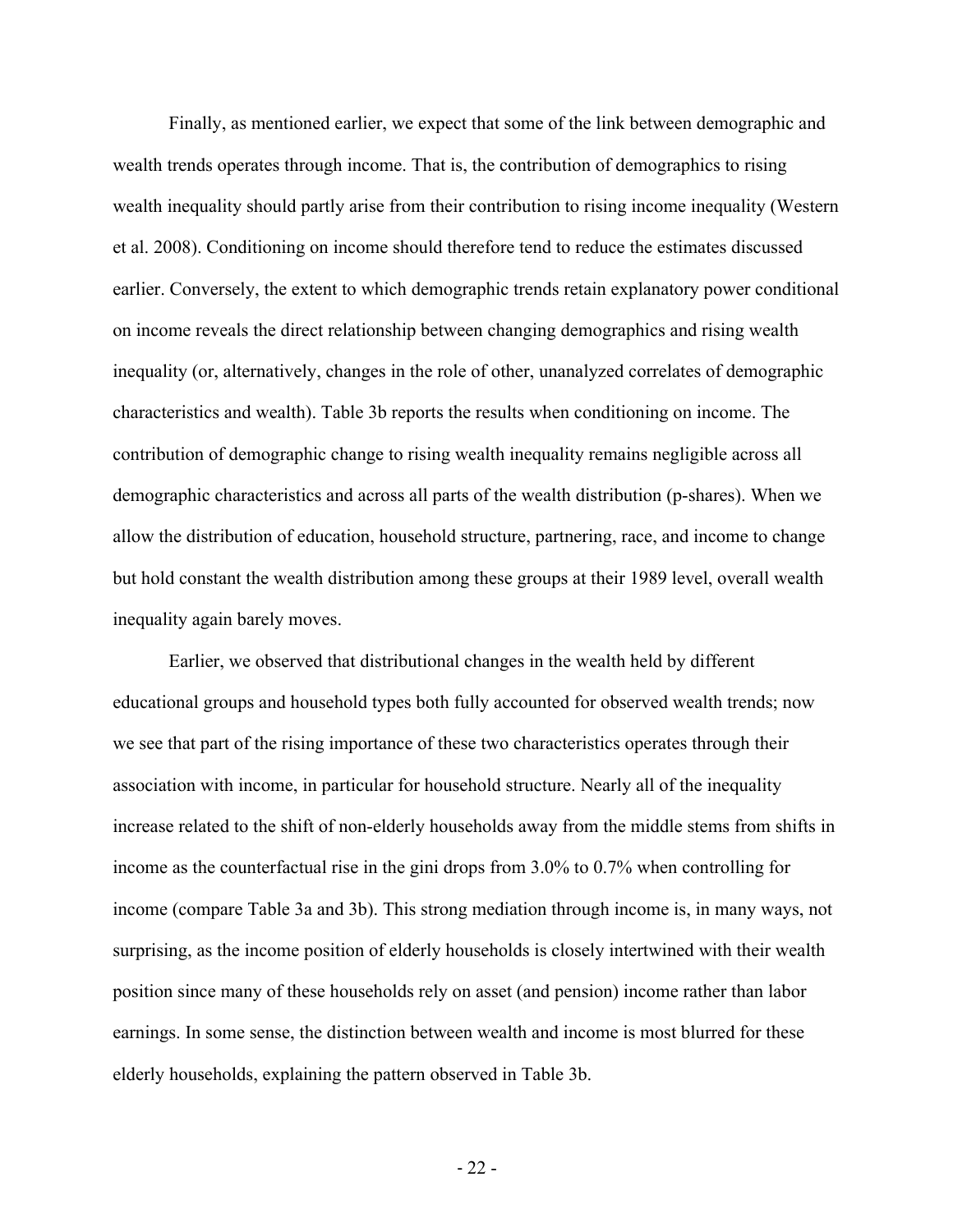In contrast, the explanatory power of education is only partly mediated by income. Clearly, the widely documented rise in income returns to a college degree (Goldin and Katz 2008) play a role, but beyond that, there appears to be a distinct and increasing advantage of a BA degree for the attainment of wealth that directly explains an important part of the rising inequality in wealth: Allowing only the relationship between education and wealth to change across time raises the net worth gini by 2.7% (when the observed change was 3.8%). The independent inequality-reducing role of wealth changes by partnerships status remain with income controls, suggesting that the shift of single households towards the middle of the wealth distribution is not necessarily based on shifts in their income. About half of the independent, inequality-reducing shift of minority groups towards the middle of the wealth distribution operates through changes in the racial income structure.

To summarize, the growth of wealth inequality between 1989 and 2007 cannot be explained by demographic change, i.e., changes to the demographic make-up of the country, but instead by changes to the importance of demographic characteristics, i.e. the changing relationship between the wealth distribution among demographic groups and overall wealth inequality. In particular the shift of households with lower education and non-elderly households away from the middle of the wealth distribution drives rising overall wealth inequality, broadly and in terms of increasing wealth concentration at the top. Elderly households also account for much of the redistribution of middle class wealth (between the median and 90<sup>th</sup> percentile) to the top. Most of the contribution of elderly households to our understanding of rising wealth inequality can be captured by income, likely due to the close interrelationship between income and assets during retirement. The exposed role of education in our understanding of rising wealth inequality is partly but not exhaustively related to the well-established growth of the changing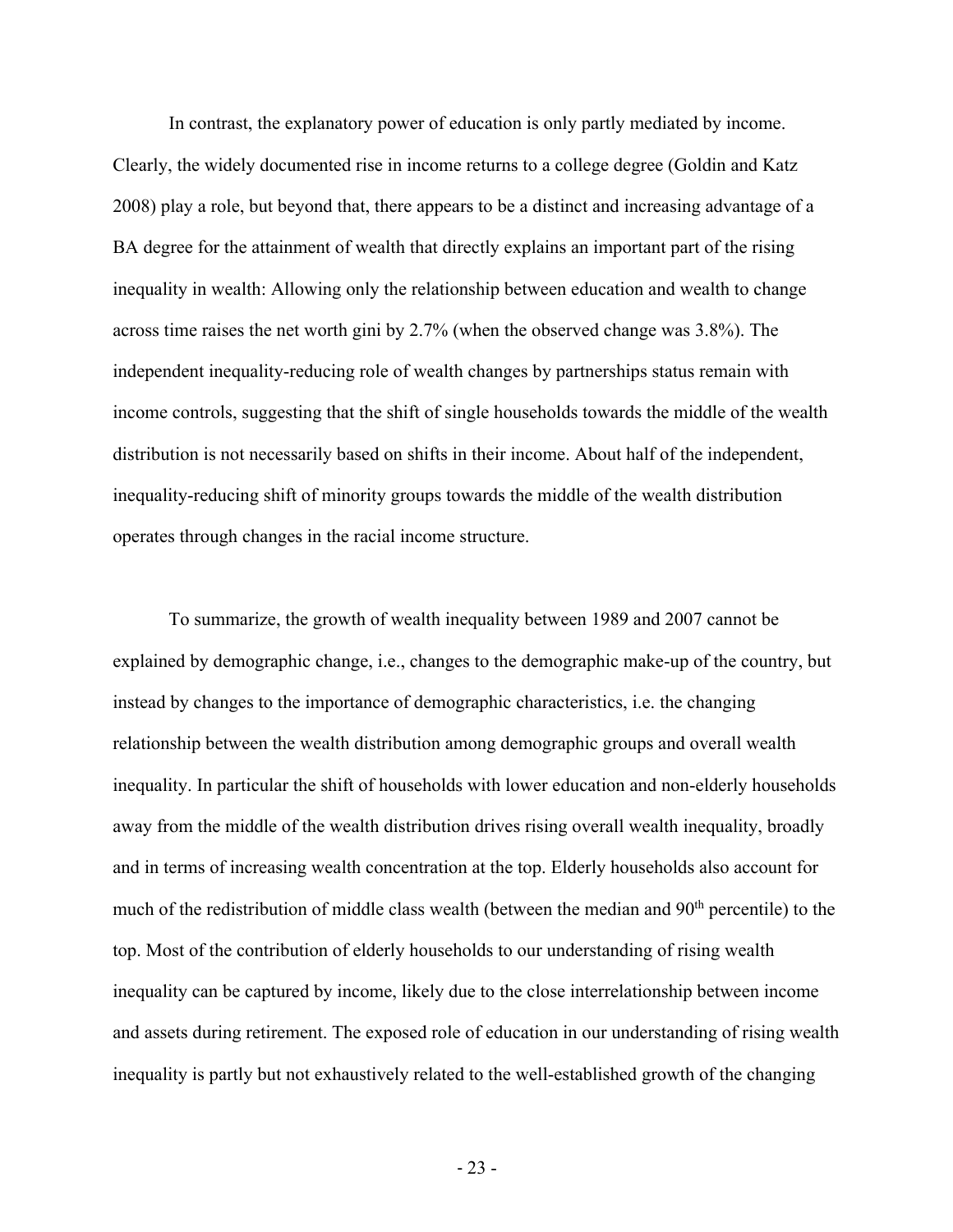link between education and income. Finally, everything else equal, shifts in the wealth distribution among single and minority households towards the middle worked to lower wealth inequality, in the case of race independently of changes in the income distribution between racial groups.

#### **Demographic Contributions to Growing Wealth Inequality: Post-Recession**

We now turn to an assessment of trends spanning the entire time period observed in the SCF, that is, changes occurring between 1989 and 2016. As we have seen before, the Great Recession did not fundamentally alter the direction but accelerated the trajectory of trends in the wealth structure. The question is, whether the significant turmoil that occurred during and in the aftermath of the Great Recession altered the role of demographic trends in explaining growing wealth inequality. Did such turmoil inflict a random shock that undermined broader demographic forces or, on the contrary, did unequal impacts of the Great Recession further bolster the role of demographics in explaining wealth inequality? The latter appears to be the case based on the results reported in Table 4 (see also Appendix Table A.4).

Again, we observe that demographic change holds no power to appreciably explain the growth of wealth inequality, just as it did not before the recession (cf. Table 3). Instead, wealth structure effects, i.e. shifts in the wealth distribution among demographic groups (or their unobserved correlates), account for much of the observed changes. Education and household structure continue to be the leading inequality-increasing influences among those considered here. Each independently contributed to a growth in the net worth gini coefficient (by 4.7 percent based on changing returns to education and 6.2 percent based on changing returns to household structure; compared to an observed growth by 8.9 percent) and they also independently predict the reallocation of wealth from the middle class to the wealthiest five percent. In fact, the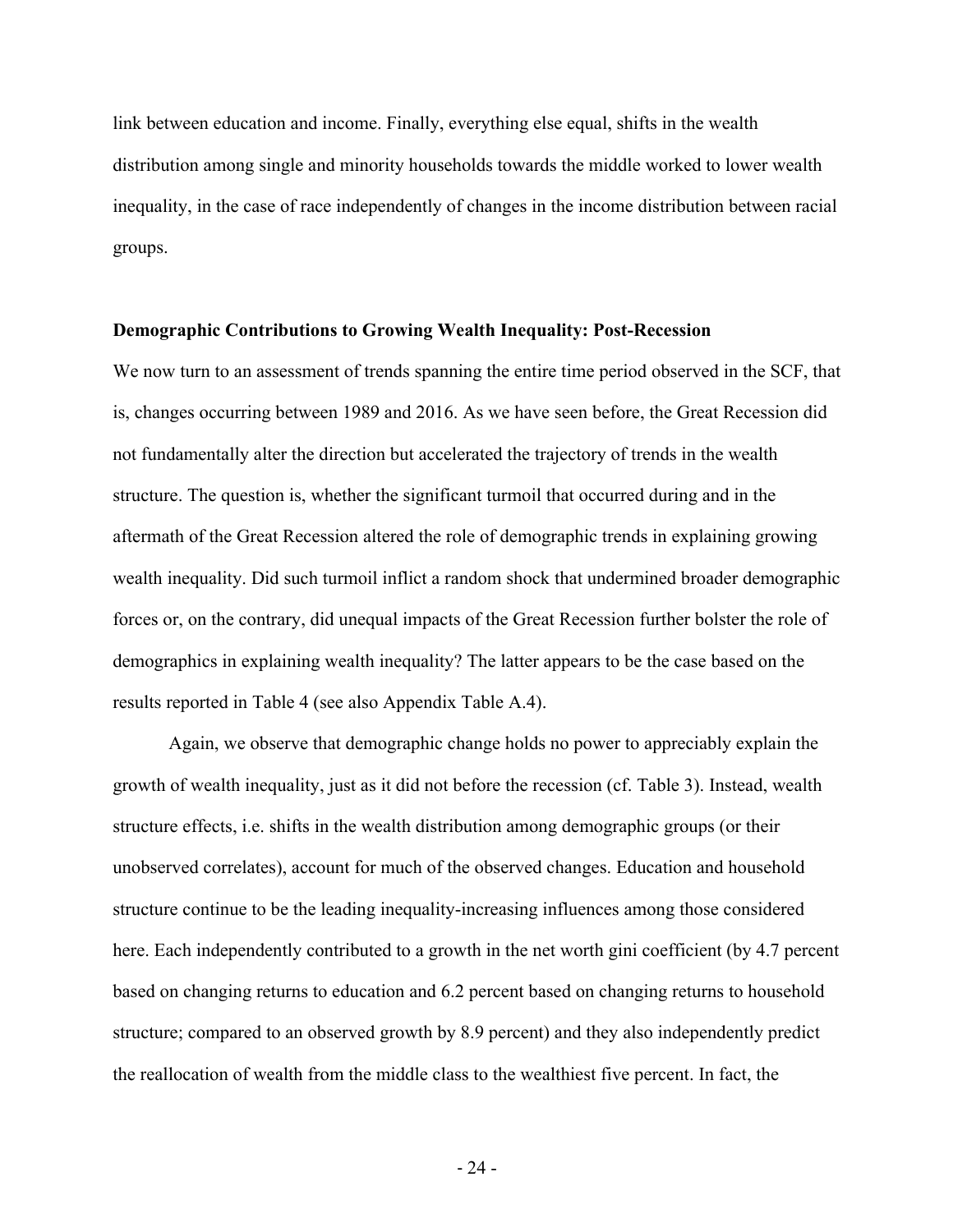|                                             | Change in Gini |                            |         |         | Change in Shares (percentage points) |         |
|---------------------------------------------|----------------|----------------------------|---------|---------|--------------------------------------|---------|
|                                             | absolute       | $\frac{0}{0}$              | P0-P50  | P50-90  | P90-P95                              | P95-100 |
| Observed                                    | 0.0704         | $(8.9\%)$                  | $-1.89$ | $-8.17$ | $-0.53$                              | 10.60   |
|                                             |                | (a) Demographics Only      |         |         |                                      |         |
| Contribution of Demographic Change          |                |                            |         |         |                                      |         |
| Overall (sum of components)<br>By Component | $-0.0020$      | $-(0.3\%)$                 | $-0.06$ | 0.76    | 0.41                                 | $-1.11$ |
| Education                                   | $-0.0069$      | $-(0.9\%)$                 | 0.18    | 0.98    | 0.29                                 | $-1.45$ |
| Household Structure                         | $-0.0037$      | $-(0.5\%)$                 | 0.12    | 0.33    | 0.11                                 | $-0.57$ |
| Partnering                                  | 0.0053         | $(0.7\%)$                  | $-0.24$ | $-0.29$ | $-0.01$                              | 0.54    |
| Race                                        | 0.0032         | $(0.4\%)$                  | $-0.13$ | $-0.26$ | 0.02                                 | 0.37    |
| Contribution of Within-Category Change      |                |                            |         |         |                                      |         |
| Overall (sum of components)                 | 0.0725         | $(9.2\%)$                  | $-1.83$ | $-8.93$ | $-0.95$                              | 11.71   |
| By Component                                |                |                            |         |         |                                      |         |
| Education                                   | 0.0367         | $(4.7\%)$                  | $-0.60$ | $-5.68$ | $-2.44$                              | 8.72    |
| Household Structure                         | 0.0489         | $(6.2\%)$                  | $-0.03$ | $-9.32$ | $-2.89$                              | 12.25   |
| Partnering                                  | $-0.0137$      | $-(1.7%)$                  | 1.08    | $-0.47$ | $-0.67$                              | 0.06    |
| Race                                        | $-0.0163$      | $-(2.1\%)$                 | $-2.27$ | 6.54    | 5.06                                 | $-9.33$ |
|                                             |                | (b) Controlling for Income |         |         |                                      |         |
| Contribution of Demographic Change          |                |                            |         |         |                                      |         |
| Overall (sum of components)                 | 0.0030         | $(0.4\%)$                  | $-0.06$ | $-0.49$ | 0.52                                 | 0.04    |
| By Component                                |                |                            |         |         |                                      |         |
| Education                                   | 0.0007         | $(0.1\%)$                  | $-0.14$ | 0.54    | 0.07                                 | $-0.47$ |
| Household Structure                         | $-0.0040$      | $-(0.5\%)$                 | 0.13    | 0.36    | 0.12                                 | $-0.62$ |
| Partnering                                  | 0.0042         | $(0.5\%)$                  | $-0.18$ | $-0.26$ | 0.05                                 | 0.39    |
| Race                                        | 0.0034         | $(0.4\%)$                  | $-0.12$ | $-0.36$ | 0.04                                 | 0.44    |
| Contribution of Within-Category Change      |                |                            |         |         |                                      |         |
| Overall (sum of components)                 | 0.0674         | $(8.6\%)$                  | $-1.83$ | $-7.68$ | $-1.05$                              | 10.56   |
| By Component                                |                |                            |         |         |                                      |         |
| Education                                   | 0.0047         | $(0.6\%)$                  | $-0.09$ | $-0.90$ | $-0.75$                              | 1.75    |
| Household Structure                         | 0.0244         | $(3.1\%)$                  | 0.89    | $-7.02$ | $-2.75$                              | 8.89    |
| Partnering                                  | $-0.0245$      | $-(3.1\%)$                 | 1.01    | 1.80    | 0.34                                 | $-3.15$ |
| Race                                        | $-0.0137$      | $-(1.7%)$                  | 0.49    | 1.25    | 0.12                                 | $-1.86$ |

## **Table 4: Decomposing Trends in Wealth Inequality, 1989-2016**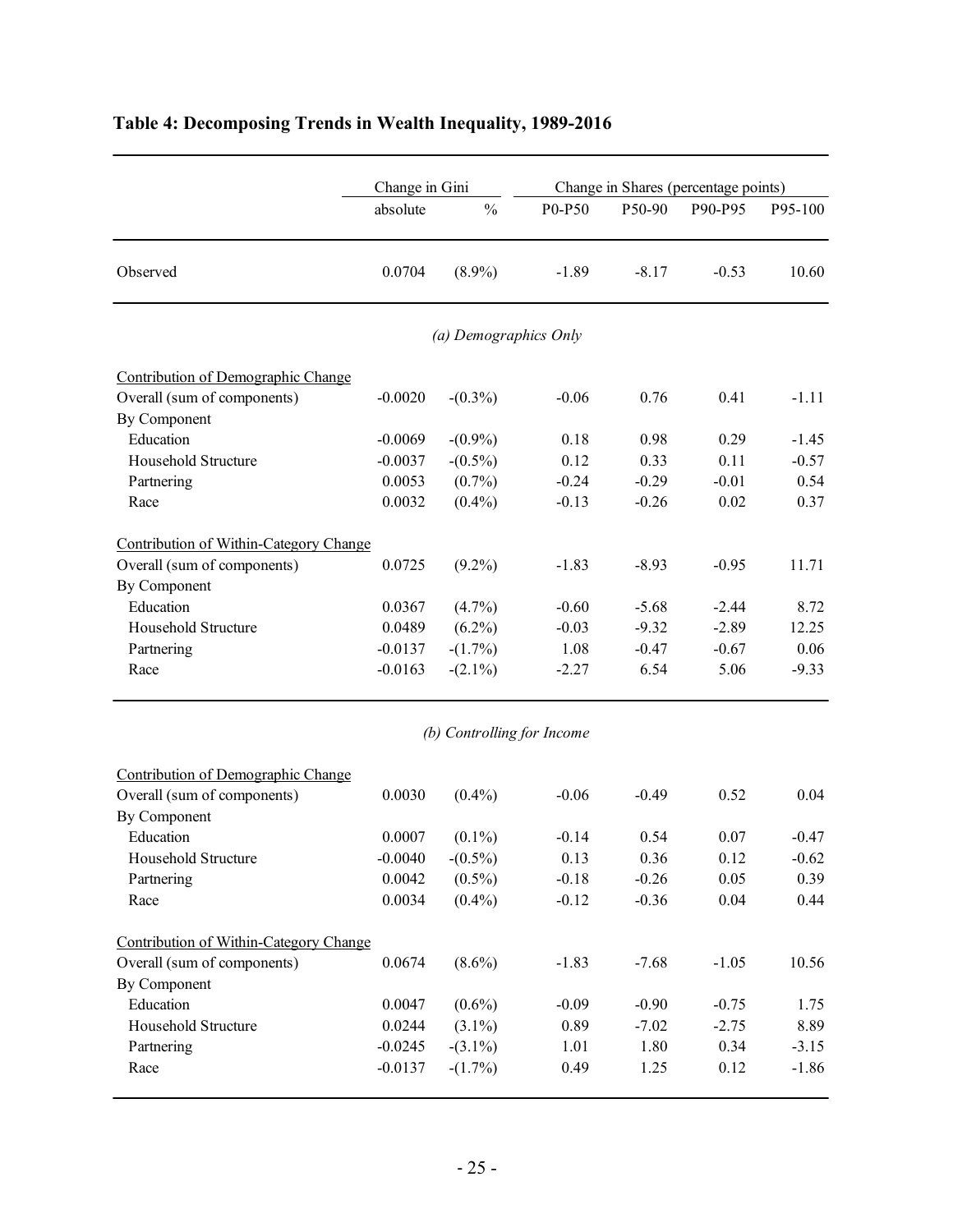growing separation of the wealth distributions of non-elderly and elderly households, which widened even further during the Great Recession, contributed to a reallocation of as much as 12.3 percent of total wealth towards the top.

To further elucidate and emphasize the finding of the dominating role of the wealth structure effects tied to household structure and education, we supply another visual illustration that supplements our initial assessment of distributional shifts in wealth within these demographic categories. Figure 2 displays net worth distributions in 1989 (red) and 2016 (blue) for each educational category and each family structure category using ridgeplots. For educational categories, we immediately observe that the most significant change in the wealth distribution occurred among the least educated: Their overall wealth distribution moved substantially towards zero, partly due to a thinning out of middle wealth positions. Wealth inequality, as shown before (in Table 2), has also increased within the most educated category, partly via a somewhat broader left-tail that could be a direct result of increasing rates of student debt (Houle 2014). Overall, however, the distributional movement among the least educated is much larger compared to that among the most educated and our decomposition analysis confirms that this shift, independent of other forms of demographic change and wealth structure effects, is one main driver of the overall growth in wealth inequality. The other major and independent factor identified in the decomposition analysis is the distributional shift in wealth among elderly households compared to non-elderly household, in particular those with children. Figure 2 also helps illustrate those shifts further: The most pronounced move in the wealth distribution occurred among elderly households and – in contrast to other family structure types – to the right. What may be considered middle class wealth has expanded substantially among elderly households and declined among o non-elderly households without children as well as households with children, for whom we can also observe somewhat increased levels of indebtedness. This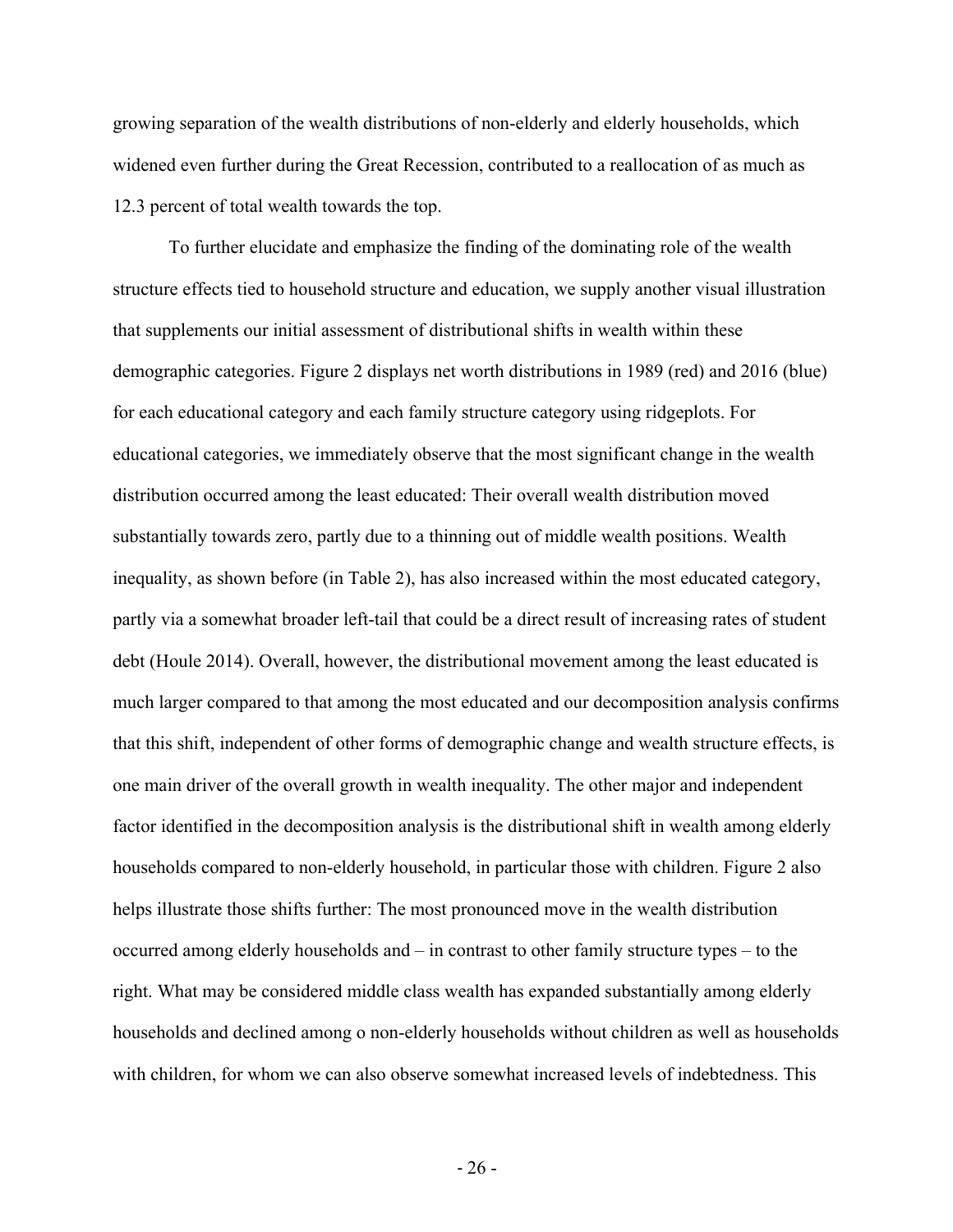separation of the wealth holdings of elderly households from all others independently explains a substantial share of the overall rise in wealth inequality, as discussed based on the decomposition analysis.



**Figure 2. Shifts in the Wealth Distribution by Education and Family Structure, 1989-2016**

Note: Based on data from the Survey of Consumer Finances (SCF). As the focus is on comparisons across survey years within demographic groups, the x-axes are scaled (differently for the two demographic characteristics) to find the right balanced between truncation and compression of the distributional display and given the specific number of categories.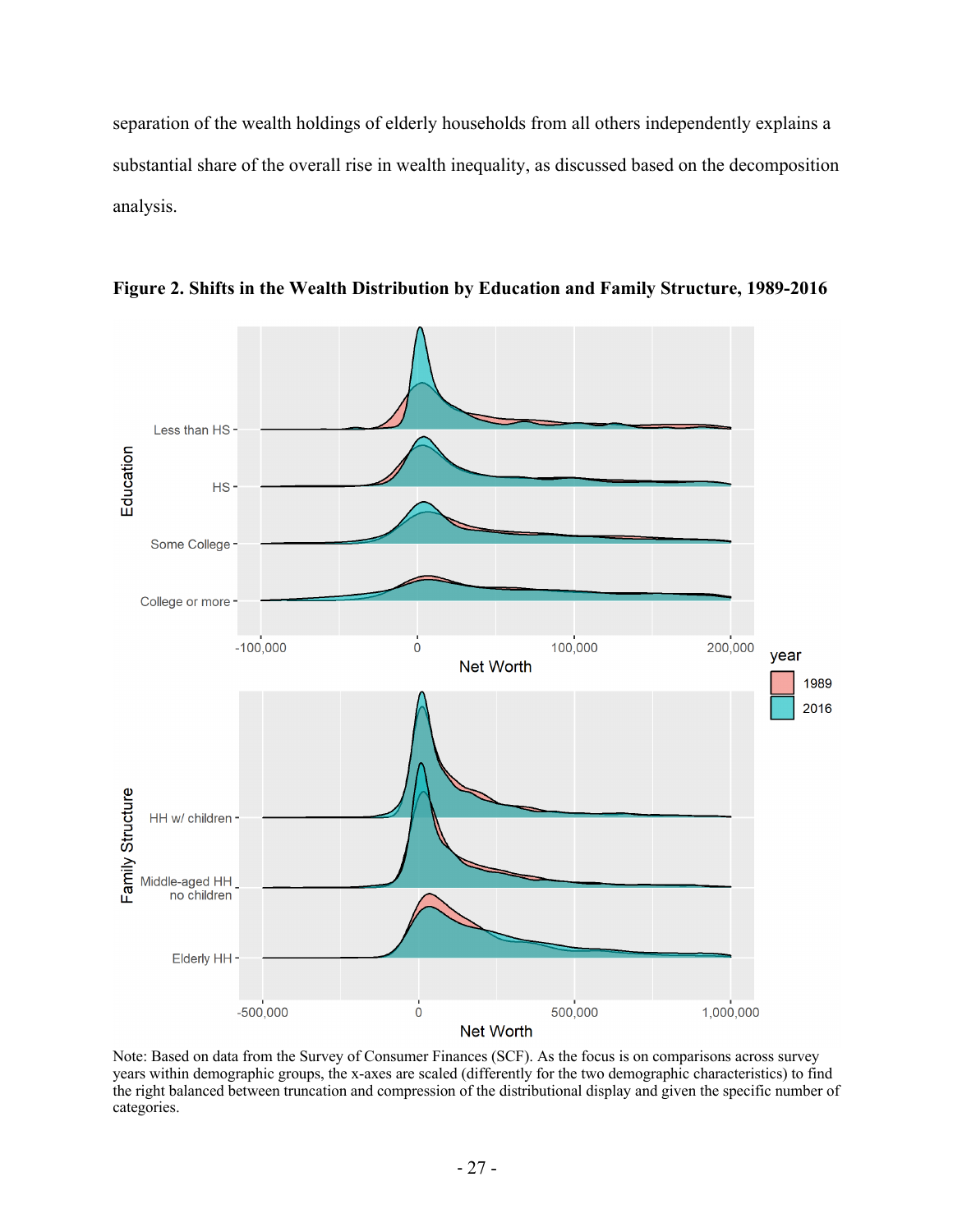Finally, based on Table 3b, we also observe that – compared to pre-recession trends – a larger share, namely about half, of the wealth structure effect of family structure remains when adjusting for income (3.1 percent increase in the gini compared to 6.2 percent without conditioning on income), suggesting that the advantageous wealth distribution among elderly households was maintained in the aftermath of the recession irrespective of the recession's impact on their income (in particular at the top where, even conditioning on income, household structure still contributes to a shift of 8.9 percent of wealth towards the top). In contrast, the wealth inequality-increasing effect of education operated largely through income (a 4.7 percent increase in the gini is reduced to 0.6 percent once income is controlled). This difference in the role of income could be related to patterns of unemployment: during economic downturns, the role of a college degree in shielding households from unemployment rises. We would therefore expect that highly educated households were more likely to avoid unemployment and its accompanying income loss. The ability of highly educated households to maintain their income more so than less educated households may explain the large role of income in explaining the inequality-increasing role of education through the post-recession period. That the contribution of elderly households to wealth inequality would depend less on their income also makes sense as these households' incomes tend to depend less on labor market conditions.

The counterbalancing and smaller contributions of wealth structure effects by marital status and race are more consistent when comparing pre- and post-recession years, in particular, once we condition on income. Everything else equal, distributional shifts by marital status still contributed to a decrease of the gini coefficient (by 3.1 percent) while changes in the wealth inequality returns to race had an inequality reducing but smaller effect.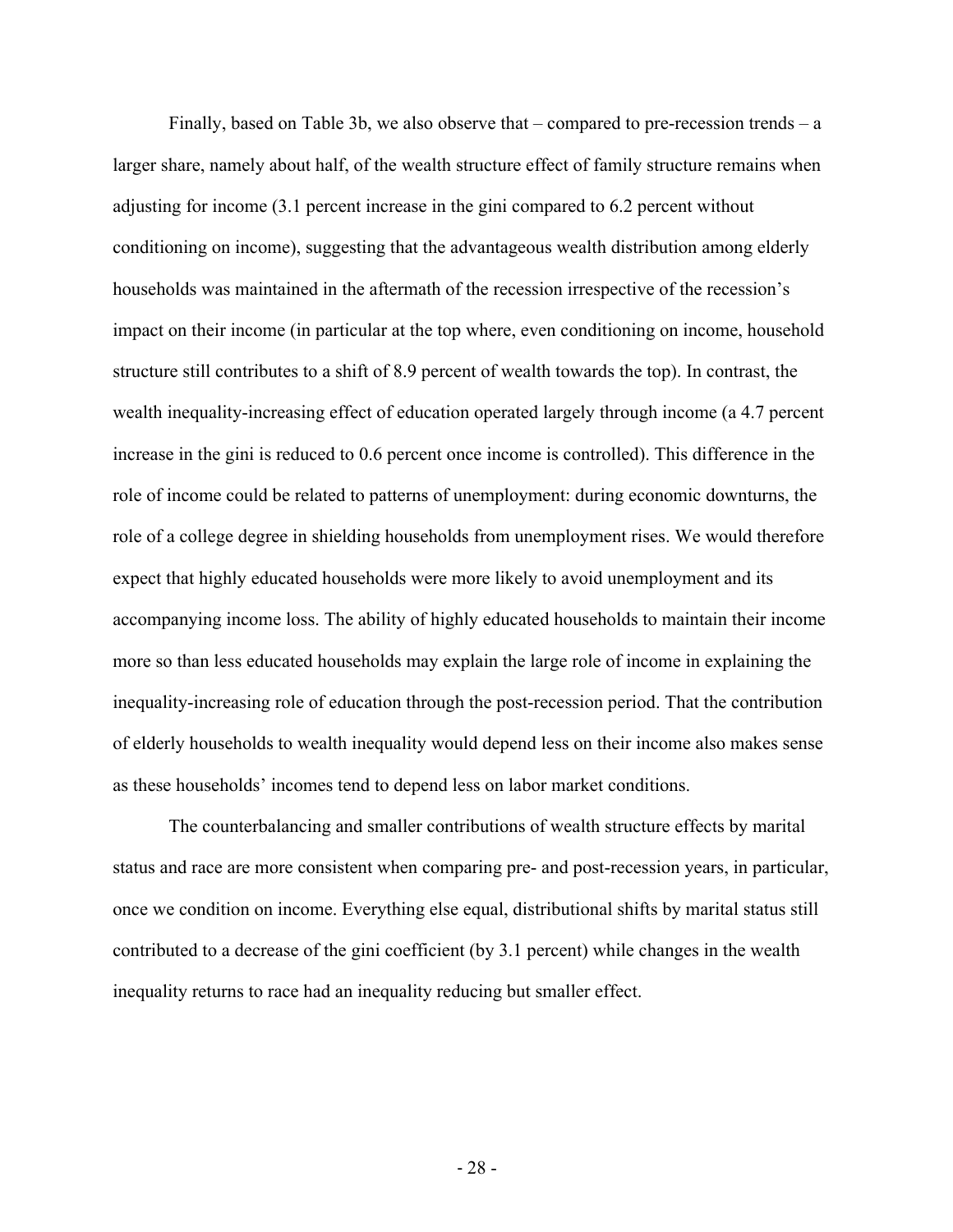#### **CONCLUSION**

In this paper, we once more document the remarkable growth of wealth inequality and increase of wealth concentration at the very top across the last decades (see also Keister 2000; Pfeffer et al. 2013; Wolff 2017). A large share of wealth has shifted away from the upper middle of the wealth distribution to the very top, while the already meager wealth of those in the bottom half of the distribution has all but disappeared. The Great Recession has been a significant contributor to these trends, however, it merely emphasized and accelerated existing trends towards a more unequal distribution of wealth. As others before us, we are interested in explaining these fundamental shifts in the U.S. wealth structure. The main contribution of this paper lies in establishing the extent to which these shifts are tied to demographic trends, in particular those in education, household structures, partnership status, and race. We find that neither growing wealth inequality nor increasing wealth concentration at the top are direct consequences of population change. That is, the changing demographic composition of the U.S. population – by education, race, family structure, and marital status – does not directly account for the rise of wealth inequality and concentration. Instead, shifts in the wealth distribution among demographic groups, in particular the move of households with less education and non-elderly households away from the middle of the distribution, explain much of the observed overall growth in inequality.

Furthermore, we showed that these demographic contributions to rising wealth inequality only partly operate through their contributions to rising income inequality. Finally, similar to the role of the Great Recession in accelerating the growth of wealth inequality, the demographic contribution to increased wealth inequality has also been bolstered by the recession. Rather than inducing a random shock to the U.S. wealth structure, the recession helped to further separate the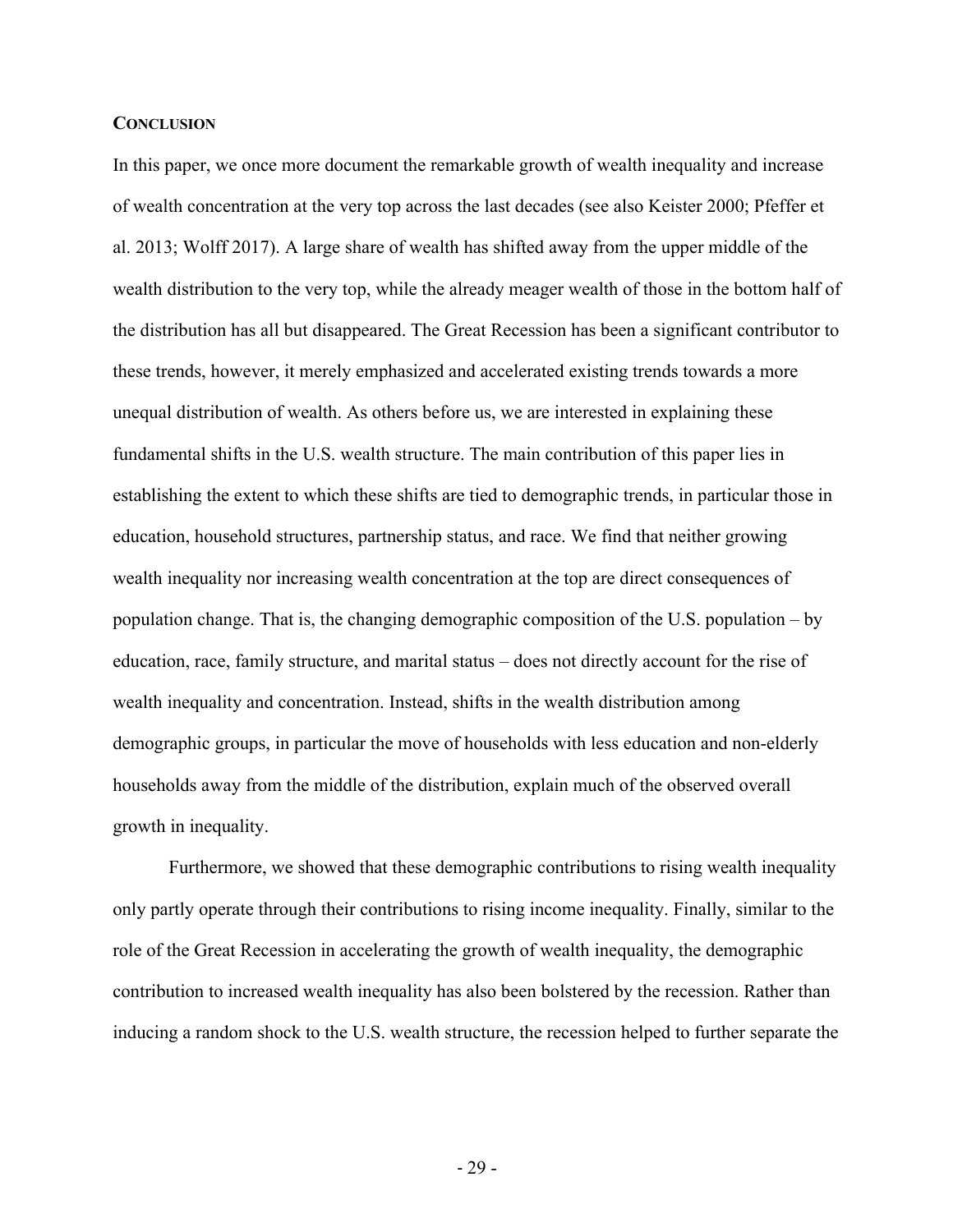wealth distributions of lower and higher educated as well as non-elderly and elderly households further apart and these structural changes account for the takeoff in overall wealth inequality.

Our findings about the importance of household structure, and in particular the growing separation of elderly households and non-elderly households, both middle age and those with young children, resonate with a number of prior contributions that, rather than pursuing the type of multi-dimensional demographic view reported here, focus on a single demographic component of growing wealth inequality: Keister and Deeb-Sossa's (2001) evidence on the distinctive wealth advantage of the baby boomers as well as Gibson-Davis and Percheski's (2018) documentation of an increasing wealth gap between elderly and child households are putting the focus on what we can now confirm to be one of the most influential and independent demographic components of growing wealth inequality. Future research should seek to elucidate the mechanisms that account for the central role of family structure in the rise of wealth inequality. Increasing costs of raising a child (Kornrich and Furstenberg 2012; Schneider, Hastings, and LaBriola 2018) have recently been shown to directly account for wealth declines among families with children (Maroto forthcoming). Further investigations of the increasing wealth advantage of the elderly may begin with a careful consideration of pension wealth, a wealth component not captured here. In fact, the exclusion of pension wealth may yet underestimate the substantial wealth advantage of today's elderly households and its contribution to overall wealth inequality (see Bönke et al. 2017). Furthermore, shifts in pension wealth from defined contribution to defined benefit plans (Devlin-Foltz, Henriques, and Sabelhaus 2016; Wolff 2017) may require a cohort (rather than age) perspective on the likely future trajectory of wealth inequality and further underline the privilege of the baby boomers.

Throughout, we have emphasized that our decomposition analysis – like any other decomposition analysis – is of descriptive nature and should not be perceived as a causal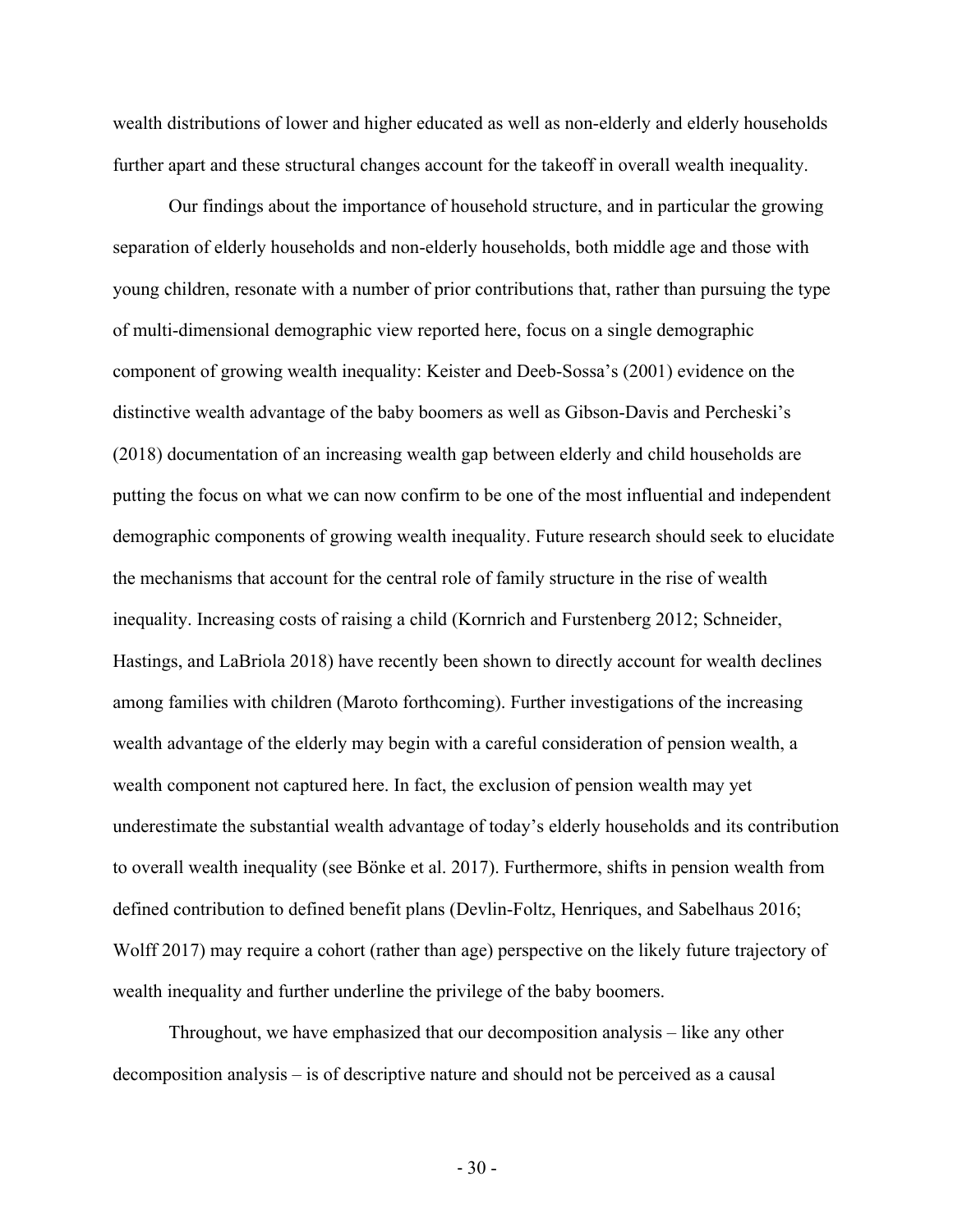explanation of growing wealth inequality. Even if we were, for a moment, willing to lend a causal interpretation to some of the presented coefficients, we would quickly need to acknowledge that they provide far from a *sufficiently deep* causal explanation. For instance, stating the role of elderly households in increasing wealth concentration calls for – apart from attention to the above mentioned age-period-cohort identification problem – an understanding of the household dynamics and policy contexts that underlie this rising advantage. Are elderly households more prudent investors? How did government policies help sustain the advantage of this group? Similarly, if we were to assume that there has been a change in the causal link between educational attainment and wealth inequality, immediate questions are whether higher education has helped households make smarter investment decisions, whether increased exposure to financial markets has amplified informational requirements, or whether the strategic targeting of subprime financial products to less educated households contributed to their wealth losses? Even if answers to these important questions may lie outside the field of demographics and this contribution, the presented evidence may help guide future research to lay its focus on the crucial demographic trends that underlie the growing inequality in household wealth. Doing so seems urgent as rising wealth inequality has multifold implications for society, including increasing disparities in the development of children (Pfeffer and Schoeni 2016) that may contribute to the long-term maintenance of wealth inequality across generations (Pfeffer and Killewald 2018).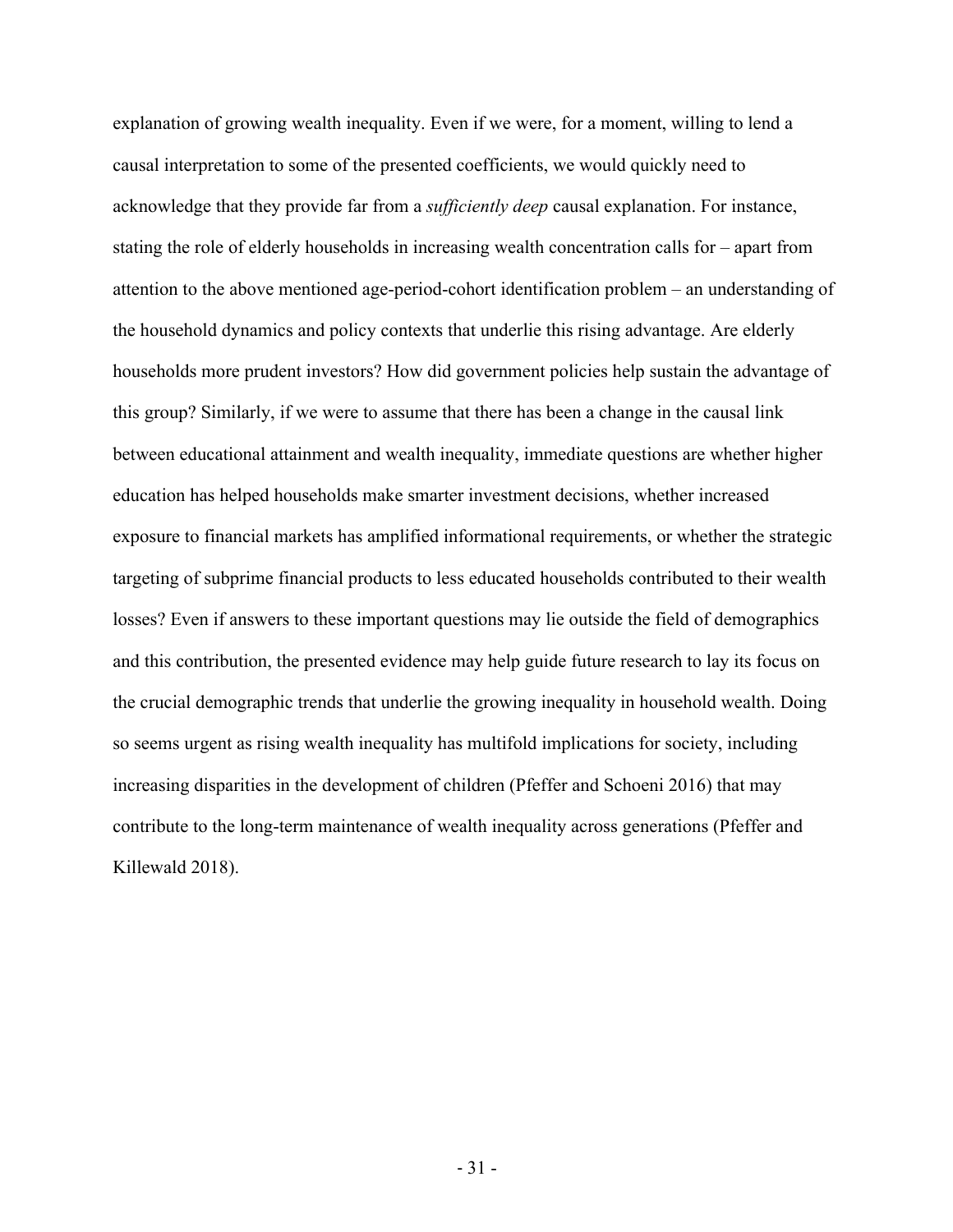#### **REFERENCES**

- Bönke, Timm, Markus Grabka, Carsten Schröder, and Edward N. Wolff. 2017. *A Head-to-Head Comparison of Augmented Wealth in Germany and the United States*. *Working Paper*. 23244. National Bureau of Economic Research.
- Davies, James B., Nicole M. Fortin, and Thomas Lemieux. 2017. "Wealth Inequality: Theory, Measurement and Decomposition." *Canadian Journal of Economics/Revue Canadienne d'économique* 50(5):1224–61.
- Devlin-Foltz, Sebastian, Alice Henriques, and John Sabelhaus. 2016. "Is the U.S. Retirement System Contributing to Rising Wealth Inequality?" *RSF* 2(6):59–85.
- Emmons, William R., Ana Hernandez Kent, and Lowell R. Ricketts. 2018. "The Financial Returns from College across Generations. Large but Unequal." *Federal Reserve Bank of St. Louis* (1).
- Emmons, William R., Ana H. Kent, and Lowell R. Ricketts. 2018a. "A Lost Generation? Long-Lasting Wealth Impacts of the Great Recession on Young Families." *Center for Household Financial Stability* (2).
- Emmons, William R., Ana H. Kent, and Lowell R. Ricketts. 2018b. "The Bigger They Are, The Harder They Fall. The Decline of the White Working Class." *Center for Household Financial Stability* (3).
- Firpo, Sergio, Nicole M. Fortin, and Thomas Lemieux. 2009. "Unconditional Quantile Regressions." *Econometrica* 77(3):953–73.
- Firpo, Sergio P., Nicole M. Fortin, and Thomas Lemieux. 2018. "Decomposing Wage Distributions Using Recentered Influence Function Regressions." *Econometrics* 6(2):28.
- Fortin, Nicole, Thomas Lemieux, and Sergio Firpo. 2011. "Decomposition Methods in Economics." Pp. 1–102 in *Handbook of Labor Economics*. Vol. 4. Elsevier.
- Gibson-Davis, Christina M. and Christine Percheski. 2018. "Children and the Elderly: Wealth Inequality Among America's Dependents." *Demography* 55(3):1009–32.
- Goldin, Claudia and Lawrence F. Katz. 2008. *The Race between Education and Technology*. Cambridge: Harvard University Press.
- Houle, Jason N. 2014. "A Generation Indebted: Young Adult Debt across Three Cohorts." *Social Problems* 61(3):448–65.
- Keister, Lisa. 2000. *Wealth in America. Trends in Wealth Inequality*. Cambridge: Cambridge University Press.
- Keister, Lisa A. and Natalia Deeb-Sossa. 2001. "Are Baby Boomers Richer than Their Parents? Intergenerational Patterns of Wealth Ownership in the United States." *Journal of Marriage and Family* 63(2):569–79.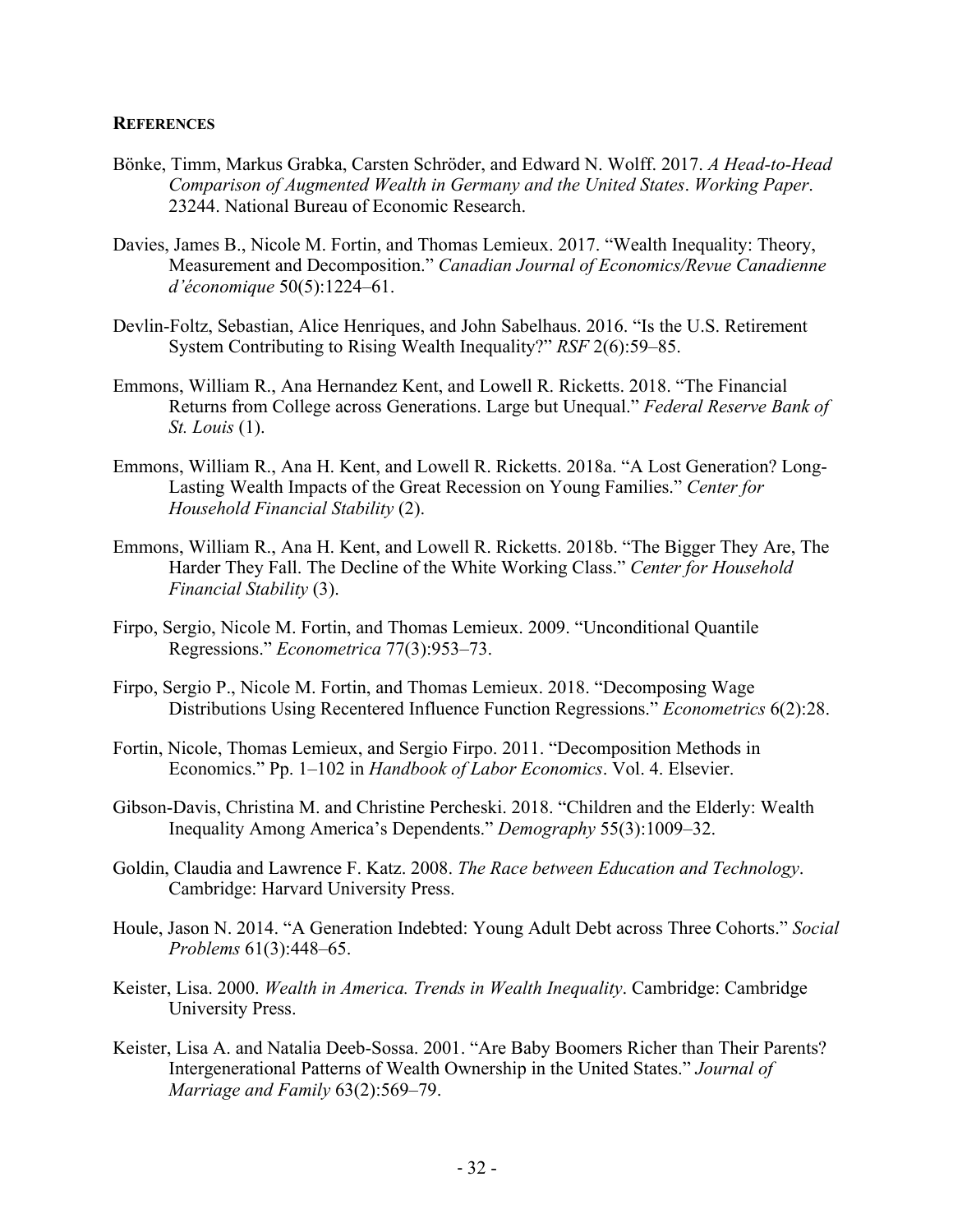- Keister, Lisa A. and Stephanie Moller. 2000. "Wealth Inequality in the United States." *Annual Review of Sociology* 26:63–81.
- Kennickell, Arthur B. and R. Louise Woodburn. 1999. "Consistent Weight Design for the 1989, 1992, and 1994 SCFs, and the Distribution of Wealth." *Review of Income and Wealth* 45(2):193–215.
- Killewald, Alexandra, Fabian T. Pfeffer, and Jared N. Schachner. 2017. "Wealth Inequality and Accumulation." *Annual Review of Sociology* 43.
- Kornrich, Sabino and Frank Furstenberg. 2012. "Investing in Children. Changes in Parental Spending on Children, 1972-2007." *Demography* 50(1):1–23.
- Lersch, Philipp M. 2017. "The Marriage Wealth Premium Revisited: Gender Disparities and Within-Individual Changes in Personal Wealth in Germany." *Demography* 1–23.
- Maroto, Michelle. forthcoming. "Saving, Sharing, or Spending? The Wealth Consequences of Raising Children." *Demography*.
- Maroto, Michelle. 2016. "Growing Farther Apart: Racial and Ethnic Inequality in Household Wealth Across the Distribution." *Sociological Science* 3:801–24.
- Maroto, Michelle and Laura Aylsworth. 2017. "Assessing the Relationship Between Gender, Household Structure, and Net Worth in the United States." *Journal of Family and Economic Issues* 1–16.
- Monti, Anna Clara. 1991. "The Study of the Gini Concentration Ratio by Means of the Influence Function." *Statistica* 51(4):561–80.
- Oliver, Melvin L. and Thomas M. Shapiro. 1995. *Black Wealth, White Wealth. A New Perspective on Racial Inequality*. New York: Routledge.
- Pfeffer, Fabian T., Sheldon H. Danziger, and Robert F. Schoeni. 2013. "Wealth Disparities Before and After the Great Recession." *Annals of the American Academy of Political and Social Science* 650(1):98–123.
- Pfeffer, Fabian T. and Alexandra Killewald. 2018. "Generations of Advantage. Multigenerational Correlations in Family Wealth." *Social Forces* 96(4):1411–42.
- Pfeffer, Fabian T. and Robert F. Schoeni. 2016. "How Wealth Inequality Shapes Our Future." *Russell Sage Foundation Journal of the Social Sciences* 2(6):2–23.
- Piketty, Thomas. 2014. *Capital in the Twenty-First Century*. Cambridge: Belknap Press.
- Saez, Emmanuel and Gabriel Zucman. 2016. "Wealth Inequality in the United States since 1913: Evidence from Capitalized Income Tax Data." *The Quarterly Journal of Economics* 131(2):519–78.
- Schneider, Daniel, Orestes P. Hastings, and Joe LaBriola. 2018. "Income Inequality and Class Divides in Parental Investments." *American Sociological Review* 83(3):475–507.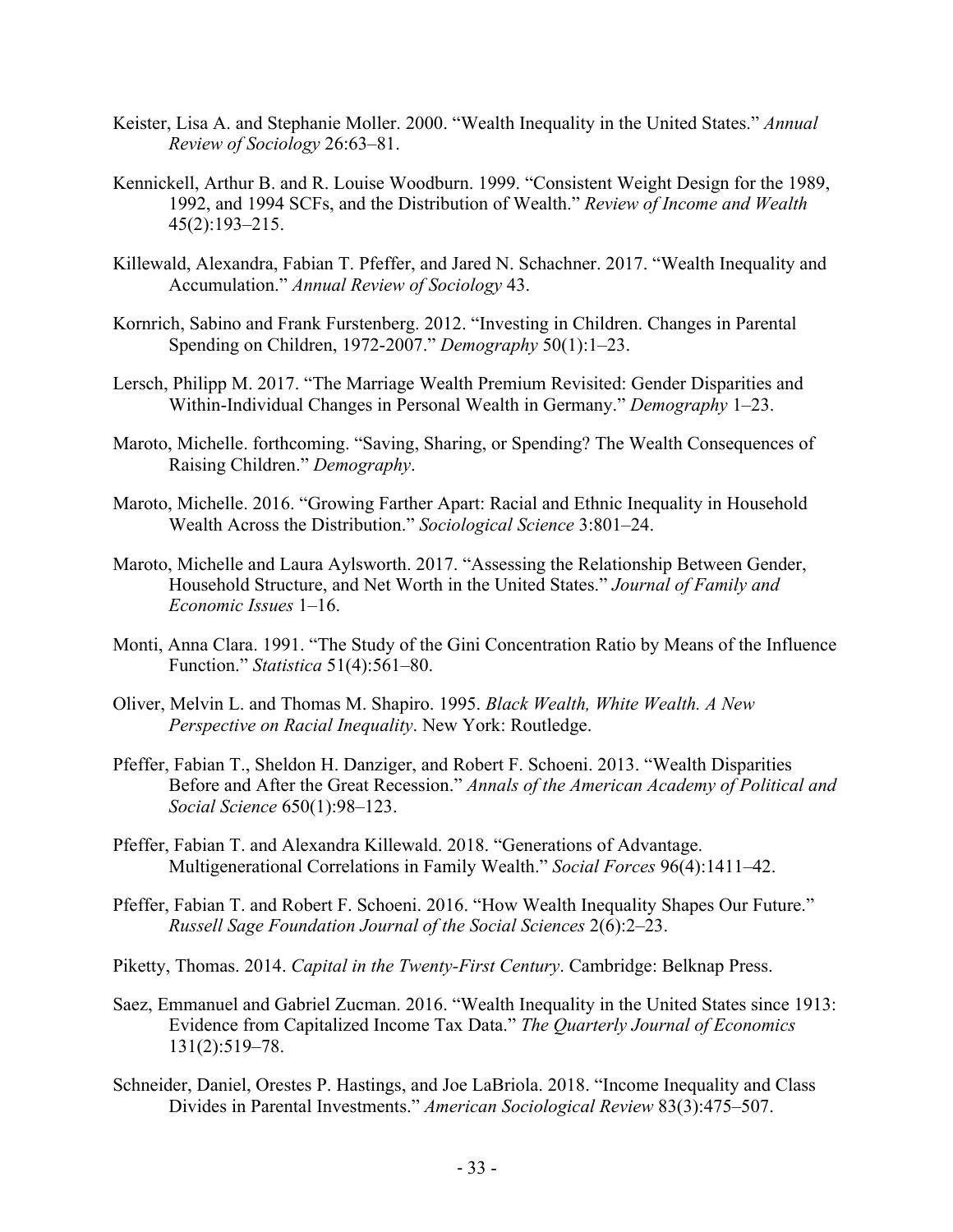- Shapiro, Thomas, Tatjana Meschede, and Sam Osoro. 2013. "The Roots of the Widening Racial Wealth Gap. Explaining the Black-White Economic Divide." *Institute on Assets and Social Policy* (February).
- Taylor, Paul, Rakesh Kochhar, Richard Fry, Gabriel Velasco, and Seth Motel. 2011. "Wealth Gaps Rise to Record Highs Between Whites, Blacks and Hispanics." *Pew Research Center Social & Demographic Trends* (202).
- Western, Bruce, Deirdre Bloome, and Christine Percheski. 2008. "Inequality among American Families with Children, 1975 to 2005." *American Sociological Review* 73(6):903–20.
- Wolff, Edward N. 2016. "Household Wealth Trends in the United States, 1962 to 2013. What Happened over the Great Recession?" *Russell Sage Foundation Journal of the Social Sciences* 2(6):24–43.

Wolff, Edward N. 2017. *A Century of Wealth in America*. Cambridge: Belknap Press.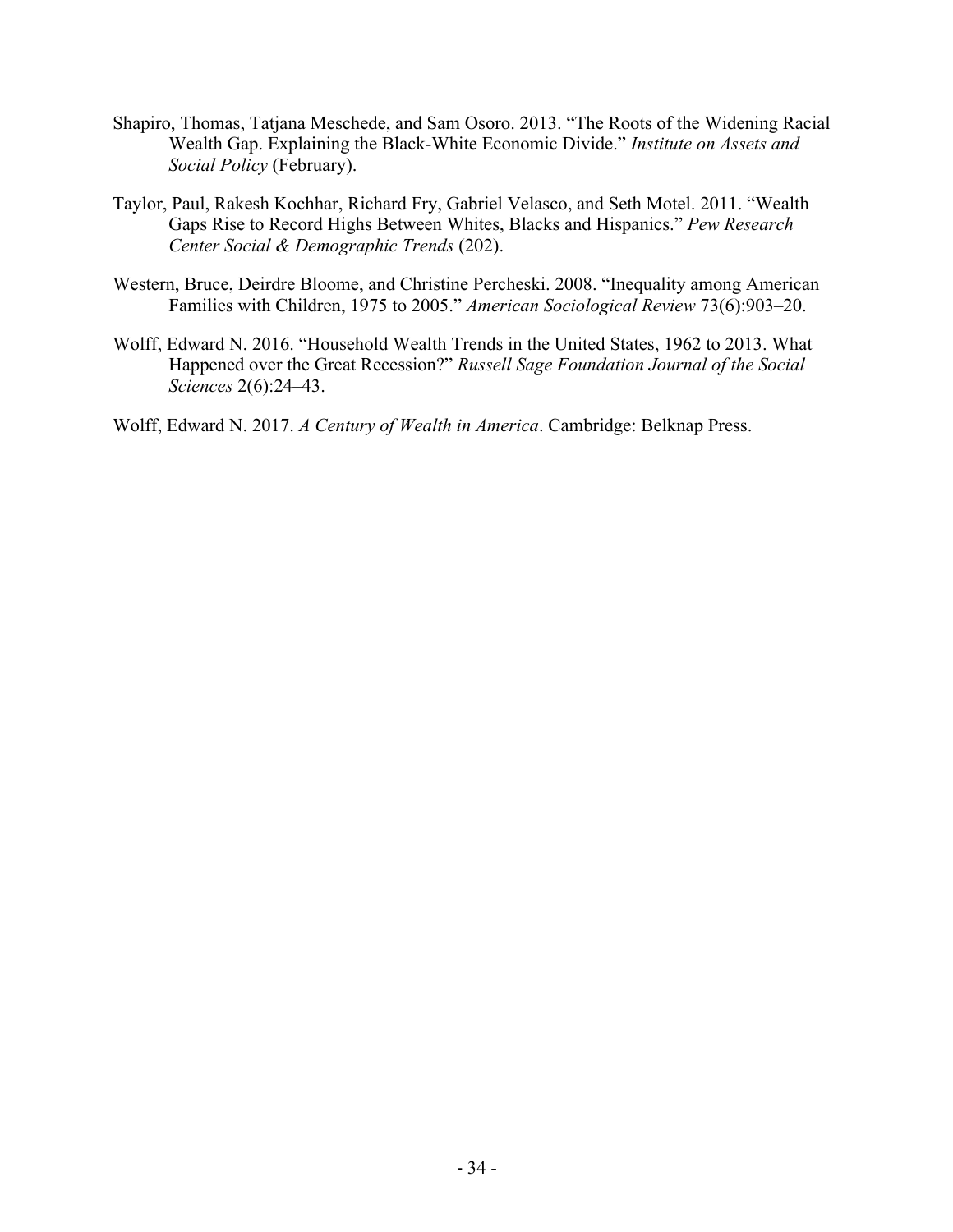# **APPENDIX APPENDIX**

# Table A.1: Trends in Wealth Inequality<br>Total Household Net Worth; all dollar values in thousands of 2016 dollars Total Household Net Worth; all dollar values in thousands of 2016 dollars **Table A.1: Trends in Wealth Inequality**

|                                                                          | 1989                                                            | 1992                             | 1995                             | 1998                             | 2001                             | 2004                             | 2007                                                            | 2010                              | 2013                             | 2016                                                            |
|--------------------------------------------------------------------------|-----------------------------------------------------------------|----------------------------------|----------------------------------|----------------------------------|----------------------------------|----------------------------------|-----------------------------------------------------------------|-----------------------------------|----------------------------------|-----------------------------------------------------------------|
| <b>Distribution</b>                                                      |                                                                 |                                  |                                  |                                  |                                  |                                  |                                                                 |                                   |                                  |                                                                 |
| $\%$ with 0 or less<br>Mean                                              | 342.3<br>11.4%                                                  | 10.3%<br>303.9                   | 333.8                            | 405.5<br>10.4%                   | 522.1<br>9.5%                    | 8.9%<br>554.0                    | 625.2<br>9.7%                                                   | 530.4<br>13.1%                    | 528.4<br>12.9%                   | 689.5<br>11.5%                                                  |
| Percentiles<br>5th                                                       | $-1.5$                                                          | $-1.8$<br>0.0                    | $-2.3$                           | $-4.3$                           | $-2.0$                           | $-3.4$                           | $-5.2$                                                          | $-16.5$                           | $-18.6$                          | $-17.3$                                                         |
| 25th<br>$10th$                                                           | 0.0<br>10.2                                                     | $11.9\,$                         | $15.7$<br>$\overline{c}$         | 0.0<br>14.2                      | $\overline{0}$ .                 | 0.2<br>16.4                      | 0.0<br>15.9                                                     | 8.9<br>$\Xi$                      | $-2.1$<br>8.8                    | $10.2\,$                                                        |
| Median<br>75th                                                           | 267.2<br>85.1                                                   | 80.8<br>240.5                    | 90.5<br>252.1                    | 102.5<br>298.8                   | 378.6<br>16.8<br>113.9           | 405.9<br>114.8                   | 135.9<br>418.5                                                  | 82.5<br>321.8                     | 81.4                             | 97.3<br>368.6                                                   |
| 90th<br>95th                                                             | 665.2<br>,253.3                                                 | 581.5<br>1,085.3                 | 1,071.8<br>597.7                 | 705.5<br>.287.7                  | 979.0<br>1,729.2                 | 1,762.8<br>,029.4                | 2,133.5<br>1,022.1                                              | 1,997.4<br>1,020.5                | 316.8<br>942.2<br>1,871.6        | 1,186.6<br>2,387.3                                              |
| Inequality                                                               |                                                                 |                                  |                                  |                                  |                                  |                                  |                                                                 |                                   |                                  |                                                                 |
| Gini coefficient                                                         | 0.790                                                           | 0.786                            | 0.791                            | 0.800                            | 0.805                            | 0.809                            | 0.816                                                           | 0.846                             | 0.850                            | 0.860                                                           |
| P0-P50 (Bottom 50%)<br>P95-P100 (Top 5%)<br>P50-P90<br>P90-P95<br>Shares | 0.030<br>$\begin{array}{c} 0.301 \\ 0.127 \\ 0.542 \end{array}$ | 0.033<br>0.297<br>0.125<br>0.544 | 0.036<br>0.285<br>0.119<br>0.561 | 0.030<br>0.284<br>0.114<br>0.572 | 0.276<br>0.122<br>0.574<br>0.028 | 0.026<br>0.280<br>0.574<br>0.121 | $\begin{array}{c} 0.025 \\ 0.261 \\ 0.111 \end{array}$<br>0.603 | 0.012<br>0.244<br>0.135<br>0.609  | 0.239<br>0.121<br>0.629<br>0.011 | $\begin{array}{c} 0.012 \\ 0.218 \\ 0.120 \end{array}$<br>0.651 |
| Percentile Ratios<br>P50/P25<br>P95/P50<br>P95/P25                       | 8.3<br>$14.7$<br>122.7                                          | $6.\overline{8}$<br>13.4<br>90.9 | $5.8$<br>11.8<br>68.4            | 7.2<br>$12.6$<br>90.8            | $6.8\,$<br>$15.2\,$<br>102.7     | 7.0<br>15.4<br>107.5             | $8.6$<br>15.7<br>134.3                                          | $9.\overline{3}$<br>24.2<br>224.0 | $9.3$<br>$23.0$<br>$212.7$       | 9.6<br>24.5<br>235.0                                            |
| No. of Observation with positive net wort<br>No. of Observation          | 3,143<br>2,916                                                  | 3,906<br>3,607                   | 4,299<br>3,989                   | 4,305<br>3,937                   | 4,442<br>4,097                   | 4,519<br>4,178                   | 4,417<br>4,086                                                  | 6,482<br>5,714                    | 6,015<br>5,329                   | 6,248<br>5,623                                                  |

- 35 -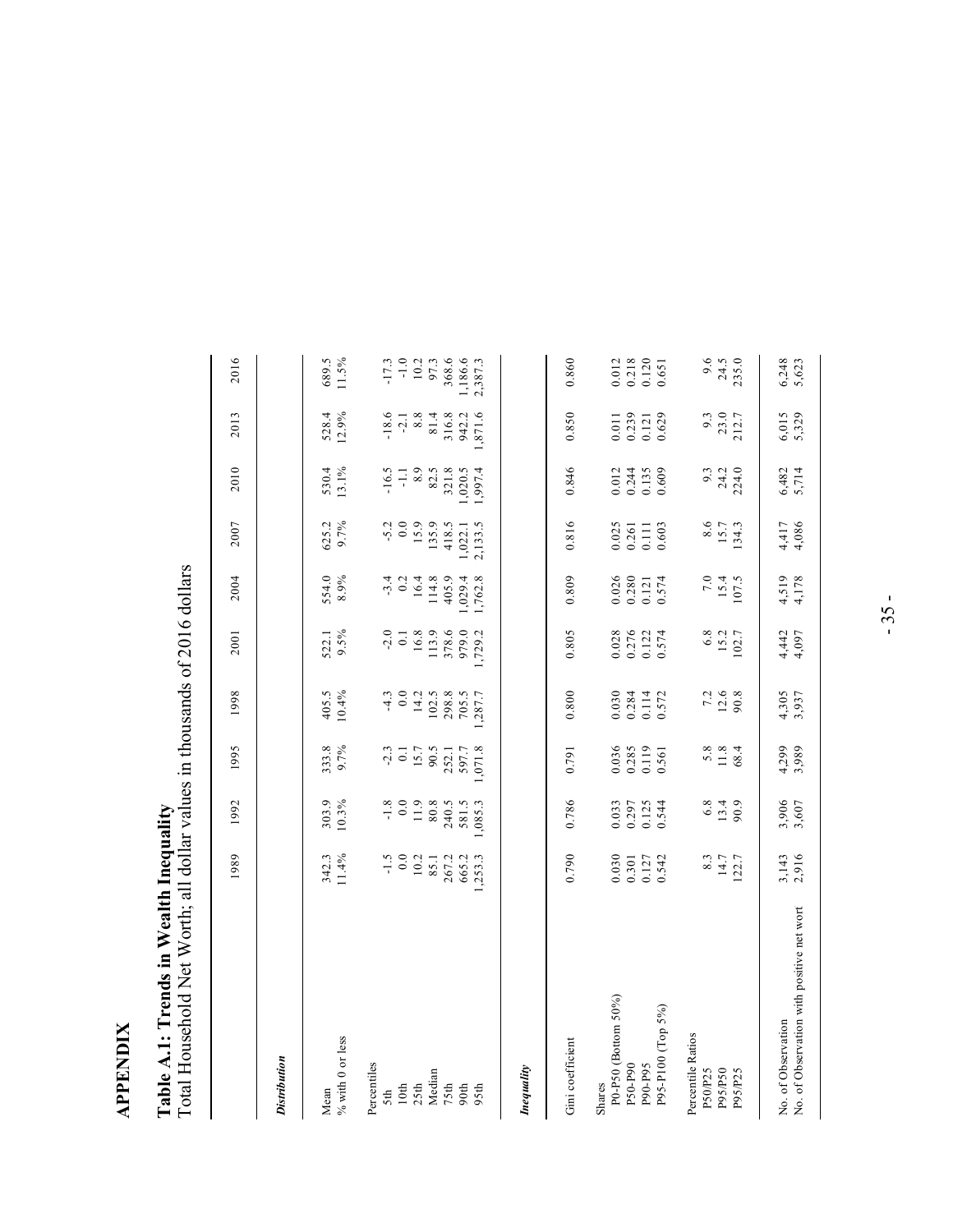| $\mathbf{u}_{\mathbf{q} \mathbf{n} \mathbf{q} \mathbf{r} \mathbf{q}}$ |
|-----------------------------------------------------------------------|
| monan<br>ć                                                            |
| Table                                                                 |

|                                                                                                                                           | 1989                                     | 1992                                    | 1995                                                                | 1998                                         | 2001                                                                | 2004                             | 2007                                     | 2010                                     | 2013                                     | 2016                                                               |
|-------------------------------------------------------------------------------------------------------------------------------------------|------------------------------------------|-----------------------------------------|---------------------------------------------------------------------|----------------------------------------------|---------------------------------------------------------------------|----------------------------------|------------------------------------------|------------------------------------------|------------------------------------------|--------------------------------------------------------------------|
| Less than high school degree<br>Bachelor's degree or more<br>High school degree<br>Some college<br>Education                              | 17.6%<br>32.6%<br>17.6%<br>32.2%         | $\frac{15.7\%}{28.6\%}\atop 18.6\%$     | $\begin{array}{c} 12.5\% \\ 30.5\% \\ 19.8\% \\ 37.1\% \end{array}$ | $12.0\%$<br>$29.0\%$<br>$19.8\%$<br>$39.2\%$ | $\begin{array}{l} 11.7\% \\ 28.6\% \\ 18.7\% \\ 41.0\% \end{array}$ | 11.1%<br>26.6%<br>19.2%<br>43.1% | $9.7%$<br>28.7%<br>19.2%<br>42.4%        | $8.4%$<br>$28.2%$<br>$18.3%$<br>$45.1%$  | 7.8%<br>26.1%<br>19.2%<br>46.8%          | $\begin{array}{l} 8.7\% \\ 21.0\% \\ 22.6\% \\ 47.6\% \end{array}$ |
| Middle-aged household (<65) without children<br>Elderly household (head or partner >65)<br>Household with children<br>Household Structure | 35.7%<br>42.3%<br>22.0%                  | 35.3%<br>42.4%<br>22.3%                 | 34.3%<br>43.7%<br>21.9%                                             | $34.5\%$<br>$43.9\%$<br>$21.6\%$             | 34.7%<br>44.0%<br>21.3%                                             | 33.8%<br>45.0%<br>21.2%          | 34.0%<br>44.5%<br>21.5%                  | 32.6%<br>45.1%<br>22.3%                  | 32.1%<br>43.9%<br>24.0%                  | 30.1%<br>44.1%<br>25.8%                                            |
| Cohabitating<br>Married<br>Partnering<br>Single                                                                                           | 55.2%<br>2.9%<br>41.8%                   | 54.1%<br>3.5%<br>42.4%                  | $52.5\%$<br>6.0%<br>41.5%                                           | $52.1\%$<br>$6.4\%$<br>$41.5\%$              | 52.9%<br>7.4%<br>39.7%                                              | 50.6%<br>7.4%<br>42.0%           | 51.0%<br>7.9%<br>41.2%                   | 50.3%<br>7.7%<br>41.9%                   | 48.0%<br>9.1%<br>42.8%                   | 47.2%<br>9.5%<br>43.3%                                             |
| Hispanic<br>Other<br>White<br>Black<br>Race                                                                                               | $74.8%$<br>12.7%<br>12.9%<br>4.5%        | $75.3%$<br>12.7%<br>14.6%               | 77.6%<br>12.8%<br>5.7%<br>3.9%                                      | 77.7%<br>11.9%<br>7.2%<br>3.2%               | 76.2%<br>13.0%<br>8.0%<br>2.8%                                      | $73.6%$<br>13.6%<br>9.1%<br>3.7% | $73.9%$<br>12.6%<br>12.9 %               | 4.6%<br>$\frac{70.8\%}{13.8\%}$          | 14.6%<br>4.7%<br>70.1%<br>10.6%          | 68.0%<br>15.9%<br>11.3%<br>4.8%                                    |
| More than 200k<br>$100k$ to $<\!\!200k$<br>Less than 25k<br>$50k$ to $< 100k$<br>$25\mathrm{k}$ to $<\!\!50\mathrm{k}$<br>Family Income   | 29.3%<br>24.0%<br>29.1%<br>13.1%<br>4.5% | 30.0%<br>26.2%<br>28.1%<br>11.9%<br>17% | 26.0%<br>26.7%<br>29.8%<br>13.3%<br>4.2%                            | 26.3%<br>24.9%<br>29.4%<br>14.5%             | 22.9%<br>25.6%<br>28.2%<br>17.1%<br>6.1%                            | 21.9%<br>25.1%<br>29.5%<br>17.0% | 22.2%<br>25.8%<br>28.3%<br>17.2%<br>6.5% | 23.2%<br>27.2%<br>29.2%<br>14.6%<br>5.9% | 25.3%<br>27.5%<br>26.5%<br>14.3%<br>6.4% | $22.0%$<br>$25.7%$<br>$27.8%$<br>$16.4%$<br>8.1%                   |
| z                                                                                                                                         | 3,143                                    | 3,906                                   | 4,299                                                               | 4,305                                        | 4,442                                                               | 4,518                            | 4,417                                    | 6,482                                    | 6,015                                    | 6,248                                                              |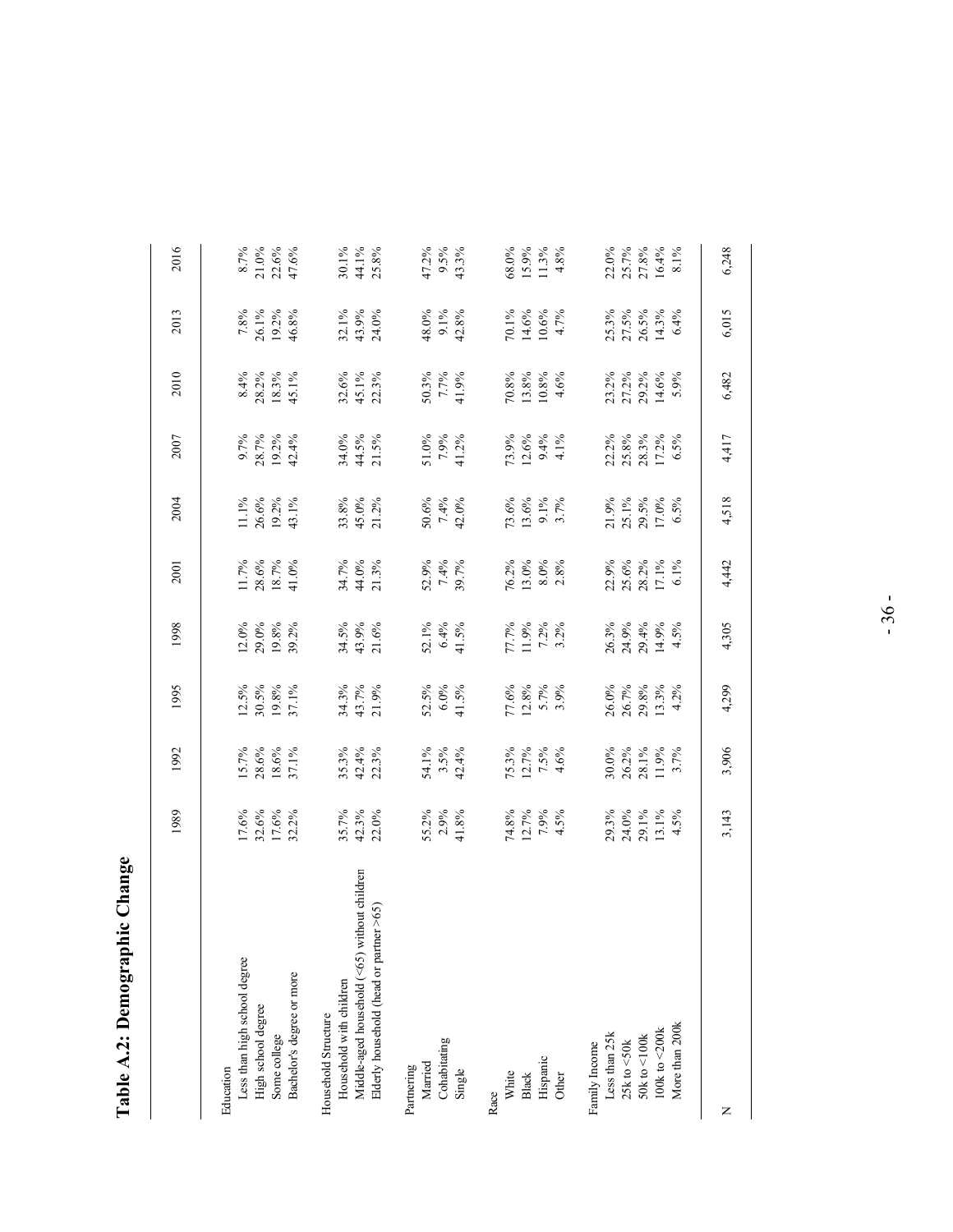#### **Table A.3 Decomposition 1989-2007**

|                                        |                |            | (a) Demographics Only |         |                                      |         |                |               | (b) Controlling for Income |         |                                      |         |
|----------------------------------------|----------------|------------|-----------------------|---------|--------------------------------------|---------|----------------|---------------|----------------------------|---------|--------------------------------------|---------|
|                                        | Change in Gini |            |                       |         | Change in Shares (percentage points) |         | Change in Gini |               |                            |         | Change in Shares (percentage points) |         |
|                                        | absolute       | $\%$       | P0-P50                | P50-90  | P90-P95                              | P95-100 | absolute       | $\frac{0}{0}$ | P0-P50                     | P50-90  | P90-P95                              | P95-100 |
| Observed                               | 0.0302         | $(3.8\%)$  | $-0.59$               | $-4.53$ | $-1.37$                              | 6.48    | 0.0302         | $(3.8\%)$     | $-0.59$                    | $-4.53$ | $-1.37$                              | 6.48    |
| Contribution of Demographic Change     |                |            |                       |         |                                      |         |                |               |                            |         |                                      |         |
| Overall (sum of components)            | $-0.0018$      | $-(0.2\%)$ | 0.10                  | $-0.12$ | 0.33                                 | $-0.31$ | 0.0026         | $(0.3\%)$     | 0.08                       | $-1.25$ | 0.69                                 | 0.49    |
| By Component                           |                |            |                       |         |                                      |         |                |               |                            |         |                                      |         |
| Education                              | $-0.0057$      | $-(0.7\%)$ | 0.30                  | 0.07    | 0.35                                 | $-0.72$ | $-0.0027$      | $-(0.3\%)$    | 0.07                       | 0.38    | 0.04                                 | $-0.48$ |
| Less than high school                  | $-0.0054$      | $-(0.7\%)$ | 0.27                  | 0.14    | 0.27                                 | $-0.68$ | $-0.0027$      | $-(0.3\%)$    | 0.07                       | 0.34    | 0.04                                 | $-0.45$ |
| High school                            | $-0.0004$      | $-(0.1\%)$ | 0.05                  | $-0.14$ | 0.15                                 | $-0.06$ | $-0.0006$      | $-(0.1\%)$    | 0.02                       | 0.10    | 0.03                                 | $-0.15$ |
| Some college                           | 0.0001         | $(0.0\%)$  | $-0.02$               | 0.07    | $-0.07$                              | 0.01    | 0.0007         | $(0.1\%)$     | $-0.02$                    | $-0.06$ | $-0.03$                              | 0.11    |
| Household Structure                    | 0.0000         | $(0.0\%)$  | 0.00                  | $-0.02$ | 0.00                                 | 0.02    | 0.0001         | $(0.0\%)$     | 0.00                       | $-0.02$ | $-0.01$                              | 0.03    |
| Family w/ children                     | $-0.0010$      | $-(0.1\%)$ | 0.06                  | $-0.01$ | 0.00                                 | $-0.05$ | $-0.0012$      | $-(0.1\%)$    | 0.07                       | 0.00    | 0.00                                 | $-0.08$ |
| Family middle aged                     | 0.0010         | $(0.1\%)$  | $-0.06$               | $-0.01$ | 0.00                                 | 0.07    | 0.0013         | $(0.2\%)$     | $-0.07$                    | $-0.03$ | $-0.01$                              | 0.11    |
| Partnering                             | 0.0035         | $(0.4\%)$  | $-0.18$               | $-0.18$ | $-0.02$                              | 0.37    | 0.0040         | $(0.5\%)$     | $-0.18$                    | $-0.31$ | 0.03                                 | 0.46    |
| Single                                 | $-0.0002$      | $(0.0\%)$  | 0.02                  | $-0.03$ | 0.00                                 | 0.00    | $-0.0001$      | $(0.0\%)$     | 0.01                       | $-0.02$ | $-0.01$                              | 0.02    |
| Cohabitation                           | 0.0037         | $(0.5\%)$  | $-0.20$               | $-0.15$ | $-0.02$                              | 0.37    | 0.0040         | $(0.5\%)$     | $-0.19$                    | $-0.29$ | 0.04                                 | 0.44    |
| Race                                   | 0.0004         | $(0.0\%)$  | $-0.03$               | 0.01    | 0.00                                 | 0.02    | 0.0006         | $(0.1\%)$     | $-0.03$                    | $-0.04$ | 0.01                                 | 0.05    |
| Other race                             | 0.0000         | $(0.0\%)$  | 0.00                  | $-0.01$ | 0.00                                 | 0.00    | 0.0000         | $(0.0\%)$     | 0.00                       | 0.00    | 0.00                                 | $-0.01$ |
| <b>Black</b>                           | $-0.0001$      | $(0.0\%)$  | 0.00                  | 0.00    | 0.00                                 | $-0.01$ | $-0.0001$      | $(0.0\%)$     | 0.00                       | 0.01    | 0.00                                 | $-0.01$ |
| Hispanic                               | 0.0004         | $(0.1\%)$  | $-0.03$               | 0.02    | $-0.01$                              | 0.02    | 0.0007         | $(0.1\%)$     | $-0.04$                    | $-0.05$ | 0.01                                 | 0.07    |
| Contribution of Within-Category Change |                |            |                       |         |                                      |         |                |               |                            |         |                                      |         |
| Overall (sum of components)            | 0.0320         | $(4.1\%)$  | $-0.69$               | $-4.41$ | $-1.70$                              | 6.80    | 0.0276         | $(3.5\%)$     | $-0.67$                    | $-3.28$ | $-2.06$                              | 6.00    |
| By Component                           |                |            |                       |         |                                      |         |                |               |                            |         |                                      |         |
| Education                              | 0.0348         | $(4.4\%)$  | $-1.35$               | $-1.52$ | $-3.45$                              | 6.32    | 0.0215         | $(2.7\%)$     | $-1.04$                    | $-0.69$ | $-0.76$                              | 2.49    |
| Less than high school                  | 0.0160         | $(2.0\%)$  | $-0.57$               | $-1.04$ | $-0.82$                              | 2.44    | 0.0095         | $(1.2\%)$     | $-0.43$                    | $-0.37$ | 0.00                                 | 0.80    |
| High school                            | 0.0105         | $(1.3\%)$  | $-0.40$               | $-0.26$ | $-1.69$                              | 2.35    | 0.0057         | $(0.7\%)$     | $-0.28$                    | $-0.15$ | $-0.39$                              | 0.82    |
| Some college                           | 0.0083         | $(1.0\%)$  | $-0.37$               | $-0.21$ | $-0.94$                              | 1.53    | 0.0063         | $(0.8\%)$     | $-0.33$                    | $-0.17$ | $-0.37$                              | 0.87    |
| Household Structure                    | 0.0237         | $(3.0\%)$  | $-0.43$               | $-3.28$ | $-1.47$                              | 5.18    | 0.0051         | $(0.7\%)$     | 0.13                       | $-0.94$ | $-1.52$                              | 2.33    |
| Family w/ children                     | 0.0104         | $(1.3\%)$  | $-0.20$               | $-1.47$ | $-0.39$                              | 2.05    | $-0.0020$      | $-(0.3\%)$    | 0.14                       | 0.18    | $-0.30$                              | $-0.01$ |
| Family middle aged                     | 0.0133         | $(1.7\%)$  | $-0.23$               | $-1.81$ | $-1.08$                              | 3.12    | 0.0072         | $(0.9\%)$     | $-0.01$                    | $-1.11$ | $-1.22$                              | 2.34    |
| Partnering                             | $-0.0228$      | $-(2.9\%)$ | 0.90                  | 2.03    | $-0.83$                              | $-2.09$ | $-0.0270$      | $-(3.4\%)$    | 0.80                       | 2.74    | 0.64                                 | $-4.18$ |
| Single                                 | $-0.0219$      | $-(2.8\%)$ | 0.86                  | 1.96    | $-0.68$                              | $-2.14$ | $-0.0265$      | $-(3.4\%)$    | 0.78                       | 2.72    | 0.74                                 | $-4.24$ |
| Cohabitation                           | $-0.0009$      | $-(0.1\%)$ | 0.04                  | 0.07    | $-0.15$                              | 0.04    | $-0.0005$      | $-(0.1\%)$    | 0.02                       | 0.02    | $-0.10$                              | 0.06    |
| Race                                   | $-0.0192$      | $-(2.4\%)$ | 0.61                  | 2.18    | $-0.62$                              | $-2.16$ | $-0.0120$      | $-(1.5%)$     | 0.19                       | 0.92    | $-0.24$                              | $-0.87$ |
| Other race                             | $-0.0044$      | $-(0.6\%)$ | 0.13                  | 0.55    | $-0.05$                              | $-0.63$ | $-0.0033$      | $-(0.4%$      | 0.09                       | 0.45    | $-0.02$                              | $-0.52$ |
| <b>Black</b>                           | $-0.0068$      | $-(0.9\%)$ | 0.18                  | 0.93    | $-0.40$                              | $-0.71$ | $-0.0039$      | $-(0.5\%)$    | 0.10                       | 0.48    | $-0.22$                              | $-0.35$ |
| Hispanic                               | $-0.0080$      | $-(1.0\%)$ | 0.30                  | 0.69    | $-0.16$                              | $-0.82$ | $-0.0047$      | $-(0.6\%)$    | 0.17                       | 0.34    | $-0.04$                              | $-0.47$ |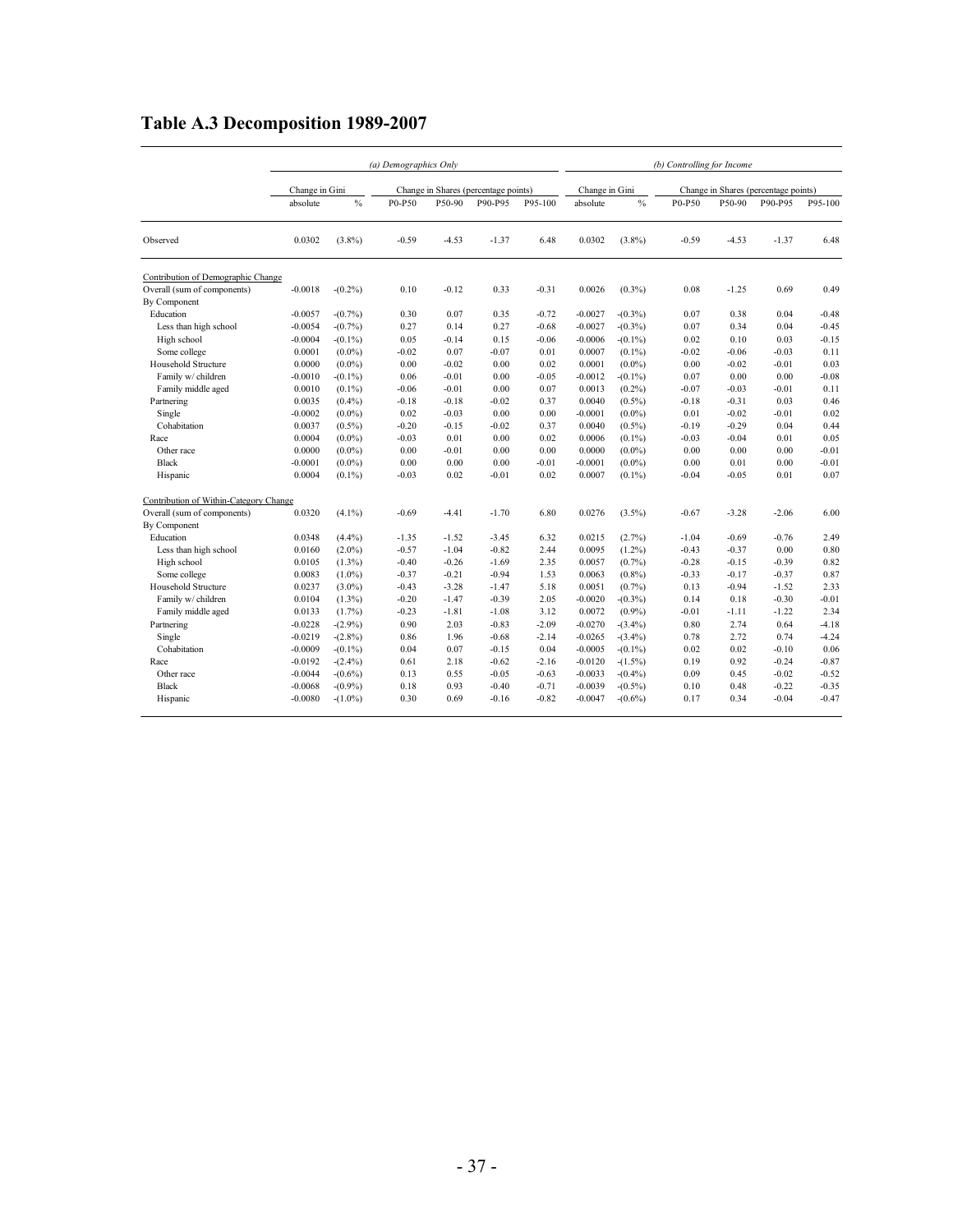|  |  |  |  | Table A.4 Decomposition 1989-2016 |
|--|--|--|--|-----------------------------------|
|--|--|--|--|-----------------------------------|

|                                        |                |            | (a) Demographics Only |         |                                      |         |                |               | (b) Controlling for Income |         |                                      |         |
|----------------------------------------|----------------|------------|-----------------------|---------|--------------------------------------|---------|----------------|---------------|----------------------------|---------|--------------------------------------|---------|
|                                        | Change in Gini |            |                       |         | Change in Shares (percentage points) |         | Change in Gini |               |                            |         | Change in Shares (percentage points) |         |
|                                        | absolute       | $\%$       | P0-P50                | P50-90  | P90-P95                              | P95-100 | absolute       | $\frac{0}{0}$ | P0-P50                     | P50-90  | P90-P95                              | P95-100 |
| Observed                               | 0.0704         | $(8.9\%)$  | $-1.89$               | $-8.17$ | $-0.53$                              | 10.60   | 0.0704         | $(8.9\%)$     | $-1.89$                    | $-8.17$ | $-0.53$                              | 10.60   |
| Contribution of Demographic Change     |                |            |                       |         |                                      |         |                |               |                            |         |                                      |         |
| Overall (sum of components)            | $-0.0020$      | $-(0.3\%)$ | $-0.06$               | 0.76    | 0.41                                 | $-1.11$ | 0.0030         | $(0.4\%)$     | $-0.06$                    | $-0.49$ | 0.52                                 | 0.04    |
| By Component                           |                |            |                       |         |                                      |         |                |               |                            |         |                                      |         |
| Education                              | $-0.0069$      | $-(0.9\%)$ | 0.18                  | 0.98    | 0.29                                 | $-1.45$ | 0.0007         | $(0.1\%)$     | $-0.14$                    | 0.54    | 0.07                                 | $-0.47$ |
| Less than high school                  | $-0.0055$      | $-(0.7\%)$ | 0.18                  | 0.60    | 0.17                                 | $-0.94$ | $-0.0005$      | $-(0.1\%)$    | $-0.02$                    | 0.27    | 0.04                                 | $-0.29$ |
| High school                            | $-0.0020$      | $-(0.3\%)$ | 0.02                  | 0.44    | 0.25                                 | $-0.70$ | 0.0007         | $(0.1\%)$     | $-0.13$                    | 0.44    | 0.10                                 | $-0.42$ |
| Some college                           | 0.0006         | $(0.1\%)$  | $-0.02$               | $-0.05$ | $-0.12$                              | 0.20    | 0.0005         | $(0.1\%)$     | 0.01                       | $-0.17$ | $-0.08$                              | 0.24    |
| Household Structure                    | $-0.0037$      | $-(0.5\%)$ | 0.12                  | 0.33    | 0.11                                 | $-0.57$ | $-0.0040$      | $-(0.5\%)$    | 0.13                       | 0.36    | 0.12                                 | $-0.62$ |
| Family w/ children                     | $-0.0051$      | $-(0.6\%)$ | 0.17                  | 0.47    | 0.13                                 | $-0.77$ | $-0.0055$      | $-(0.7%)$     | 0.18                       | 0.50    | 0.15                                 | $-0.84$ |
| Family middle aged                     | 0.0014         | $(0.2\%)$  | $-0.05$               | $-0.13$ | $-0.02$                              | 0.20    | 0.0015         | $(0.2\%)$     | $-0.05$                    | $-0.15$ | $-0.02$                              | 0.22    |
| Partnering                             | 0.0053         | $(0.7\%)$  | $-0.24$               | $-0.29$ | $-0.01$                              | 0.54    | 0.0042         | $(0.5\%)$     | $-0.18$                    | $-0.26$ | 0.05                                 | 0.39    |
| Single                                 | 0.0007         | $(0.1\%)$  | $-0.03$               | $-0.03$ | 0.00                                 | 0.07    | 0.0002         | $(0.0\%)$     | $-0.01$                    | 0.00    | 0.01                                 | 0.01    |
| Cohabitation                           | 0.0047         | $(0.6\%)$  | $-0.20$               | $-0.26$ | $-0.01$                              | 0.48    | 0.0040         | $(0.5\%)$     | $-0.17$                    | $-0.26$ | 0.04                                 | 0.39    |
| Race                                   | 0.0032         | $(0.4\%)$  | $-0.13$               | $-0.26$ | 0.02                                 | 0.37    | 0.0034         | $(0.4\%)$     | $-0.12$                    | $-0.36$ | 0.04                                 | 0.44    |
| Other race                             | $-0.0001$      | $(0.0\%)$  | 0.00                  | 0.03    | 0.02                                 | $-0.04$ | $-0.0002$      | $(0.0\%)$     | 0.00                       | 0.04    | 0.02                                 | $-0.06$ |
| <b>Black</b>                           | 0.0019         | $(0.2\%)$  | $-0.07$               | $-0.16$ | 0.00                                 | 0.23    | 0.0018         | $(0.2\%)$     | $-0.06$                    | $-0.19$ | 0.00                                 | 0.25    |
| Hispanic                               | 0.0014         | $(0.2\%)$  | $-0.05$               | $-0.13$ | 0.01                                 | 0.18    | 0.0017         | $(0.2\%)$     | $-0.05$                    | $-0.21$ | 0.02                                 | 0.25    |
| Contribution of Within-Category Change |                |            |                       |         |                                      |         |                |               |                            |         |                                      |         |
| Overall (sum of components)            | 0.0725         | $(9.2\%)$  | $-1.83$               | $-8.93$ | $-0.95$                              | 11.71   | 0.0674         | $(8.6\%)$     | $-1.83$                    | $-7.68$ | $-1.05$                              | 10.56   |
| By Component                           |                |            |                       |         |                                      |         |                |               |                            |         |                                      |         |
| Education                              | 0.0367         | $(4.7\%)$  | $-0.60$               | $-5.68$ | $-2.44$                              | 8.72    | 0.0047         | $(0.6\%)$     | $-0.09$                    | $-0.90$ | $-0.75$                              | 1.75    |
| Less than high school                  | 0.0148         | $(1.9\%)$  | $-0.34$               | $-1.91$ | $-0.54$                              | 2.79    | 0.0043         | $(0.6\%)$     | $-0.23$                    | $-0.13$ | $-0.01$                              | 0.37    |
| High school                            | 0.0129         | $(1.6\%)$  | $-0.03$               | $-2.66$ | $-1.19$                              | 3.87    | $-0.0012$      | $-(0.2\%)$    | 0.21                       | $-0.60$ | $-0.41$                              | 0.80    |
| Some college                           | 0.0090         | $(1.1\%)$  | $-0.24$               | $-1.12$ | $-0.71$                              | 2.07    | 0.0016         | $(0.2\%)$     | $-0.07$                    | $-0.17$ | $-0.34$                              | 0.57    |
| Household Structure                    | 0.0489         | $(6.2\%)$  | $-0.03$               | $-9.32$ | $-2.89$                              | 12.25   | 0.0244         | $(3.1\%)$     | 0.89                       | $-7.02$ | $-2.75$                              | 8.89    |
| Family w/ children                     | 0.0218         | $(2.8\%)$  | 0.11                  | $-4.61$ | $-1.33$                              | 5.82    | 0.0071         | $(0.9\%)$     | 0.58                       | $-2.96$ | $-1.17$                              | 3.55    |
| Family middle aged                     | 0.0271         | $(3.4\%)$  | $-0.14$               | $-4.71$ | $-1.57$                              | 6.43    | 0.0173         | $(2.2\%)$     | 0.31                       | $-4.07$ | $-1.58$                              | 5.34    |
| Partnering                             | $-0.0137$      | $-(1.7%)$  | 1.08                  | $-0.47$ | $-0.67$                              | 0.06    | $-0.0245$      | $-(3.1\%)$    | 1.01                       | 1.80    | 0.34                                 | $-3.15$ |
| Single                                 | $-0.0126$      | $-(1.6%)$  | 1.01                  | $-0.51$ | $-0.53$                              | 0.03    | $-0.0234$      | $-(3.0\%)$    | 0.95                       | 1.72    | 0.45                                 | $-3.12$ |
| Cohabitation                           | $-0.0010$      | $-(0.1\%)$ | 0.07                  | 0.04    | $-0.14$                              | 0.03    | $-0.0011$      | $-(0.1\%)$    | 0.06                       | 0.08    | $-0.11$                              | $-0.03$ |
| Race                                   | $-0.0163$      | $-(2.1\%)$ | $-2.27$               | 6.54    | 5.06                                 | $-9.33$ | $-0.0137$      | $-(1.7%)$     | 0.49                       | 1.25    | 0.12                                 | $-1.86$ |
| Other race                             | $-0.0049$      | $-(0.6\%)$ | 0.08                  | 0.82    | 0.20                                 | $-1.10$ | $-0.0057$      | $-(0.7\%)$    | 0.08                       | 1.00    | 0.23                                 | $-1.31$ |
| <b>Black</b>                           | $-0.0045$      | $-(0.6\%)$ | 0.23                  | 0.23    | $-0.15$                              | $-0.31$ | $-0.0033$      | $-(0.4\%)$    | 0.16                       | 0.17    | $-0.07$                              | $-0.25$ |
| Hispanic                               | $-0.0068$      | $-(0.9\%)$ | 0.35                  | 0.24    | $-0.10$                              | $-0.50$ | $-0.0046$      | $-(0.6%)$     | 0.25                       | 0.08    | $-0.04$                              | $-0.29$ |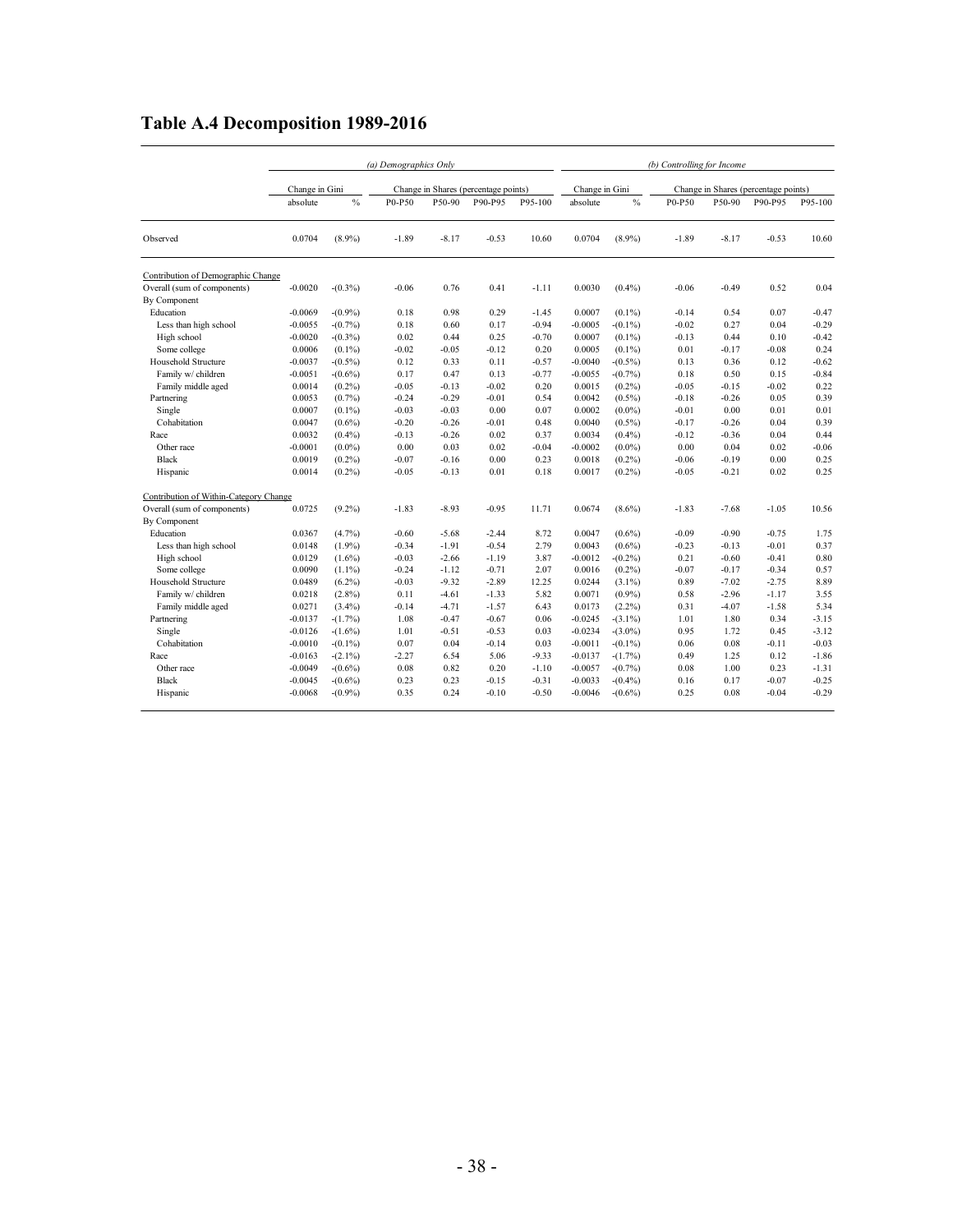**Figure A.1 Lorenz Curves**